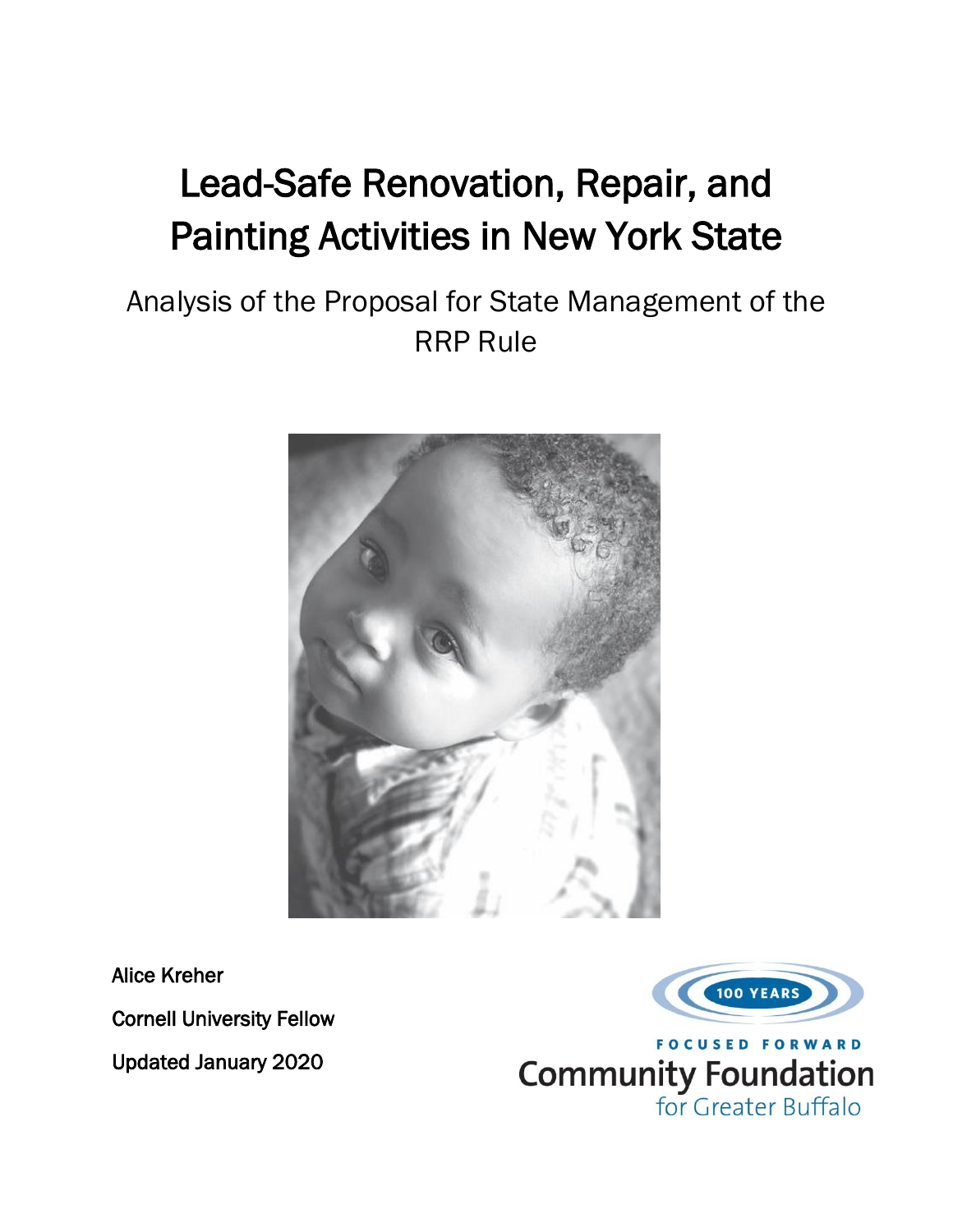## **Table of Contents**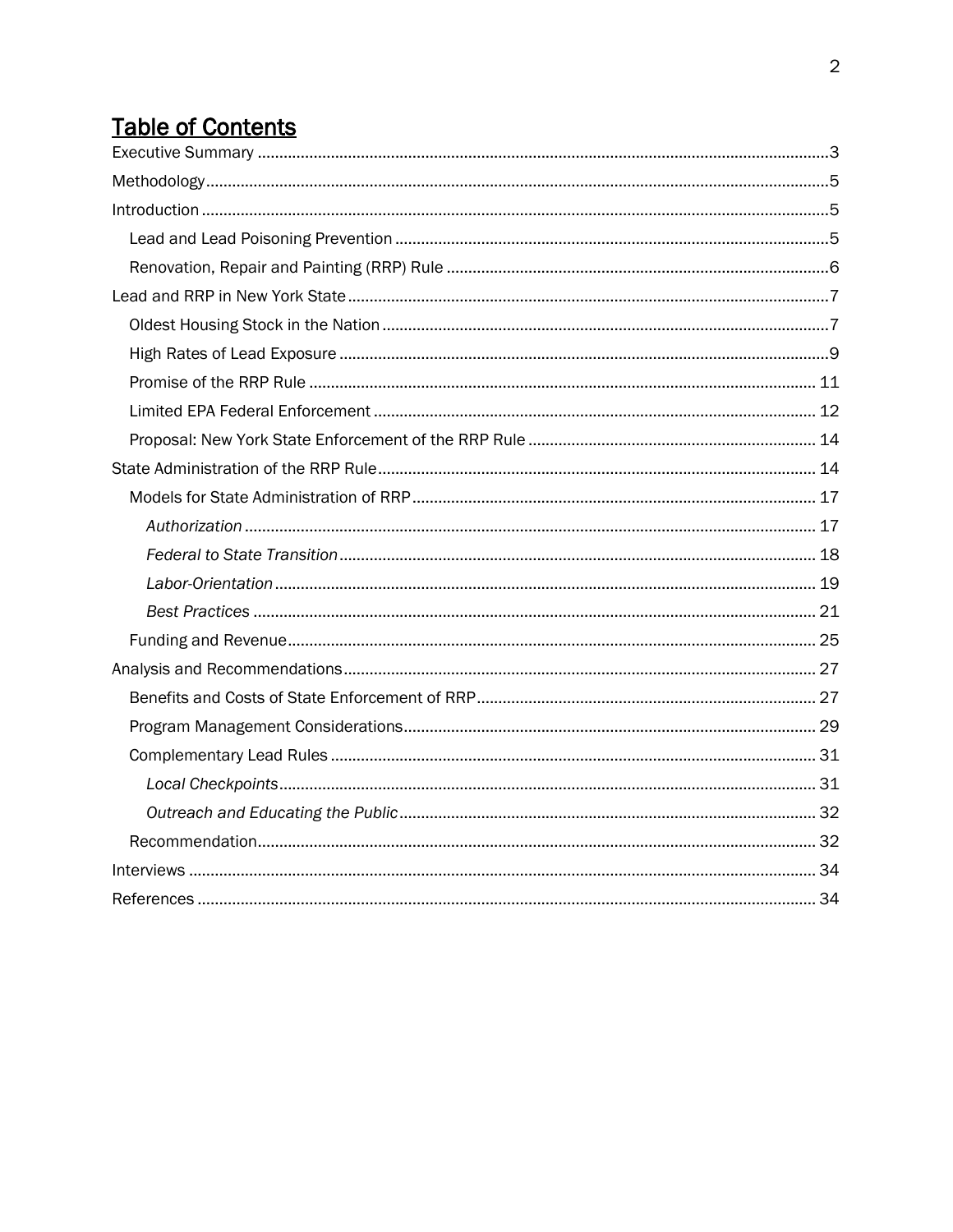## <span id="page-2-0"></span>Executive Summary

Lead is a toxic environmental health hazard that causes decreased intelligence, learning disabilities, memory loss, attention deficits, hyperactivity, behavioral disorders, and other physical and mental health problems. There is no level of lead exposure that is safe, especially for children. In 2016, New York had 17,273 cases of elevated blood lead levels of 5 micrograms per deciliter or higher in children under age six. Yet, lead poisoning is preventable with the right precautions. Every child should have the opportunity to live in a safe, healthy home.

This report finds that a key source of lead poisoning is renovation, repair, and painting work in homes that contain lead-based paint. These activities exacerbate lead dust levels and leave harmful dust for many years. Research attributes at least 14-40% of confirmed lead poisoning cases to exposure during a recent home renovation.

Pursuant to the Toxic Substances Control Act, the U.S. Environmental Protection Agency (EPA) promulgated regulations mandating that renovations be conducted in a lead-safe manner, known as the Renovation, Repair, and Painting (RRP) Rule. Compliance with the RRP Rule is required for all contractors and landlords working in housing and childcare facilities built before 1978. However, the EPA's enforcement of this program is sparse. Currently, enforcement in New York is managed out of the Newark, New Jersey office by 3.5 Region 2 inspectors. They are tasked with overseeing a vast geographic area that includes New Jersey, Puerto Rico, and the Virgin Islands as well as New York. This includes a staggering 6,444,783 homes in New York State alone. The EPA completed just seven enforcement actions in New York in 2019.

The upside is that states can obtain delegation from the federal government to manage their own lead-safe renovation programs. Fourteen states – such as Alabama and Massachusetts – and are currently authorized to administer and enforce the RRP Rule. These states have tailored their RRP programs to meet the implementation and enforcement needs of their state. With the oldest housing stock and the largest number of lead poisoned children in the nation, New York has an especially serious lead poisoning problem, and thus a compelling need to seek authorization for this program. This would not only give New York the authority to better enforce the existing RRP requirements, but indeed, enhance them to more broadly protect citizens from lead exposure. Economic research predicts that high compliance would protect at least 79,672 New York children from lead exposure each year.

State management of the RRP Rule is entirely possible with a self-sustaining budget. The Environmental Protection Agency encourages states to adopt the program and annually grants millions of dollars to the states who are implementing this program. States can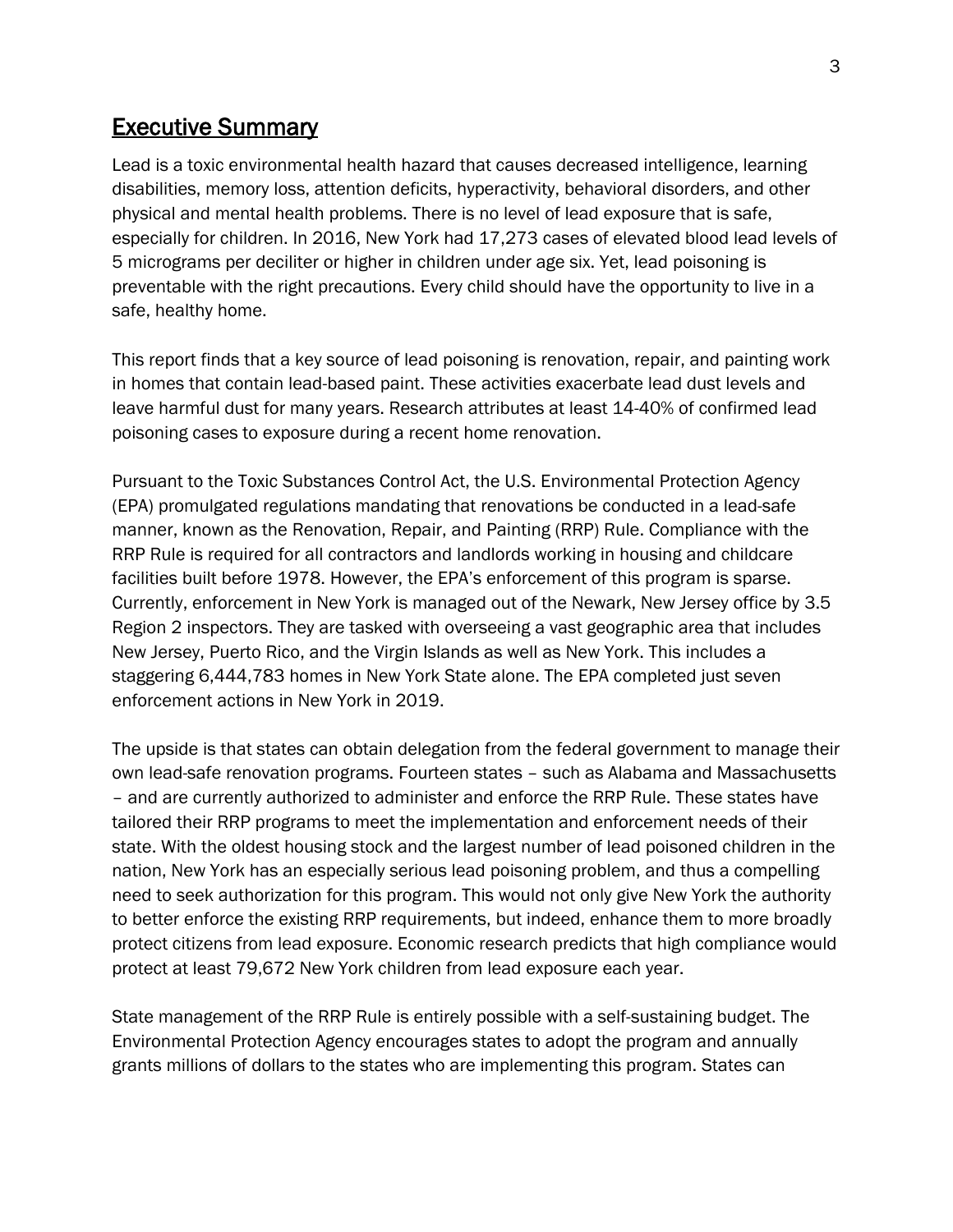generate additional revenue from fees and fines and set charges at a level that provides sufficient income.

The following report provides data, research, and case studies supporting the proposal for New York State to adopt the RRP Rule, including:

- Background information on lead poisoning prevention and the RRP Rule
- An explanation of the causes and extent of New York's lead problem
- Case studies of state administration of the RRP Rule
- Funding and revenue opportunities for state-run RRP programs
- Recommendations with analysis and complementary proposals

Lead poisoning prevention is an area of hope and opportunity: thousands of individuals could be better positioned for success – physically, mentally, and economically – if the right action is pursued. There is scientific, qualitative, and economic support for the RRP rule, and New York State enforcement could prevent thousands of lead poisoning cases and generate long-term benefits, even without much net cost to the state budget. Ultimately, New York's children deserve to be safe in their own homes, and it is essential for the state to step up and create a future where its citizens are healthier, more productive members of society by eliminating renovation-induced lead poisoning.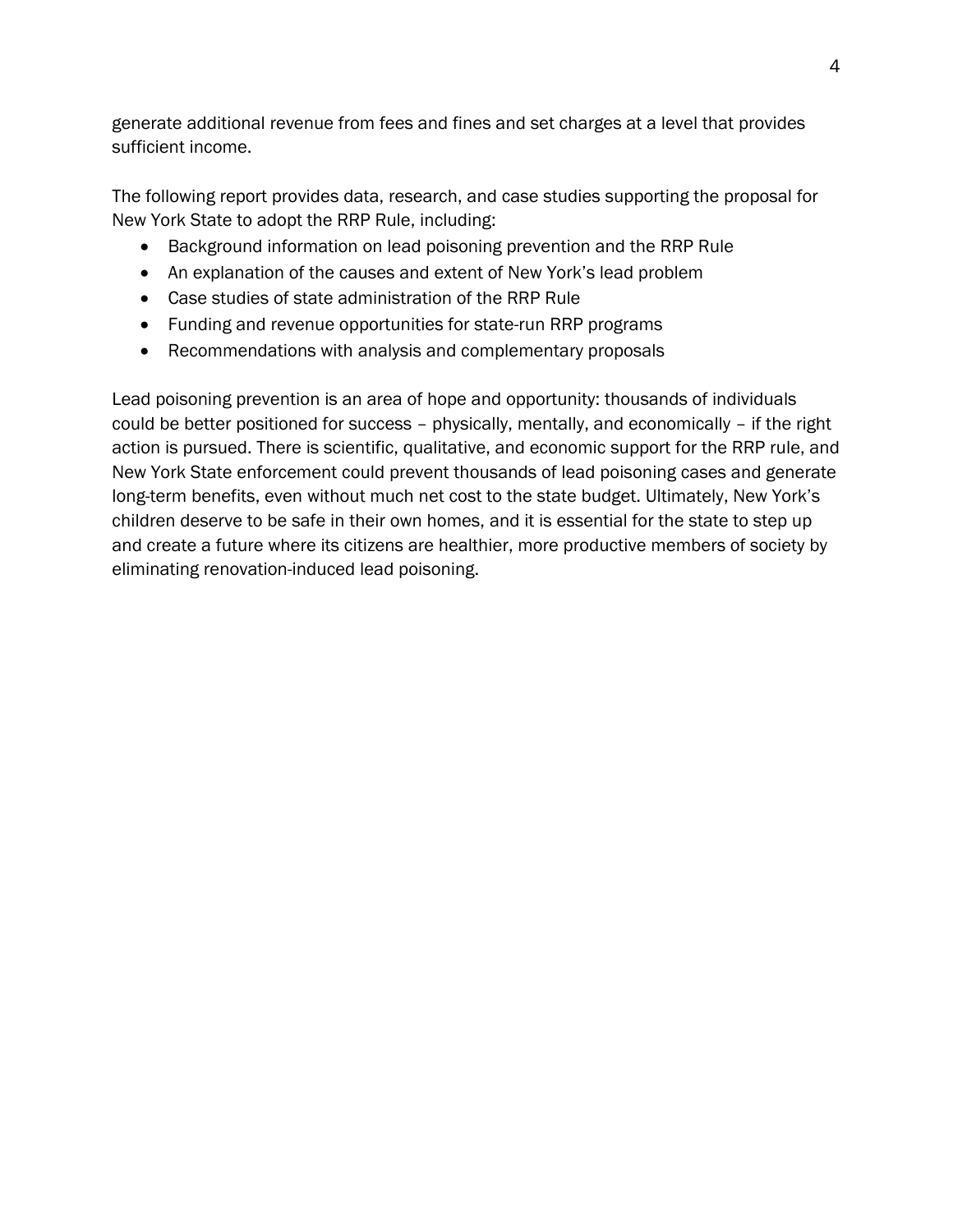#### <span id="page-4-0"></span>**Methodology**

This report aims to consolidate and summarize existing research and knowledge around poisoning by lead-based paint, the RRP Rule and lead-safe renovation practices, and stateenforced RRP programs. Much of the information, especially with regards to management and enforcement of state programs, was learned through conversations with officials and reputable stakeholders. Of the fourteen states who manage their own RRP program, one or more government officials from nine were interviewed for this report. The states given priority were strategically chosen to align most closely with New York or were known to have interesting aspects of their program that could be learned from or replicated in New York State.

The ultimate purpose of this report is to determine whether New York State should pursue authorization to administer the RRP Rule as a strategy to prevent childhood lead poisoning. It first delves into the necessity of the rule by looking at the context for lead poisoning in New York, the scientific evidence behind the RRP rule, and the current level of enforcement and compliance. Then the alternative, state management of the RRP program, is analyzed through examination of practices and outcomes from several other state programs. Lastly, this report proposes that New York state take over administration of the RRP Rule and estimates the financial and social benefits of doing so.

## <span id="page-4-1"></span>**Introduction**

#### <span id="page-4-2"></span>Lead and Lead Poisoning Prevention

Lead is a naturally occurring substance that has been used in a variety of work and consumer products, including paint, gasoline, toys, and some food products and containers. Until 1978, when the U.S. Consumer Products Safety Commission banned its sale, many homes and facilities were constructed and painted using lead-based paint.<sup>a</sup> As paint ages and peels, it creates dust, which is exacerbated by disturbance (such as through renovation and repair work). Experts now consider lead dust to be the primary exposure pathway of childhood lead poisoning. [51, 53, 81].

Lead dust is invisible to the naked eye and highly toxic even in very small quantities. EPA regulations currently define a lead dust hazard as 10 micrograms (millionths of a gram) per square foot of floor area (μg/ft<sup>2</sup>) - an amount less than a single particle of sugar. Lead dust can be inhaled or swallowed when present on contaminated surfaces, such as toys, hands, and food. A structure built with lead-based paint becomes most dangerous when the paint is peeling, aging, or damaged, especially when the needed renovation work ultimately disturbs lead-based paint and creates a major source of lead dust [81].

a Lead-based paint is defined by the EPA as any paint or surface coatings that contain lead equal to or in excess of 1.0 milligram per square centimeter or more than 0.5% by weight [81].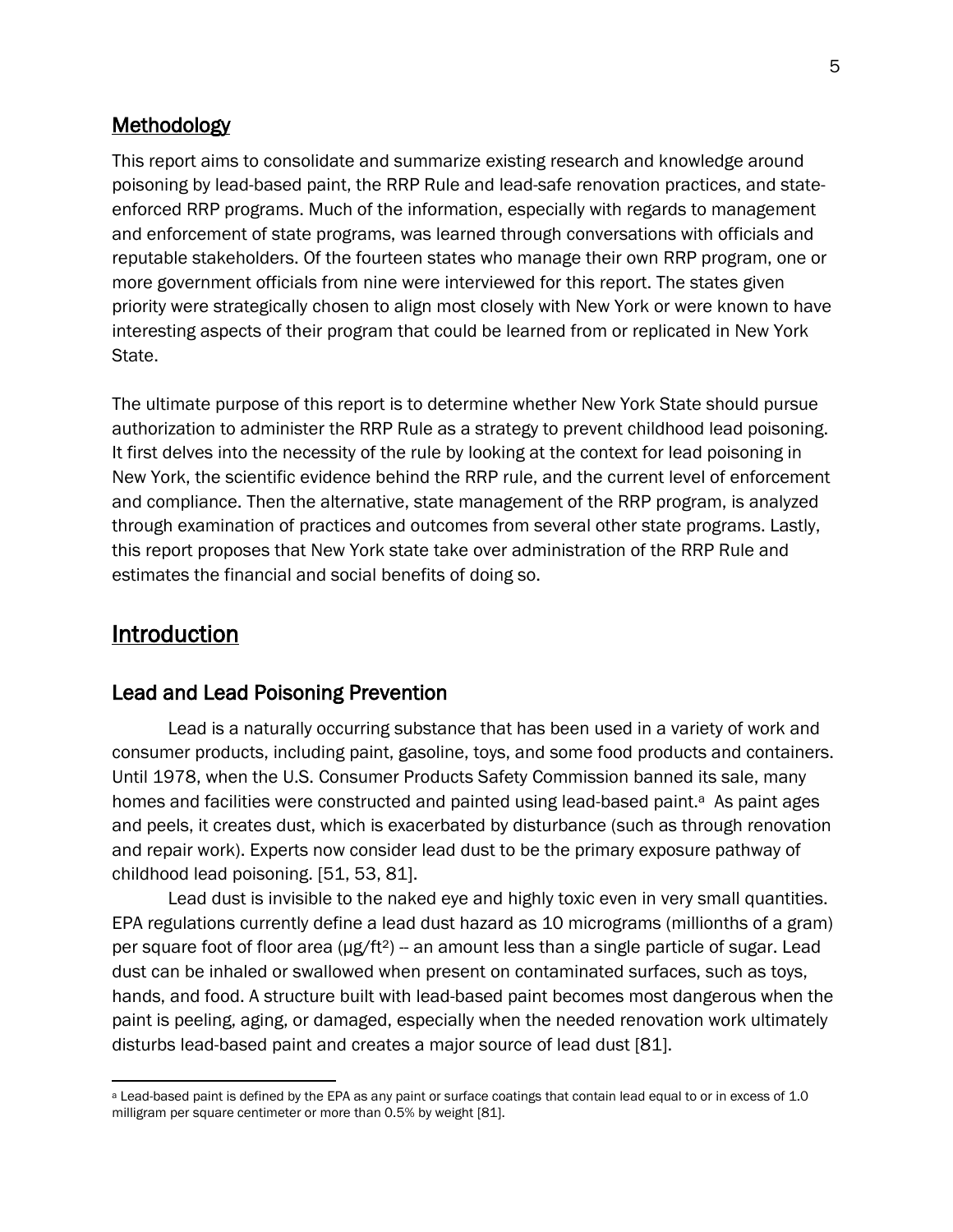Children under the age of six are most vulnerable to the harms of lead because their bodies and brains are still developing. Even very small amounts of lead (5µg or less) can poison children and cause irreversible damage. The harms of lead exposure in children include nervous system and kidney damage, mental disorders, and learning disabilities. Pregnant women are similarly vulnerable when exposed to lead, since lead can cause the developing fetus to experience brain damage, low birth weight, prematurity, or miscarriage. All adults can suffer high blood pressure, fertility problems, sexual disorders, digestive issues, nerve disorders, memory/concentration problems, and muscle/joint pain from lead exposure [81]. Malnourished children and adults are especially vulnerable to lead poisoning since lead displaces a series of other metals essential to bodily function.

 There are some options for treatment following lead exposure, but they are not necessarily effective and may have risky side effects. Moreover, physical and mental harms associated with lead poisoning cannot be reversed even if some lead can be removed from the blood. Therefore, *prevention* from lead exposure of the utmost importance [51, 81].

### <span id="page-5-0"></span>Renovation, Repair and Painting (RRP) Rule

The United States Environmental Protection Agency (EPA) regulates technical and operational rules to prevent environmental hazards. The EPA has established important regulations for lead-safe work practices to maximize the health and safety of workers and residents under the Toxic Substances Control Act (TSCA) of 1976 [45, 81, 82, 85].

In order to perform lead abatement - defined as the permanent removal or encapsulation of lead - workers must complete training requirements to become Certified Lead Abatement Workers or Certified Lead Abatement Supervisors [81]. The EPA has also established rules to contain lead dust during renovation, repair, and painting activities, which are much more common than permanent abatement. The Lead Renovation, Repair and Painting Rule, known as the RRP Rule, became fully effective on April 22, 2010 and includes training and accreditation requirements, precautionary setup practices, prohibited practices, dust reduction and control techniques, cleaning practices and the Cleaning Verification (CV) procedure, and recordkeeping requirements. These work practices are intended to reduce exposure to lead dust created in home renovation, repair, and painting activities in order to promote primary lead poisoning prevention [41, 81]. Specifically, the RRP Rule addresses work that will be done in target housing (residences built in 1977 or earlier) or child-occupied facilities.<sup>b</sup>

Firms performing work in lead-affected target housing or child-occupied facilities must acquire EPA Firm Certification and ensure that workers are trained in lead-safe work

<sup>b</sup> The EPA defines target housing as any residential structure built before 1978, except zero-bedroom residences and housing intended for persons with disabilities or elderly individuals (unless any child under age 6 resides or is expected to reside there). Child-occupied facilities are any building or portion of a building that was built before 1978 and is visited regularly by the same child under age 6. Regular visitation entails visits on at least two days of any week for at least 3 hours, with combined weekly visits of at least 6 hours and combined annual visits of at least 60 hours. This definition of child-occupied facilities is intended to include schools, childcare facilities, and daycare centers [75].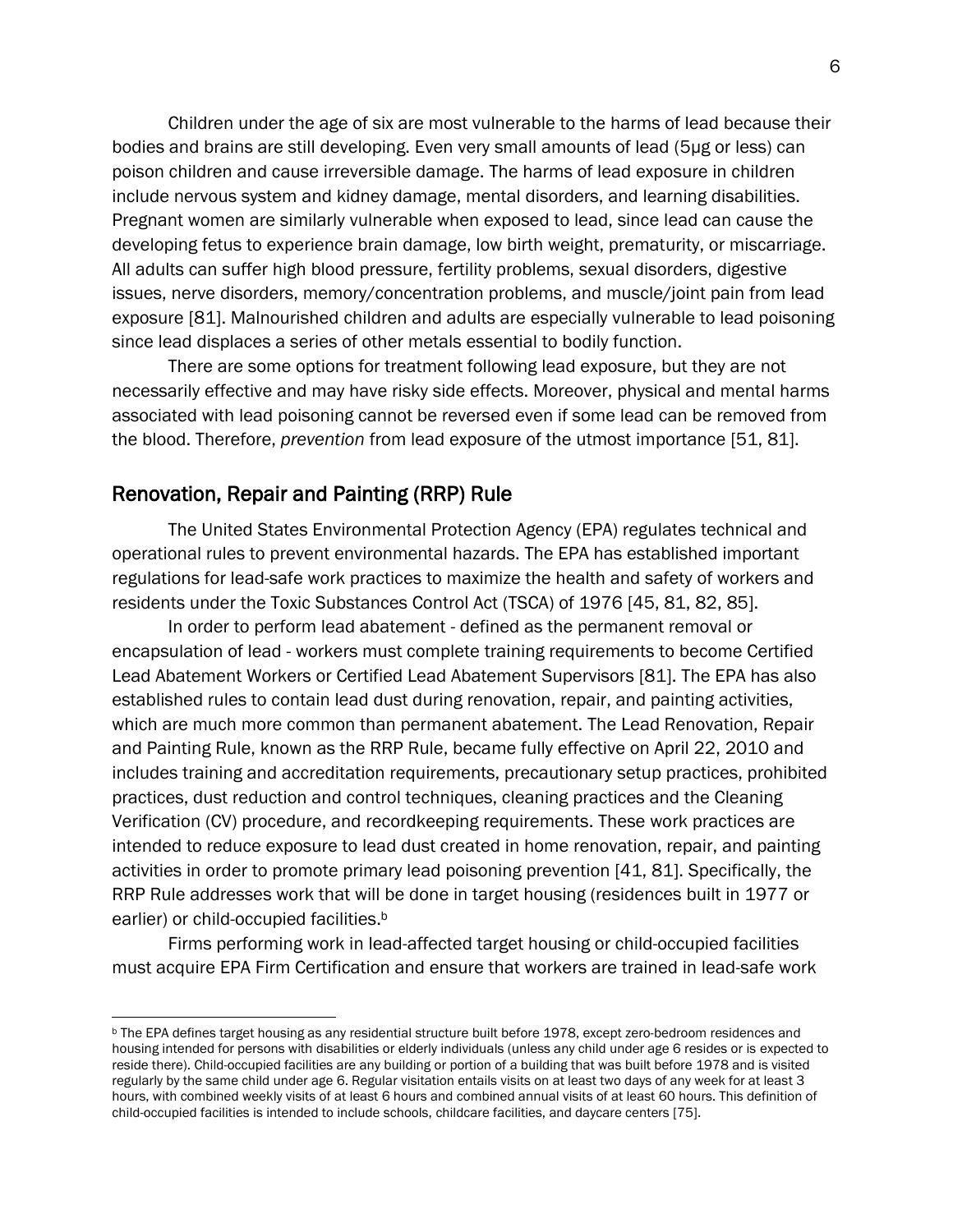practices. At least one person for each job site must be trained to be an EPA Certified Renovator and is responsible for oversight of lead-safe work practices. Firms and renovators who are non-compliant with the RRP Rule may have their certification revoked and may be subject to fines of up to \$37,500 for each violation [81].

Section 404(a) of the Toxic Substances Control Act allows the EPA to grant authorization to states and jurisdictions to administer and enforce the standards laid out by the RRP Rule. States seeking authorization must establish a program that is "at least as protective of human health and the environment as the Federal program" and "provides adequate enforcement." States and jurisdictions are permitted to design their programs to be more stringent than the federal program, though many do not [79]. Fourteen states and one tribe are currently authorized to manage the RRP program in their jurisdiction.

## <span id="page-6-0"></span>Lead and RRP in New York State

New York state is not currently authorized to administer the RRP program, so enforcement remains under the purview of the EPA. However, New York State has high potential gains from state management of the RRP Rule and should seek authorization. New York State has high numbers of homes with probable lead-based paint hazards, where thousands of children affected by elevated blood lead levels reside. Although the EPA established empirically supported lead-safe work practices for renovations in lead-affected homes and child-occupied facilities and mandated them through the RRP Rule nearly a decade ago, federal enforcement and compliance with the RRP Rule has been a challenge. If New York were to become authorized to manage the RRP program, it could mobilize existing partnerships to ramp up outreach and enforcement and achieve better compliance with lead-safe work practices.

#### <span id="page-6-1"></span>Oldest Housing Stock in the Nation

The U.S. Consumer Products Safety Commission banned the use of lead-based paint for consumer residential use in 1978, so any home built prior to then could contain leadbased paint [81]. Lead-based paint was most widely used prior to 1940, still very commonly used from 1940 to 1959, and somewhat less widely used from 1960 to 1978; thus, the older a home is, the more likely it is to contain lead-based paint. Moreover, lead-based paint produced in the earlier decades of the 20th century contained higher concentrations of lead [57]. Lead-based paint also becomes more of a hazard over time as the paint ages and starts to deteriorate (peel, chip, crack, etc.) [85]. Therefore, communities with older housing are more at risk for lead exposure via lead-based paint. Deteriorating lead paint becomes especially hazardous because it demands maintenance: renovations, repairs, and painting disturb lead-based paint and generate lead dust that settles in the house and poisons anyone who breathes it.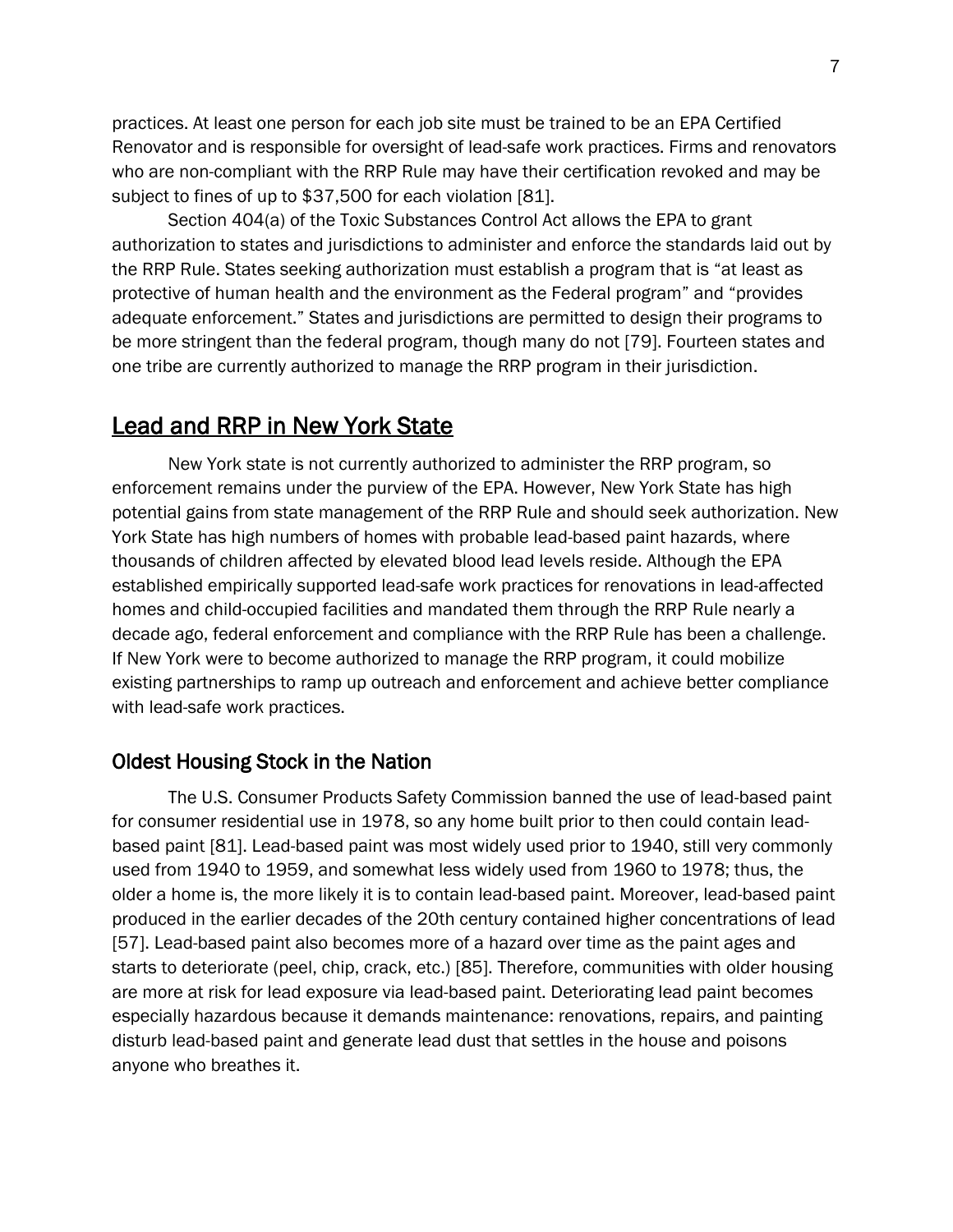Figure 1.



This graph is a modified version of one from https://www.epa.gov/lead/przotect-your-family-exposures-lead#sl-home.

New York State has the oldest stock in the nation, with the median home built in 1960 [89]. According to the 2017 American Community Survey, 6,444,783 homes in New York State were built in 1979 or earlier.<sup>c</sup> This represents about 78% of New York State's total housing stock, indicating that the vast majority of homes in New York potentially contain some lead-based paint.<sup>d</sup> Moreover, nearly 1⁄3 of homes in New York State were built before 1940, when highly concentrated lead-based paint was widely used for residential purposes [71].

The housing stock in Buffalo, New York is even older, with the oldest housing stock of any major city in America [70]. Nearly ⅔ of homes in Buffalo were built in 1939 or earlier and more than 92% were built before 1980 [71]. Schenectady, New York and Rochester, New York have similarly old housing stock, with the median homes built in 1937 and 1938, respectively [33].

| Table 1.                                                                            |           |       |  |  |
|-------------------------------------------------------------------------------------|-----------|-------|--|--|
| New York Housing Built Before 1980                                                  |           |       |  |  |
| <b>Percent of Total Housing Stock</b><br><b>Number of Homes</b><br>Date Range Built |           |       |  |  |
| 1970-1979                                                                           | 823,748   | 10.0% |  |  |
| 1960-1969                                                                           | 1,034,330 | 12.5% |  |  |
| 1950-1959                                                                           | 1,224,735 | 14.8% |  |  |
| 1940-1949                                                                           | 697,185   | 8.4%  |  |  |
| 1939 and earlier                                                                    | 2,664,785 | 32.3% |  |  |

<sup>c</sup> Although lead-based paint was banned in 1978, census data only reports in 10-year intervals. So, housing built in 1979 or earlier is the closest estimate for housing built in 1977 or earlier.

<sup>d</sup> By comparison, only 54.8% of the housing stock in the nation was built in 1979 or earlier [71].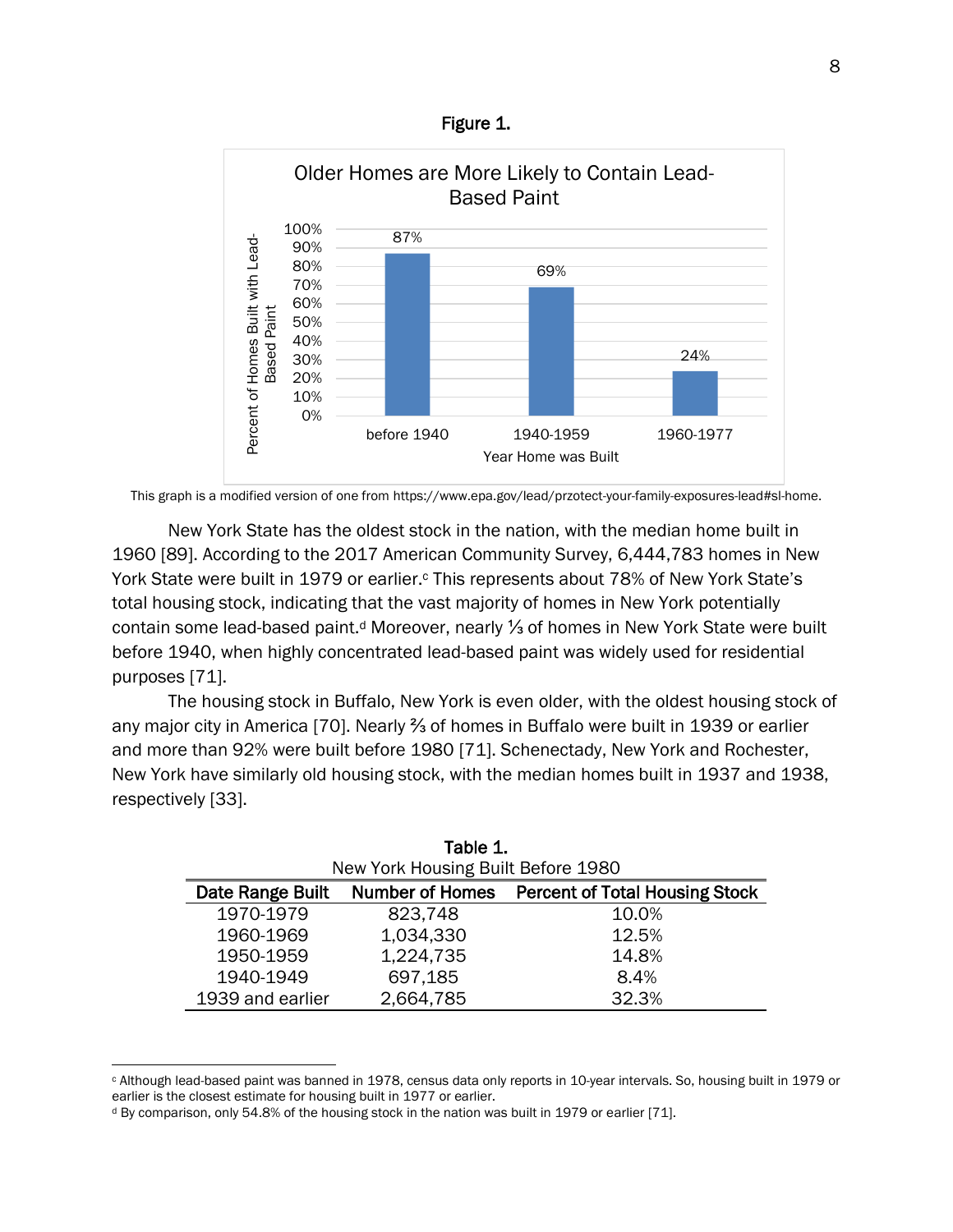#### <span id="page-8-0"></span>High Rates of Lead Exposure

Once an individual has been exposed to and inhales or ingests lead, they are usually found to have an elevated blood lead level (EBLL), which means there is a measurably high concentration of lead in their blood. As research has linked increasingly low levels of lead to negative ramifications, public health officials have been lowering the benchmark for medical and environmental intervention. Currently, the Centers for Disease Control and Prevention's action level for blood lead levels is 5 µg/dL (micrograms per deciliter), but the CDC cautions that no level of lead exposure is "safe" [31].

From 2014 to 2016, New York State recorded 6,348 cases of elevated blood lead levels of 10 µg/dL or higher (more severe cases) in children under 6 years old. Of these, 1,217 cases were in Western New York, with 893 in Erie County alone [56]. In 2016, 6.0% of New York children under age 6 (excluding New York City) tested for lead had a confirmed blood lead level of 5 µg/dL or higher (12,135 children out of 215,658 tested) [30]. New York (including New York City) confirmed 17,273 cases of elevated blood lead levels of 5 µg/dL or higher in 2016. New York's population of lead poisoned kids accounted for almost 20% of the children nationwide identified with elevated blood lead levels of that degree. It is important to note that there may be any number of additional children exposed to low levels of lead that go undiagnosed because lead does not have any distinguishing symptoms and only about 15% of children in New York under age 6 receive testing each year [30].<sup>e</sup>

Multiple studies conducted prior to implementation of the RRP Rule present the harmful effects of lead dust produced from specifically renovation, repair, and painting activities in homes with lead-based paint. <sup>f</sup> One important study of children in New York in 2006-2007 found that 14% (139 of 972 studied) of the children with extremely high EBLLs (20 µg/dL and above) were related to renovation, repair and painting activities. All the homes linked to RRP-related lead exposure were built before 1978 except one. Children with lower EBLLs (less than 20  $\mu$ g/dL) were estimated to have been primarily exposed to lead through RRP activities in nearly 40% of cases [39]. This indicates that renovation, repair and painting activities are one of the primary sources of lead exposure in young children. If these rates of exposure from RRP are extrapolated to the entire New York State population of leadexposed children, approximately 9,327 children become lead poisoned as a result of renovation, repair, and painting activities each year. Of those, 2,418 children would experience severely high EBLLs of 20  $\mu$ g/dL or greater [30, 39]. Moreover, as homes age

<sup>e</sup> This only applies to upstate New York and does not include New York City, which tests nearly 50% of all children under age 6. In 2016, New York (excluding New York City) had 215,658 children under age 6 tested for lead, compared to a total population under age 6 of about 1,400,567.

<sup>f</sup> A study from the American Journal of Public Health in 1985 found that a home resurfacing or refinishing activity of any kind in the last 6 months was associated with a 20% increase in children's blood lead levels, and in homes with high lead paint (>3% lead by wet chemistry), refinishing or resurfacing activities were associated with a 69% increase in the blood lead levels of the children. Another study conducted in 2013 on a cohort of children from the 1990s finds that a recent home renovation activity predicted a 12% higher blood lead level at age two compared to children who did not experience a recent home renovation activity [63, 65].

<sup>g</sup> This number represents 40% plus 14% of the total 17,273 cases of elevated blood lead levels of 5 µg/dL or greater that New York State confirmed in 2016.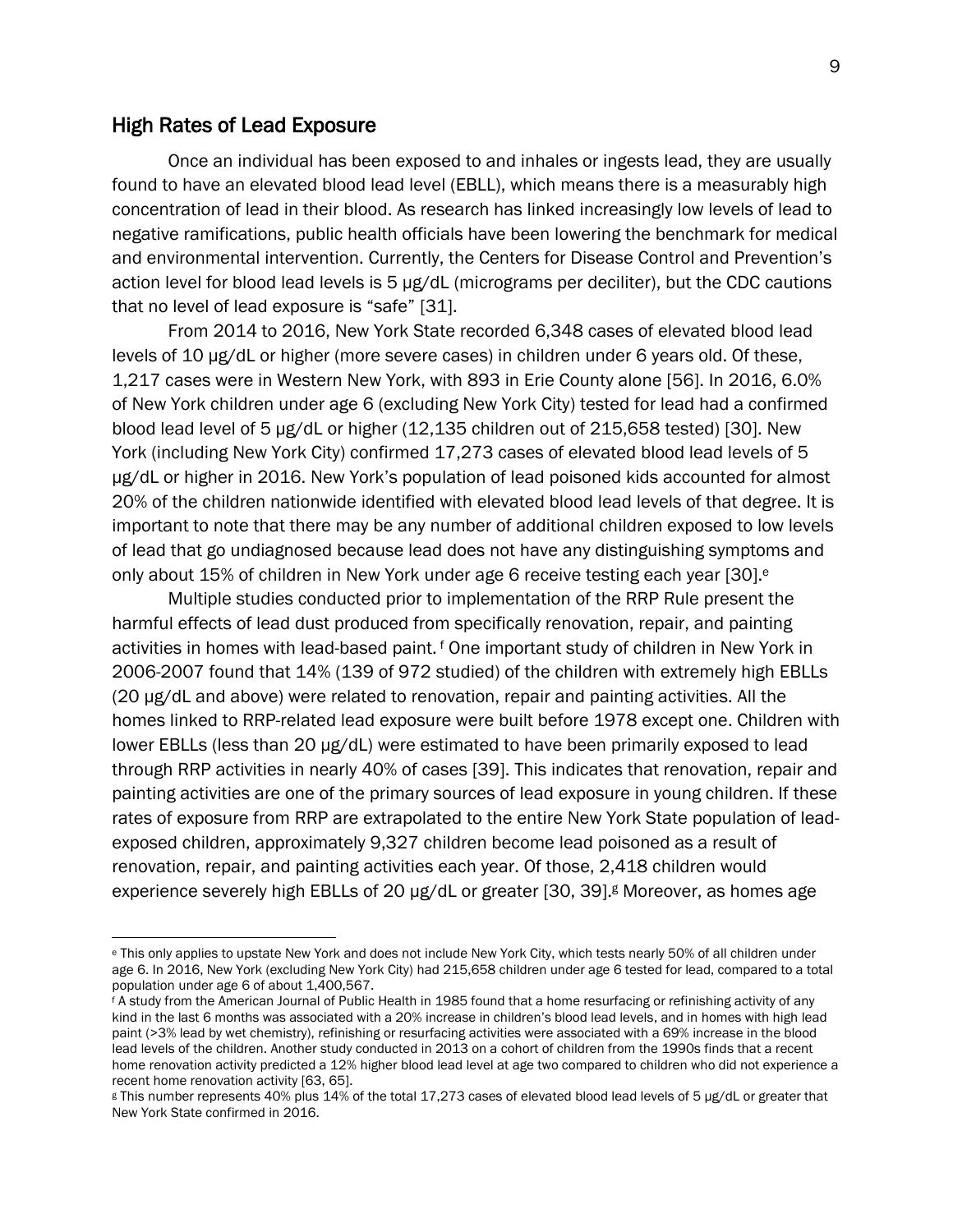and the lead-based paint decays, concentration of lead dust in the air increases and renovation activities also become more likely, which further worsens the concentration of lead dust. So, it is not unlikely that the risk of lead exposure by renovation, repair, and painting activities is increasing as existing housing stock ages.<sup>h</sup>

## ind Barrie Montpelier /emont New Toronto Hampsh Lake Ontario Hamilton с Massachusetts Hartford onnécticu: lerse Pennsylvania Pittsburgh Harrisburg Trenton Incidence of Confirmed High Blood Lead Level Percent/Rate

Figure 2.

High blood lead levels (10ug/dL or higher) per 1,000 children tested under 6 years by county, 2012-2014 [56]

Renovation, repair, and painting work in lead-affected housing is hazardous for contractors and workers too, since occupational standards for lead exposure remain distressingly low. As a result, nearly 10,000 adults in the United States have blood lead levels of 25 µg/dL or greater that can be attributed to occupational lead exposure [26, 48]. Adults employed in construction, in addition to manufacturing, industry services, and mining, are exponentially more likely to be diagnosed with an elevated blood lead level than other workers, and the lead-safe work practices laid out by the RRP Rule can help protect construction workers from lead exposure [26]. New York has 528,962 workers employed in

<sup>&</sup>lt;sup>h</sup> Two studies looking specifically at lead poisoning due to renovation for children in New York state were conducted by some of the same researchers. The first looked at children in 1993-1994 and found 6.9% of the children with elevated blood lead levels of 20 µg/dL to have lead exposure attributable directly to renovations [37]. The follow-up study of children in 2006-2007 may suggest that the proportion of lead exposure due to renovation is increasing. This is likely due to both aging homes and removal of lead from other sources, such as gasoline and children's toys.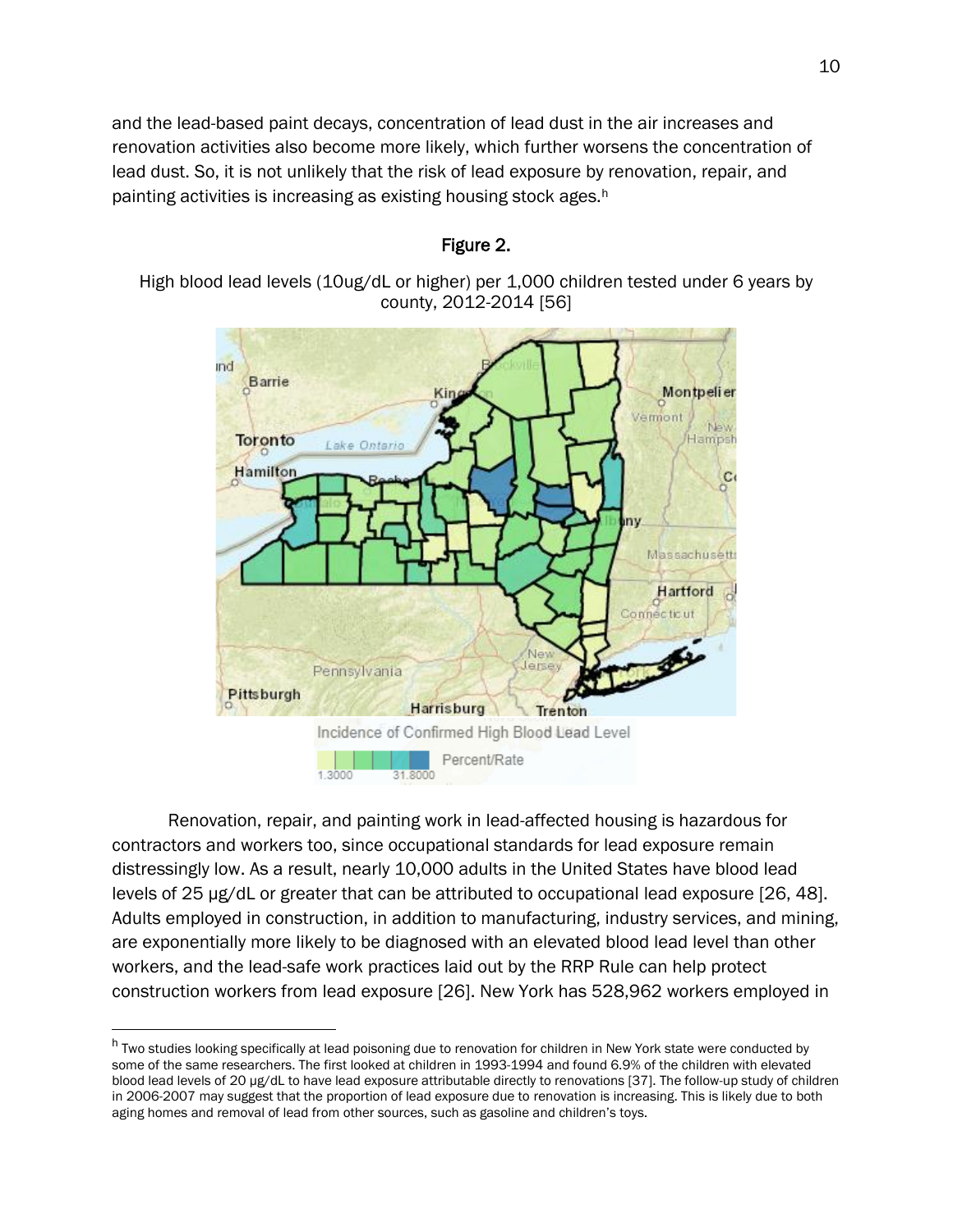construction, and many of these workers are likely exposed to some level of occupational lead dust on a daily basis. Unfortunately, however, current public health infrastructure does not require environmental changes or medical action until a very high blood lead level is found, so there is no way to know just how many of these workers are suffering from low- to moderate-level lead poisoning.<sup>i</sup>

Workers exposed to lead on the job also risk exposing their families. Many construction workers wear or bring their work clothes home or drive their personal vehicle to and from the work site. The EPA's training course for RRP shows a saddening video of a contractor who accidentally lead poisoned his children by bringing work clothes with lead dust into the home. A study of children under 6 years old found that those living in homes with a parent employed as a construction worker were six times more likely than other children to have a blood lead level of 10 μg/dL or higher [88]. This means that thousands of children in New York State are at greater risk of lead poisoning due to parental occupation. The RRP program requires training on the harms of lead and methods to protect oneself and one's family from lead exposure [81].

#### <span id="page-10-0"></span>Promise of the RRP Rule

The RRP rule establishes pre-renovation education, training, certification, and work practice requirements for renovation contractors, landlords, and firms working in housing or child-occupied facilities built before 1978. Firms conducting work in such buildings must have RRP certification with the EPA, workers trained in lead-safe work practices, and at least one RRP Certified Renovator employed at each job site. The firm is also responsible for provision of pre-renovation educational materials, including the disclosure and distribution of lead hazard information, to applicable occupants of pre-1978 buildings [85].

The most important part of the RRP rule, however, are the standards for lead-safe work practices intended to minimize occupants' and workers' exposure to lead hazards. The RRP Rule's lead-safe work practices are required for any renovation, repair and/or painting work that disturbs more than 6 ft<sup>2</sup> of paint in pre-1978 housing or child-occupied facilities. Lead-safe work practices include: containment of the work area to prevent dust and debris from escaping, prohibition of certain practices including use of power tools without a HEPA filter and open-flame burning, and thorough cleaning practices [85].

The EPA studied the work practices laid out in the RRP Rule to minimize lead dust exposure and maximize efficiency [74]. Each of the components of the rule were scientifically and economically examined in detail. For example, power sanding (a common paint removal method that is prohibited in RRP-applicable buildings) has been shown to generate airborne lead exposure far in excess of the Occupational Safety and Health Administration's (OSHA) permissible exposure limit for workers, even if the paint has very low concentrations of lead [78, 81, 90].

<sup>&</sup>lt;sup>i</sup> No Significant action is taken until the worker's blood lead level exceeds 40 µg/dL and the worker is not removed from the source of the lead exposure until their blood lead level exceeds 50 µg/dL [58, 90].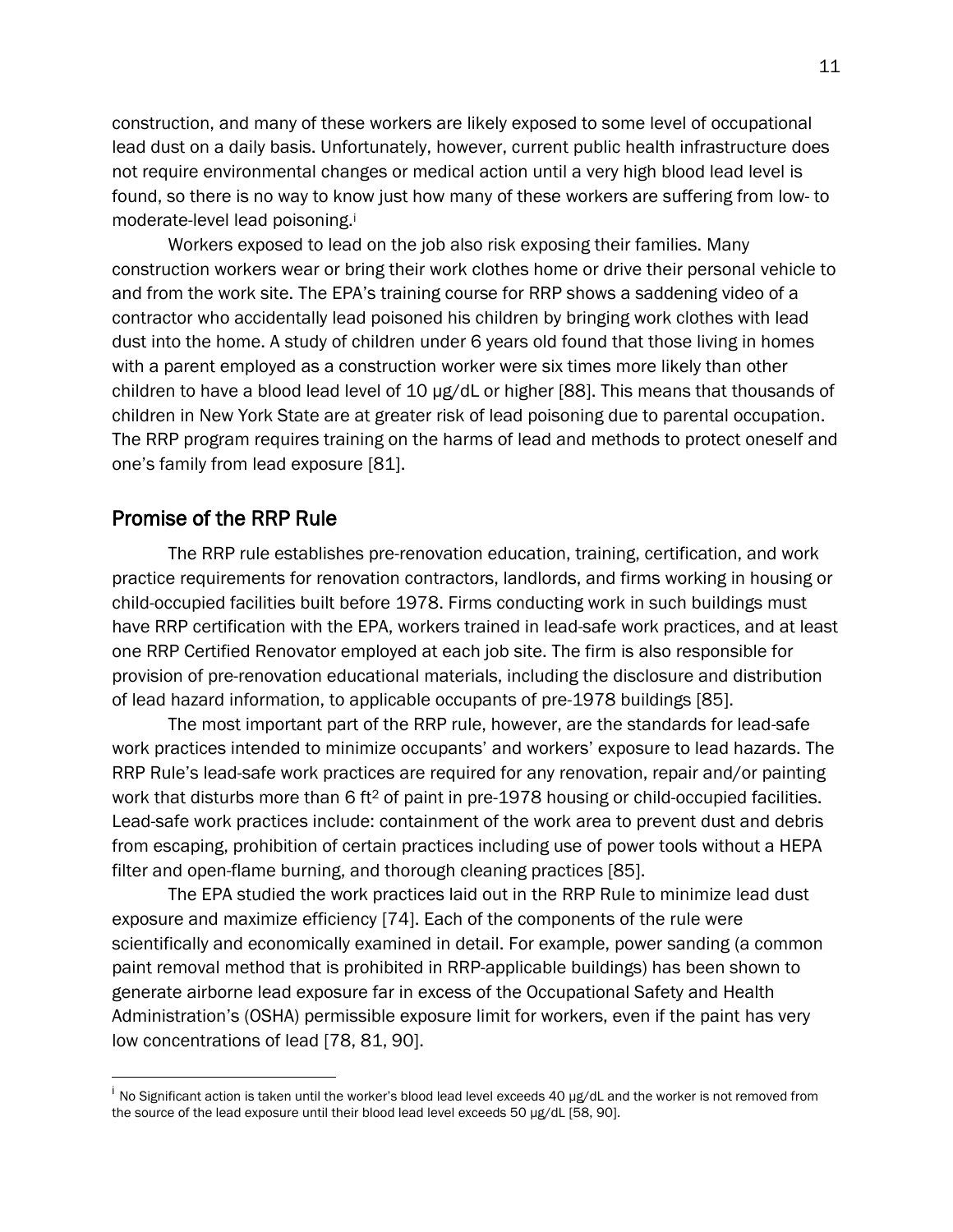Assuming a 75% compliance rate, the EPA estimated that the original "final" RRP rule would protect 1.4 million children age five and under and 5.4 million individuals age six and over from lead exposure each year [74].<sup>j</sup> The revised RRP rule later removed "opt-out" provisions for pre-1978 housing without residents under age 6 years, which was predicted to protect an additional 5.2 million individuals from lead exposure [75]. Key to these estimates, however, is "rigorous" enforcement of the rule and a resulting high level of compliance [42].

If the RRP rule protected children in New York State at the same rate as was predicted for the country more generally, approximately 79,672 children under age 6 would be protected each year [71, 74]. kl In reality, New York has much older housing stock than most of the rest of the country and some homes were exempted under the original analysis, so the numbers of children protected by the RRP Rule are likely much higher. Closer analysis by the Altarum Institute suggests that about 483,600 New York homes undergoing renovation would fall under the RRP Rule each year, protecting about 139,370 New York children under age six from lead exposure each year if the work is compliant with the RRP Rule [18, 27].<sup>m</sup>

Ultimately, EPA analysts concluded that they are "confident that, when taken as a whole, the rule generates substantial benefits" [74].

#### <span id="page-11-0"></span>Limited EPA Federal Enforcement

The health and safety benefits of the RRP Rule are only realized if it is enforced and complied with. In September 2019, the EPA Office of the Inspector General found that the EPA "does not have an effective strategy to implement and enforce the lead-based paint rule." The federal RRP program lacks clear strategies, targeted resources, and collaboration efforts. Additionally, without benchmarks or internal controls, EPA is not being held

70,672 children in New York State would be protected by RRP each year

In 2008, the first ("final") version of the RRP rule was promulgated. This version allowed some exemptions for facilities required to use lead-safe work practices under the RRP Rule, known as the opt-out provision. Contractors could opt-out of using lead-safe work practices in owner-occupied homes if owner signs a statement consenting for the renovation to occur and affirming that no child under age 6 lives there. After multiple legal challenges, EPA removed the opt-out provision in 2010 and added an additional requirement for compliance recordkeeping disclosure to building occupants or the operator of the child-occupied facility. The opt-out provision was eliminated because it did not protect children and pregnant women who moved into recently renovated homes or apartments, and because older children, adults, and pets also benefit from use of lead-safe work practices [46].

<sup>&</sup>lt;sup>k</sup> The number of children EPA predicted the RRP Rule to protect was about 5.8% of the population under age 6. Since the census only measures age in groups (0-4 years, 5-9 years), the number of kids ages 5-9 was divided by 5 to estimate the number of kids aged 5. The estimate for 79,672 kids in New York state to be protected represents 5.8% of the estimated total number of kids ages 0-5 years.

<sup>&</sup>lt;sup>l</sup> This estimate is based on the original "final" rule, which still contained opt-out provisions for children under age 6. Although no renovations could opt-out if there was a child under age 6 in residence or visiting regularly, some additional children are protected by removal of the opt-out provision – for example, a family moving into a recently renovated home would be better protected if there were lower indoor lead dust levels because the renovators had used lead-safe work practices.

 $<sup>m</sup>$  This analysis is still based on the original "final" rule but it accounts for the number of pre-1978 homes in New York</sup> state.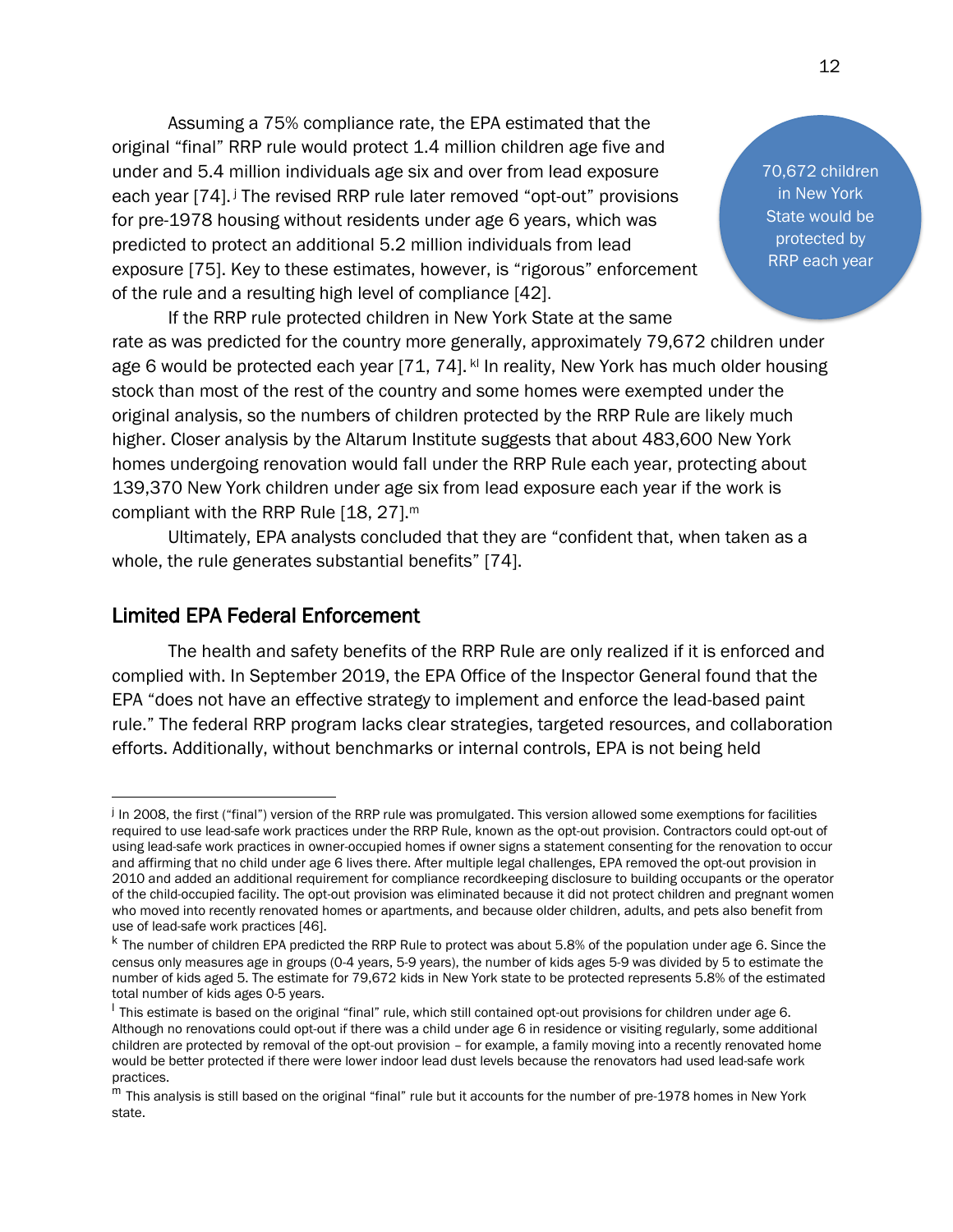accountable for lead poisoning prevention due to renovation, repair, and painting activities [69].

The EPA currently has 3.5 full-time equivalent inspectors for New Jersey and New York. In both 2018 and 2019, the EPA completed seven RRP enforcement actions in New York State, with nearly all ending in fines less than \$10,000 [2, 24]. In RRP Certified Renovator training courses, the EPA threatens students that non-compliance will be met with fines up to \$37,500 for *each violation*, but rarely takes actions big enough to make the news [81]. An enforcement officer in the regional EPA office said that the agency receives about 300 tips, complaints, and referrals from New York State each year, and that their staff typically conducts many more inspections than completed enforcement actions due to lack of resources to undertake the highly involved enforcement route [2, 24]. Local health officials report that they regularly call the EPA hotline for violations but rarely see recourse or corrective action take place at all [16].

Without consistent enforcement or high profile "scare tactic" enforcement, the RRP rule may not be well complied with, especially in a large state like New York.<sup>n</sup> Some contractors and landlords may be unaware of the RRP program due to lack of outreach, and many may simply disregard the rule because they expect they will not be penalized for avoiding the requirements. The Erie County Department of Health (just one of 62 counties in New York State!) issued approximately 1300 notices for lead paint hazards in 2018, in addition to 53 "stop work orders" in just six months, temporarily halting instances where work was being done without precautions and lead-safe work practices [16, 29]. Most localities do not have this authority, and the RRP Rule goes completely unenforced [16].

One way of approximating compliance with the RRP Rule is by examining the number of RRP certified firms. When the RRP Rule was initially implemented in 2010, 7,865 firms in New York State became initially certified. However, only 3,416 firms applied for certification in 2015 when the 2010 group would have been due for recertification. This may indicate low compliance as a result of weak enforcement in the state.

| Table 2. |                   |  |  |  |
|----------|-------------------|--|--|--|
| Year     | # Firms Certified |  |  |  |
| 2010     | 7,865             |  |  |  |
| 2011     | 2,083             |  |  |  |
| 2012     | 1,120             |  |  |  |
| 2013     | 1,026             |  |  |  |
| 2014     | 890               |  |  |  |
| 2015     | 3,416             |  |  |  |
| 2016     | 1,837             |  |  |  |
| 2017     | 1,331             |  |  |  |
| 2018     | 1,125             |  |  |  |
| 2019     | 1,398             |  |  |  |

Source: EPA Office of Pollution Prevention and Toxics

 $n$  New York's enforcement is managed by the EPA's Region 2 office. It is located in New Jersey and manages New York, New Jersey, Puerto Rico, and the Virgin Islands.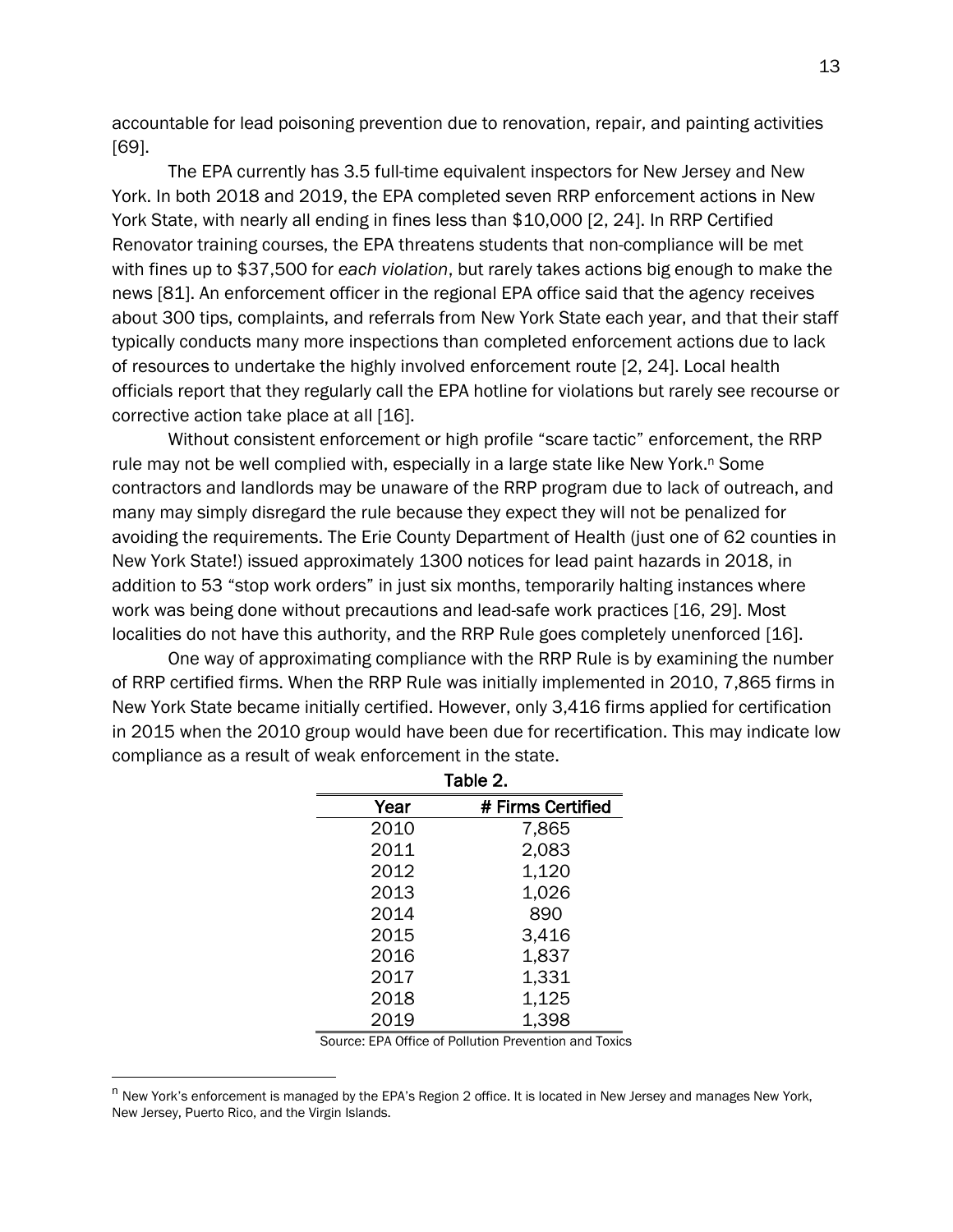## <span id="page-13-0"></span>Proposal: New York State Enforcement of the RRP Rule

New York is responsible for preventing lead poisoning within its jurisdiction, so the state should seek authorization to manage the RRP program and enforce it to a greater degree than is currently being done by the EPA, as fourteen other states have done.

## <span id="page-13-1"></span>State Administration of the RRP Rule

Although the RRP Rule is a federal program, under Section 404(a) of the Toxic Substances Control Act the EPA may authorize jurisdictions (including states, tribes, and territories) to administer and enforce their own RRP programs [50, 79, 84]. According to multiple EPA officials and the Code of Federal Regulations, the Agency supports and encourages states seeking authorization [1, 2].

Today, fourteen states and one tribe administer their own RRP program in lieu of the federal program. These states include Alabama, Delaware, Georgia, Iowa, Kansas, Massachusetts, Mississippi, North Carolina, Oklahoma, Oregon, Rhode Island, Utah, Washington, Wisconsin, and the Bois Forte Tribe [85]. The original version of the RRP Rule went into effect on April 22, 2010 and many of the states that manage their own RRP program became authorized to do so on or before that date [47]. According to the National Center for Healthy Housing, this includes Wisconsin, North Carolina, Iowa, Mississippi, Kansas, Rhode Island, and Utah. Oregon, Massachusetts, and Alabama became authorized later that same year, and Washington and Georgia became authorized the following year, in 2011. Since then, only Oklahoma (2013) and Delaware (2014), have become newly authorized, though Minnesota plans to seek authorization in 2020 and other jurisdictions have considered seeking authorization [14, 50].



#### Figure 3. *States Authorized for RRP*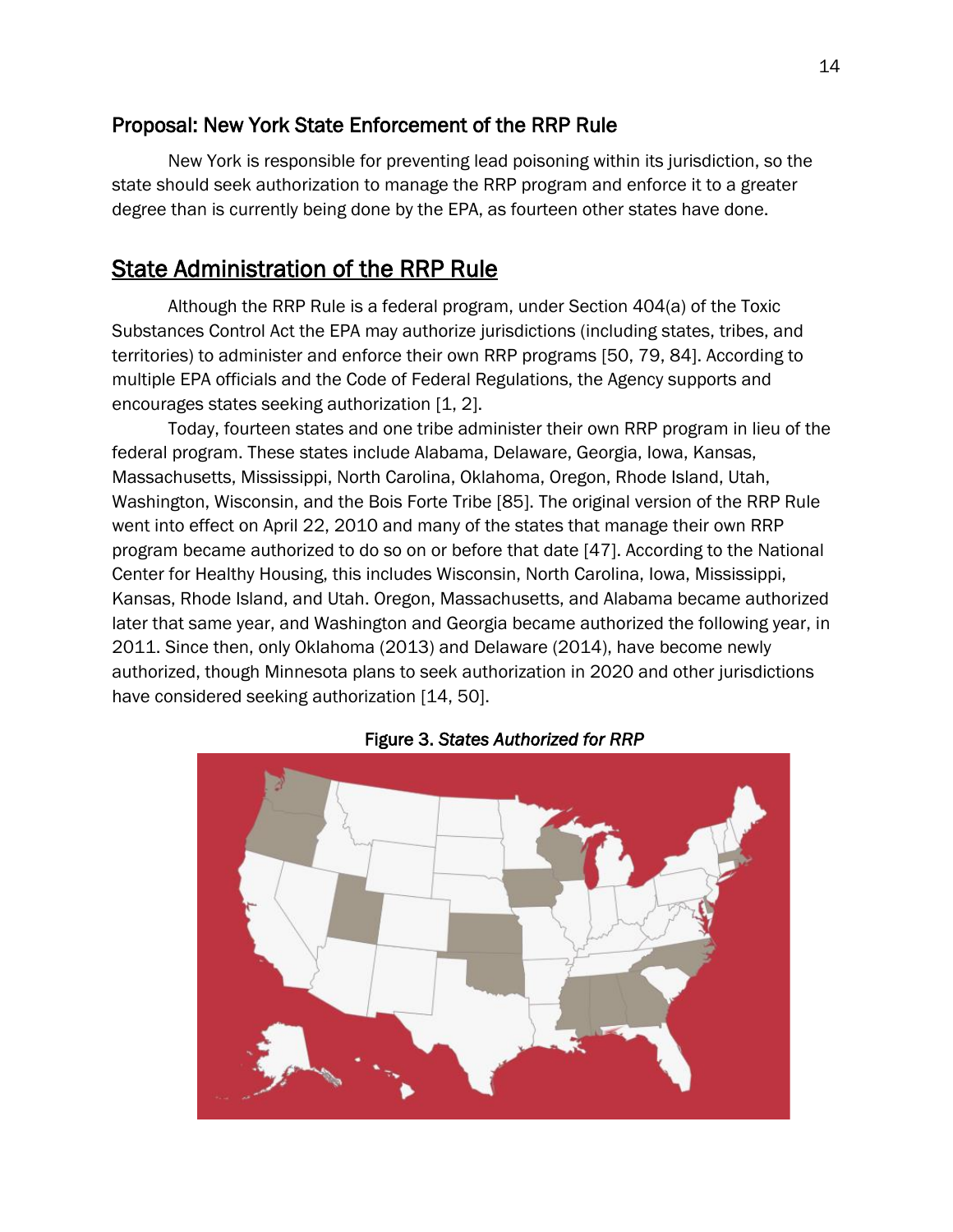State and Tribal RRP program requirements include:

- Procedures and requirements for the accreditation of renovation and dust sampling technician training programs
- Procedures and requirements for the training of renovators and dust sampling technicians
- Procedures and requirements for the certification of individuals and/or firms
- Requirements that all renovations be conducted by appropriately certified contractors and properly trained individuals
- Work practice standards for the conduct of renovations [79].

State lead-based paint renovation programs must also include pre-renovation notification standards that require the distribution of lead hazard information to owners and occupants of target housing and applicable parents associated with child-occupied facilities [79].



Figure 4. "Renovate Right" guide for contractors to distribute to renovation clients in RRP-applicable facilities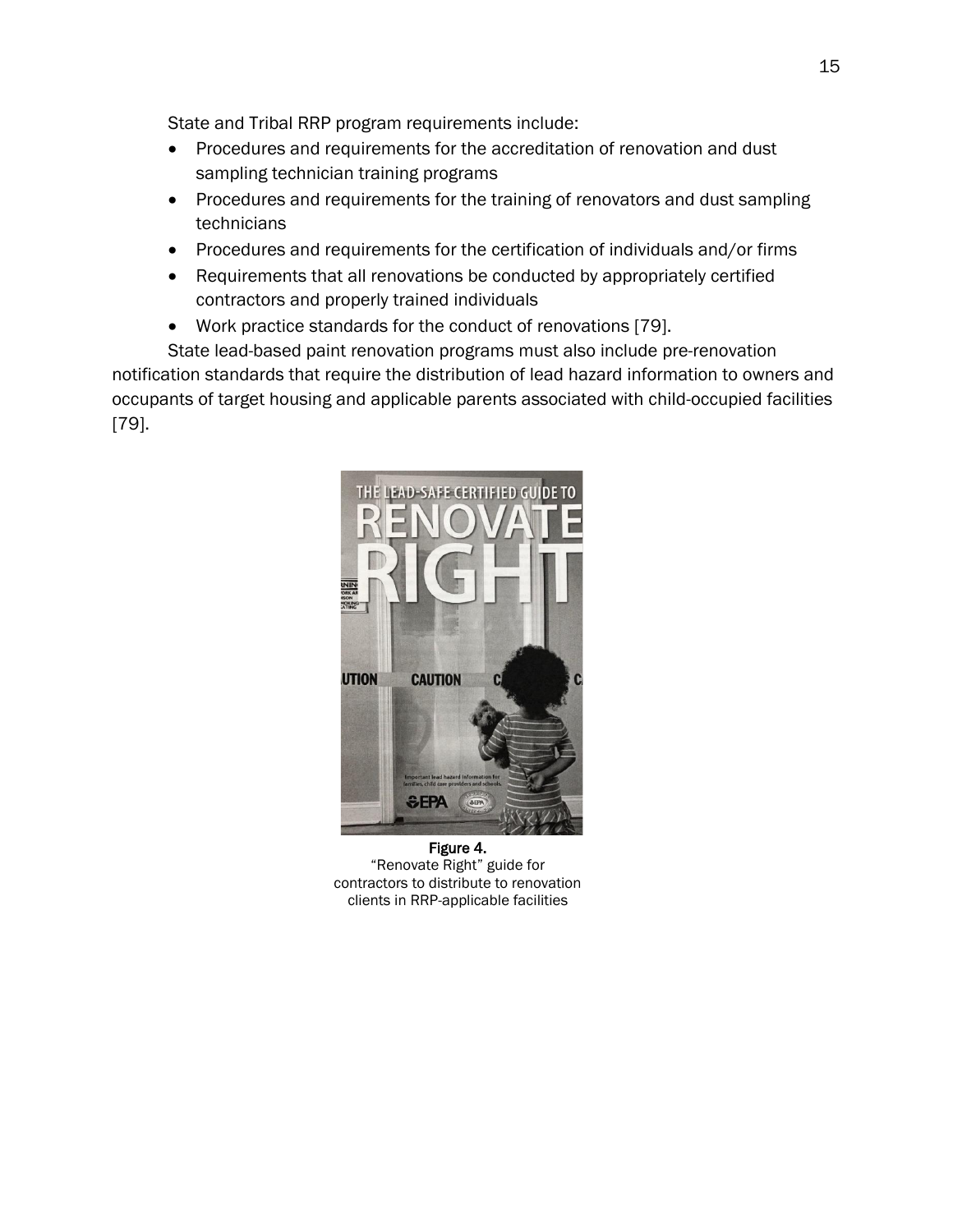| <b>State</b>   | Authorization<br>Date | Aspects of interest                                                                                                       | Case<br>Study? |
|----------------|-----------------------|---------------------------------------------------------------------------------------------------------------------------|----------------|
| Alabama        | 11/16/2010            |                                                                                                                           | <b>No</b>      |
| Delaware       | 1/1/2014              | Most recent state to adopt RRP                                                                                            | Yes            |
| Georgia        | 07/05/2011            |                                                                                                                           | No             |
| lowa           | 1/19/2010             | Program in Bureau of Environmental Health<br><b>Services</b>                                                              | Yes            |
| Kansas         | 4/19/2010             | RRP program has some additional<br>requirements/restrictions                                                              | Yes            |
| Massachusetts  | 07/09/2010            | Labor-oriented program, housed in the<br>Department of Labor Standards                                                    | Yes            |
| Minnesota      | $^\star$              | Plans to seek RRP authorization in 2020                                                                                   | Yes            |
| Mississippi    | 4/12/2010             | Includes a 7-day "start work notification"<br>requirement                                                                 | No             |
| North Carolina | 1/1/2010              |                                                                                                                           | No             |
| Oklahoma       | 9/2013                | Second most recent state to adopt RRP                                                                                     | Yes            |
| Oregon         | 05/03/2010            | Labor-oriented RRP program dually housed in<br>the Construction Contractors Board and Oregon<br><b>Health Authority</b>   | Yes            |
| Rhode Island   | 4/20/2010             | Established a lead-safe renovation program<br>before RRP went into effect; program is<br>somewhat more stringent than EPA | Yes            |
| Utah           | 4/20/2010             |                                                                                                                           | No             |
| Washington     | 3/16/2011             |                                                                                                                           | No             |
| Wisconsin      |                       | 10/20/2009 First state to adopt RRP; state has extremely old<br>housing stock and rust belt cities like<br>Milwaukee      | Yes            |

## Table 3. State RRP Programs

\*Minnesota has not yet been authorized.

\*\*Note that the Bois Forte Band is excluded from this chart for lack of information.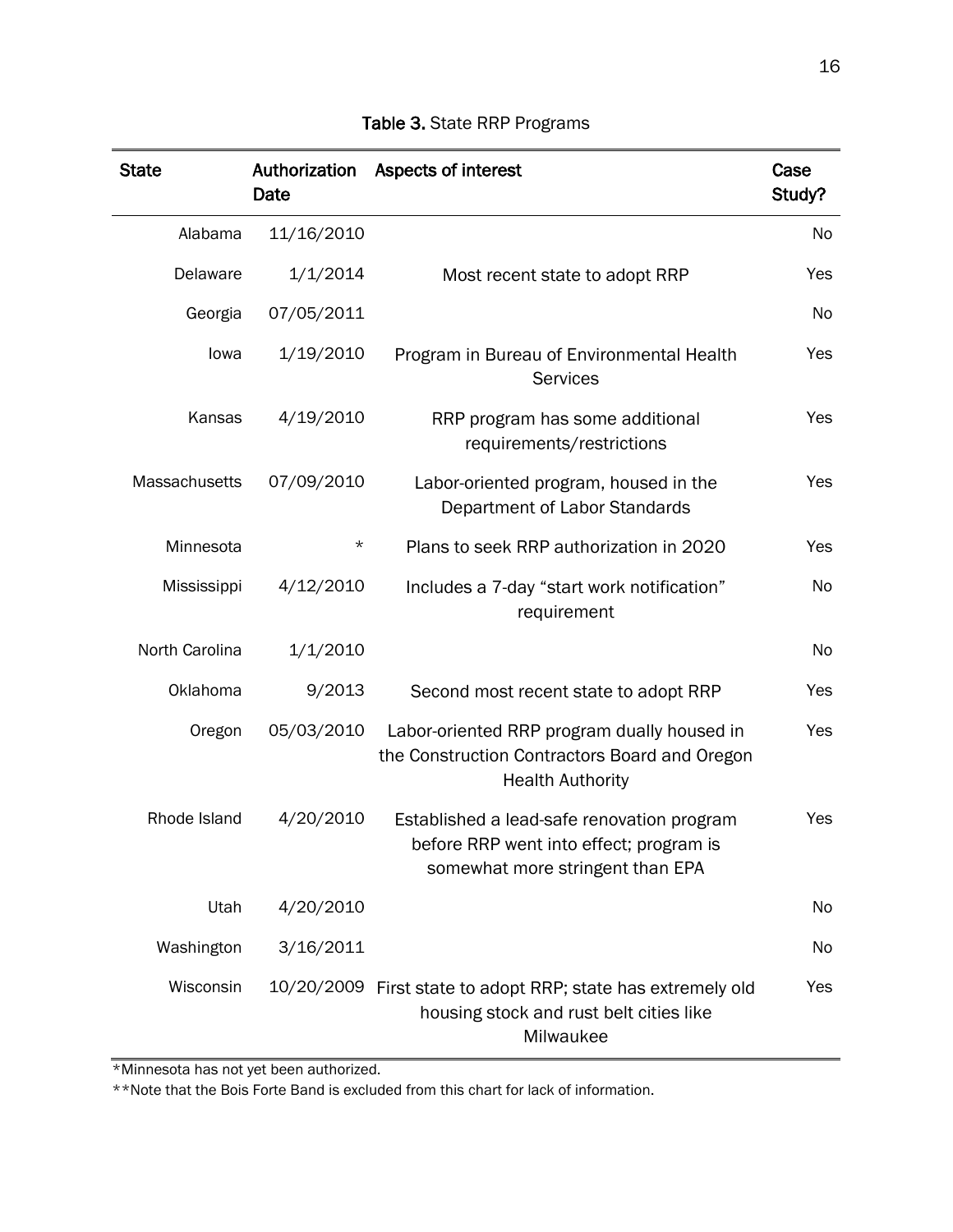States can seek authorization through one of two routes: via application to the EPA Regional Administrator or the Program Certification method. <sup>o</sup> The only difference is that the Program Certification includes a certification that the laws of the state are "at least as protective" as the federal rule, including "adequate" enforcement of compliance in addition to the regular application materials. Once this has been submitted, the state's program is conditionally authorized until EPA approves its program [79].

To explore the possibility of New York's RRP program, the RRP programs of several other states were examined in depth. The states were chosen strategically for various reasons, including when they adopted RRP, department managing the program, or program differences from EPA.



Figure 5. State RRP Program Authorization Process

### <span id="page-16-0"></span>Models for State Administration of RRP

#### <span id="page-16-1"></span>*Authorization*

The application for authorization to manage and enforce a state's own RRP program begins with a public notice of intent and the opportunity for a public hearing. Then, the state must submit an application that includes:  $(1)$  a cover sheet,  $(2)$  a summary of the state program, (3) a transmittal letter from the Governor requesting program approval, (4) the Attorney General's statement that the state's laws and regulations provide the adequate legal authority, and (5) the RRP program description and supporting documentation.<sup>p</sup> Optionally, the state's Governor or Attorney General may submit a certification along with the application, assuring that the state's program meets the authorization criteria, which would allow for immediate program authorization unless EPA later disapproves the application or withdraws authorization. Then the state submits three copies of the entire application package to their regional EPA office, and the EPA publishes a Federal Register notice, allows for another period of public comment, and holds a public hearing if requested. Ultimately, the EPA Regional office will have 180 days to approve or disapprove of applications. In the case of the Program Certification method, that same amount of time is allotted to choose to accept or disapprove [79].

<sup>&</sup>lt;sup>o</sup> The process is somewhat different for tribes and territories. The Program Certification method is only available to states.

<sup>&</sup>lt;sup>p</sup> This includes: (a) enforcement and compliance program description with analysis comparing the state's proposed program to the federal program to demonstrate that the program is at least as protective as the federal program and (b) copies of all applicable state statutes and regulations.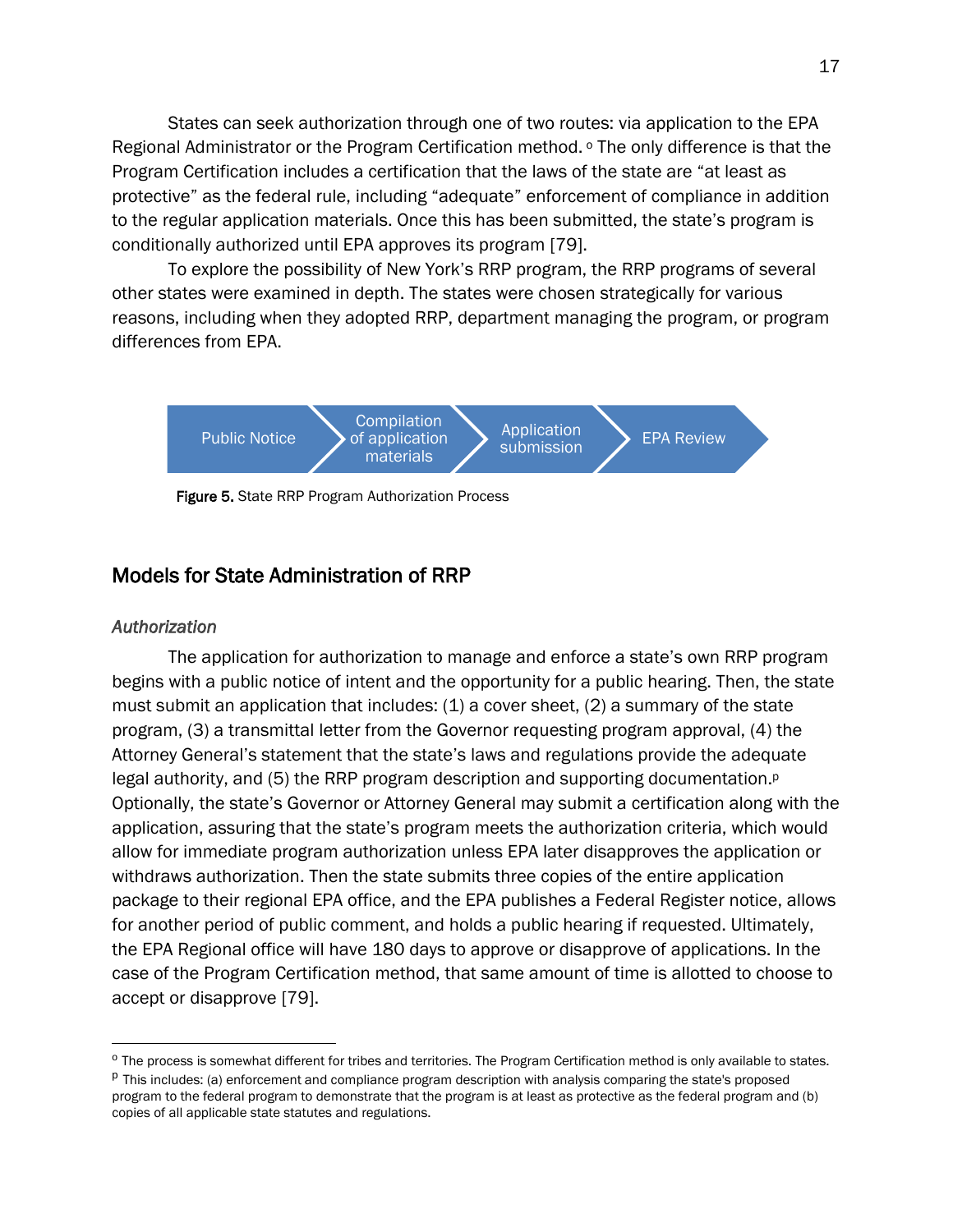Minnesota has not yet become authorized, but state officials pursued rulemaking authority a few years ago (2009 and 2015) and will be seeking program authorization in 2020. The first time around, Minnesota began by issuing a public notice and allowed time to hear from stakeholders. However, they only had an 18 month period with which to respond to the public, and rulemaking staff were not able to finish publishing a final RRP regulation in time. The initial proposal intended to combine abatement and RRP elements in attempts to make lead-safe work practices more uniform, given the similarities. However, it required too many changes to the RRP blueprint laid out by EPA and presented unforeseen challenges [14].<sup>q</sup>

In 2015, Minnesota got a new rulemaking authorization without a time limit. The state has gotten comments from the public and developed a final draft rule. Now, Minnesota is developing a completely new RRP program that is consistent with the federal model program. Instead of combining abatement and RRP, Minnesota has re-written the RRP regulation so that it straightforward and emphasizes lead-safe work practices above all. At this point, Minnesota is conducting the final review of the authorization application and will publish the final version for a second round of public comment soon. In early 2020, the governor and the legislature are on board to submit their application via the Program Certification method [14].

Minnesota chose to take the Program Certification route

LEAD ABATEMENT

The first lead regulation developed under the Toxic Substances Control Act dealt with "lead based paint activities," which at the time included lead abatement, inspection, and risk assessment but not renovation, repair and painting or dust sampling. As a result, there is sometimes language confusion because a state may be authorized to administer its own "leadbased paint activities" program, but this generally only refers to abatement unless the state also has an authorized RRP program.

because they will be able to put their program in place immediately, as soon as their application is submitted. Otherwise, they would have to wait an additional six months while the EPA approves the program. Ultimately, a public health official from Minnesota said, "the real message is that this affects kids and lead isn't going away." "Flint shows what happens when people become complacent," he said, emphasizing the immediacy of the issue [14].

#### <span id="page-17-0"></span>*Federal to State Transition*

In March 2014, Delaware became the most recent state to fully implement RRP. Officials timed the transition strategically so that a large number of EPA certifications were due to expire soon (since EPA initially implemented RRP in April 2010 and certifications were issued for five years). Since Delaware's regulation mirrored the regulations laid out by EPA, writing the regulations proved not to be too onerous of a task. The only major difference is that Delaware requires recertification every two years instead of five [6].

<sup>&</sup>lt;sup>q</sup> A state official from Minnesota described these difficulties as "conflicting statutory language based on the approach that we took with combining the lead abatement work practices with RRP work practices."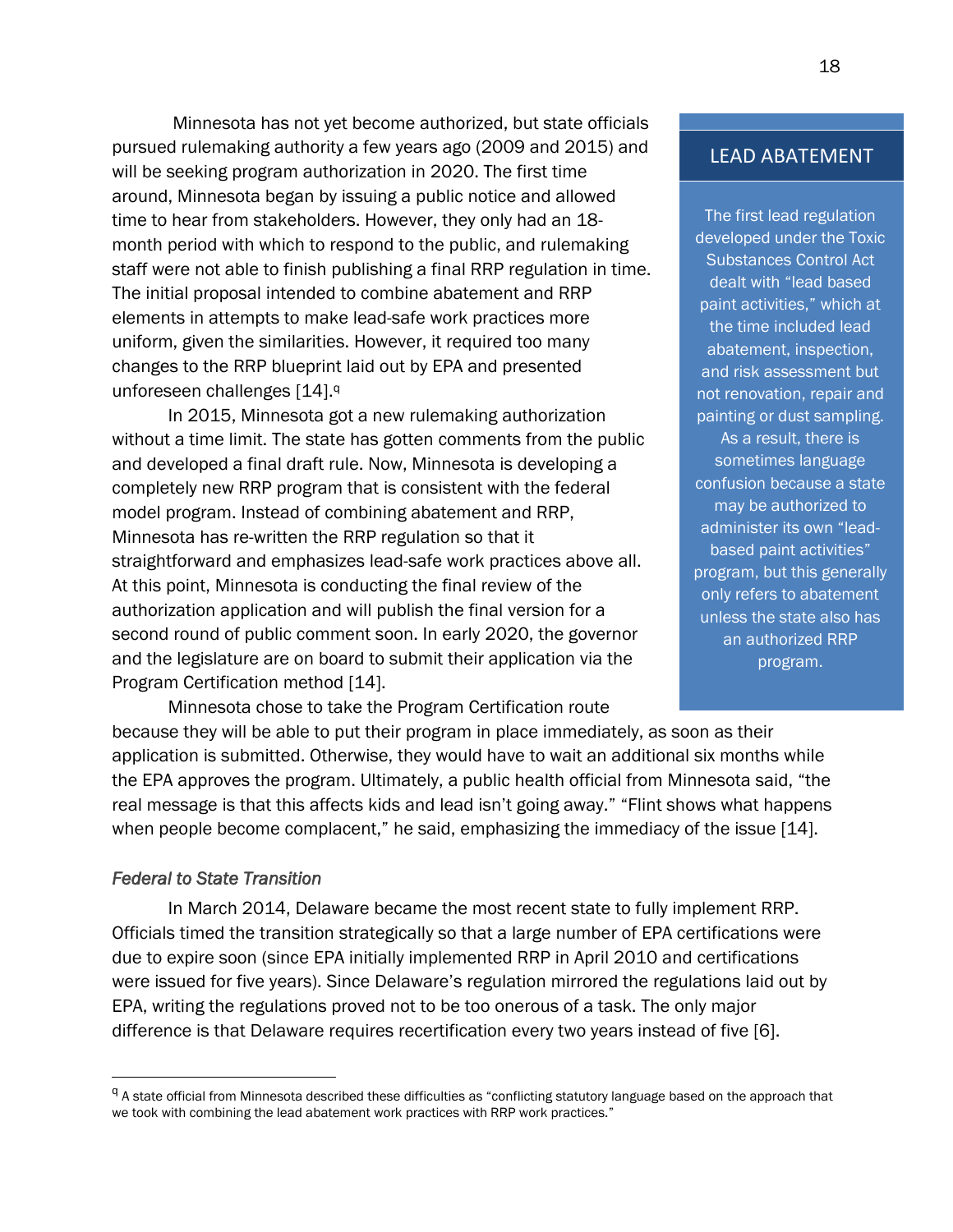Delaware began the transition process by mailing letters to EPA certified firms and renovators, notifying them that a change was coming, and that they would have to recertify with the state of Delaware. They also updated the website to reflect the changes so that more information would be available to the public. Then, they set up a standardized training curriculum and accredited training providers. Setting up accredited training providers was challenging because Delaware wanted to establish a curriculum that would emphasize hands-on learning of lead-safe work practices. Ultimately, they set up five training providers (which is enough for a small state) who had not been previously accredited by EPA [6].

For firm and renovator certification, Delaware allowed a "grandfather in" period so firms and renovators certified by EPA as of March 2014 were certified in Delaware until their certification expired. Then, they would have to renew in Delaware. State officials worked closely with the EPA to identify which firms had been previously certified in order to notify them of the changes. Delaware also allows training to be administered by EPA-accredited training providers and accredited training providers in other states, as long as the course includes a hands-on component and the renovator applies afterward for a certification in Delaware; this reciprocity is unusual among RRP states but may be necessary, at least for a time, in states that are phasing in a state RRP program years after the federal implementation [6].<sup>r</sup>

During the transition period, Delaware encountered many contractors who did not know about the RRP Rule. They found that larger firms are more likely to be compliant than smaller ones, and documents to help with compliance recordkeeping have greatly improved the outcomes of the state's enforcement efforts [6].

#### <span id="page-18-0"></span>*Labor-Orientation*

Massachusetts and Oregon are the only two states that run their lead and RRP programs through a labor-oriented department, but both seem to have high functioning programs that would be excellent models for New York State, especially if New York plans to house its RRP program in the Department of Labor.

The job of the Massachusetts' Department of Labor Standards, according to an official in Safety & Health Programs, is to develop the workforce and keep Massachusetts workers safe. Since RRP is primarily focused on the health and safety of workers and the Department of Labor Standards already had programs in deleading (abatement) and asbestos, it was a logical choice to house Massachusetts' RRP program. The Department of Labor Standards also works closely with the Childhood Lead Poisoning Prevention Program in the Massachusetts Department of Public Health. Through this model, Massachusetts has a relatively high capacity for enforcement; in 2018, the Department of Labor Standards conducted 692 inspections and identified 415 hazards [4].

<sup>&</sup>lt;sup>r</sup> Individuals seeking to become Certified Renovators in Delaware are required to participate in a training course and then apply for certification (which is somewhat analogous to taking driver's ed and then applying for your license). Firms must also apply for certification. In contrast, the EPA and most states only require firm certification, and renovators become certified once they pass the training course (without the extra step of an application to the state).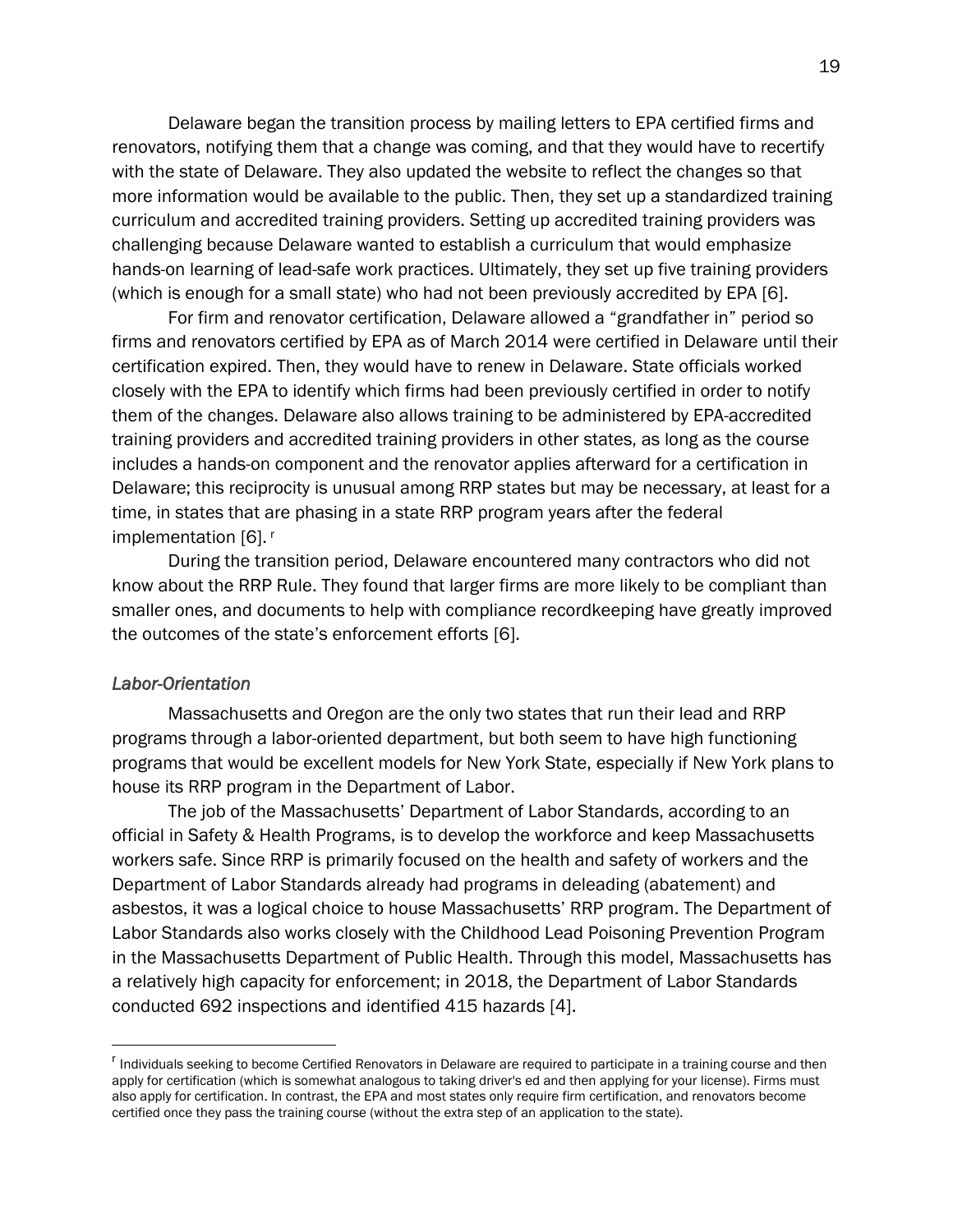| Department that Houses the State's RRP Program |                                                                                                              |  |  |  |
|------------------------------------------------|--------------------------------------------------------------------------------------------------------------|--|--|--|
| <b>State</b>                                   | Department                                                                                                   |  |  |  |
| Alabama                                        | Department of Public Health                                                                                  |  |  |  |
| Delaware                                       | Division of Public Health                                                                                    |  |  |  |
| Georgia                                        | Department of Natural Resources,<br><b>Environmental Protection Division</b>                                 |  |  |  |
| lowa                                           | Department of Public Health, Bureau of<br><b>Environmental Health Services</b>                               |  |  |  |
| Kansas                                         | Department of Health and Environment                                                                         |  |  |  |
| <b>Massachusetts</b>                           | Department of Labor Standards                                                                                |  |  |  |
| Minnesota*                                     | Department of Health                                                                                         |  |  |  |
| Mississippi                                    | Department of Environmental Quality                                                                          |  |  |  |
| North Carolina                                 | Department of Health and Human Services,<br>Division of Public Health, Health Hazards<br><b>Control Unit</b> |  |  |  |
| Oklahoma                                       | Department of Environmental Quality                                                                          |  |  |  |
| Oregon                                         | Oregon Health Authority & Construction<br><b>Contractors Board</b>                                           |  |  |  |
| Rhode Island                                   | Department of Health                                                                                         |  |  |  |
| Utah                                           | Department of Environmental Quality                                                                          |  |  |  |
| Washington                                     | Department of Commerce                                                                                       |  |  |  |

Table 4.

\*Minnesota has not yet been authorized but plans to seek authorization for a proposed implementation plan run through the Department of Health.

Wisconsin Department of Health Services

Oregon's lead/RRP programs are jointly administered by the Oregon Health Authority (OHA) and the Construction Contractors Board (CCB). Oregon Health Authority approves the providers of the certification training and certifies landlords, property managers, school districts, and most non-contractors [7]. The Construction Contractors Board specifically licenses contractors and has linked the RRP renovator license to the annual contractor's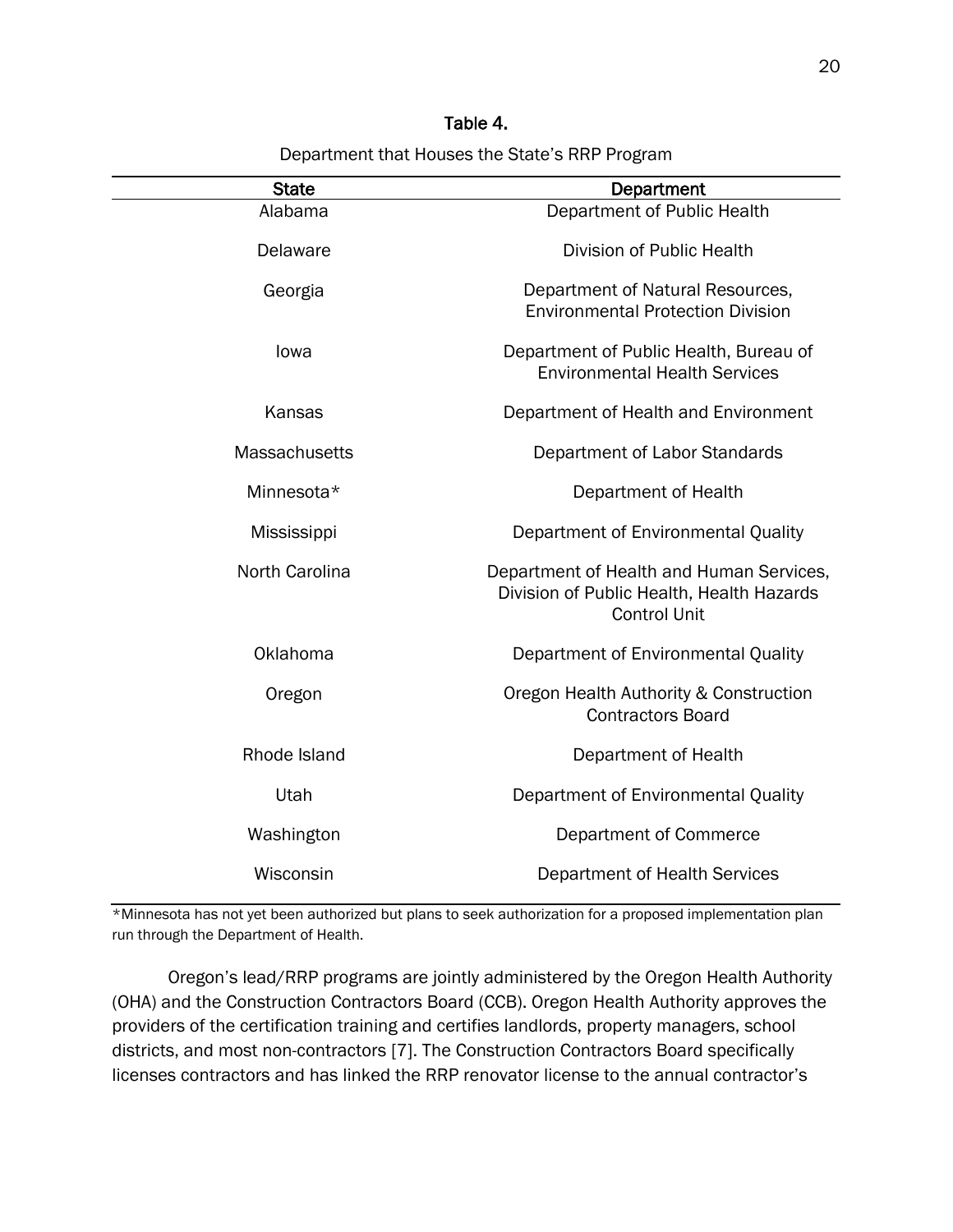business license. This makes the state uniquely positioned to maintain close contact with contractors and conduct frequent building inspections [8].

Oregon's model has a high capacity for enforcement because the Construction Contractors Board checks for compliance with the RRP program while doing other inspections, including checking of building codes and electrical and plumbing licenses. s Thus, Oregon has 13 field investigators who have simply added RRP as one extra step that they check while conducting inspections they already would have done otherwise. So, the state did not have to make any significant staffing changes to enforce RRP and most of the lead violations cited by CCB are from proactive, random checks [8].

#### <span id="page-20-0"></span>*Best Practices*

Some states (including Delaware, Wisconsin, Oregon, Oklahoma, and Alabama) have chosen to adopt RRP almost exactly as it was laid out by EPA, and others (including Kanas, Rhode Island, Massachusetts, and Mississippi) have added additional requirements [4, 11]. Many state officials cite uniformity with EPA as an advantage, since it makes the regulation development and authorization processes easier if the language and requirements match those laid out by EPA [6]. However, many stakeholders have also pointed out shortcomings with RRP that can be amended by states taking on the rule.

Some important differences that states have adopted, and New York should consider including:

- Training: EPA's training could be adapted for cultural competency, students of different literacy abilities, and non-native English speakers. Currently, EPA only accredits training providers and provides materials in English and Spanish. Stakeholders who teach, practice, and enforce RRP rules also emphasize the importance of a hands-on component in both the initial and refresher courses and warn against online-based teaching approaches. Online training risks more fraudulent behavior, limits ability for questions and engagement, and has no mechanism for checking proper work practices [6, 16, 25, 34, 43].
- Start Work Notification: Without a start work notification, it can be difficult to know when RRP jobs are occurring. Renovation, repair and painting jobs are often quick and may be completed within just a few days - so there may not be enough time to follow up on complaints [11, 23]. Rhode Island requires a 7-day pre-renovation notification, and Mississippi requires six days. States with a start work notification requirement tend to take a more proactive, rather than reactive, approach to enforcement and attribute high levels of compliance to the frequent random inspections and audits [12, 23, 34, 66].

<sup>&</sup>lt;sup>s</sup> The state of Oregon seems to have been effective at enforcing RRP and promoting compliance. One way to look at compliance is comparing the number of certified firms over time, which works particularly well in a state with annual recertification like Oregon. According to the Construction Contractors' Board's licensing data, the state of Oregon had only 4,214 RRP certified firms in 2015, which increased by over 1,000 certified firms in under four years. There were 5,282 certified firms in October 2018 and 5,480 by May 2019. As the number of certified firms rises, it is likely that more firms are complying with the rule [9, 10].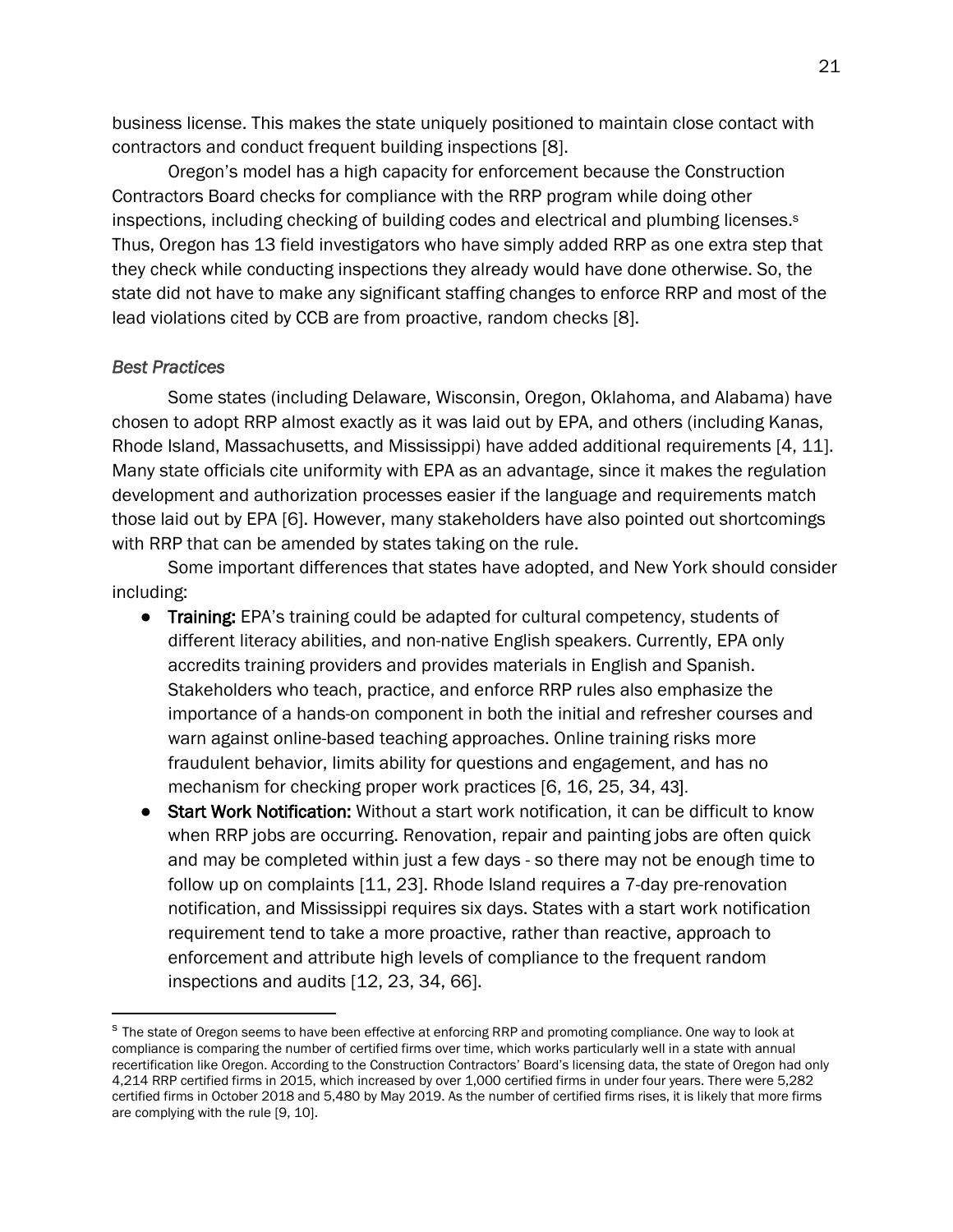- Test kits: The EPA's recommended test kits are not very effective since many are dried up, broken, or simply not correctly administered. They could present a false negative for lead-based paint, so some states do not allow them for testing of lead paint.<sup>t</sup> In Kansas, only certified lead inspectors or risk assessors are permitted to test for lead, and they use other methods including X-Ray Fluorescence (XRF), paint chip samples, and dust sampling [13]. Since the swabs are frequently wrong, contractors and landlords should assume that there is lead in pre-1978 housing unless they get a certified inspection [11].
- Certified Renovator on Site: States can require each work site to have a certified renovator on site for the duration of the project to ensure that a trained individual supervises all of the work practices.<sup>u</sup> Rhode Island and Massachusetts require that the certified renovator remain on the work site at all times for the duration of the RRP activity [12, 34, 49]. States could also require each worker on RRP worksites to be RRP certified renovators [34].
- Personal protective equipment: Firms working in pre-1978 homes are not explicitly required to provide their employees with personal protective equipment, including disposable coveralls, disposable foot covers, eye protection, leather or canvas work gloves, N-100 respirators, disposable waste bags, duct tape, and hand washing facilities with soap. All of these are highly recommended by the EPA in RRP training courses [81]. The Occupational Safety and Health Administration (OSHA) requires certain personal hygiene practices at worksites with lead levels above the permissible exposure limit (PEL) but only says that persons doing cleanup after work in a pre-1978 facility "should" be provided with suitable respiratory protection and personal protective clothing to prevent contact with lead [73]. Beyond the individuals at the worksite, their families are at increased risk of lead exposure from "take home" lead dust. Provision of personal protective equipment can help mitigate this risk [62].
- Dry scraping/sanding: Dry scraping low concentrations of lead paint has been shown to generate airborne lead exposure that is more than seven times in excess of the OSHA permissible exposure limit [90].<sup>v</sup> lowa prohibits dry scraping or dry sanding of paint except in conjunction with the use of a heat gun or around electrical outlets [34]. Dry scraping and sanding by hand is prohibited under the HUD Rule for pre-1978 properties that receive Federal housing assistance [72, 81].

<sup>&</sup>lt;sup>t</sup> EPA understood the high failure rate of the test kits and assumed that ones with improved accuracy would be developed within a few years of RRP implementation. However, no such product has yet to emerge [66]. Given that this is the case, test kits are not enough to verify that a facility does not have lead-based paint and should not be permitted to exempt pre-1978 facilities from the RRP Rule.

<sup>u</sup> The EPA only requires the Certified Renovator to be on scene during the setup and cleanup, as long as they have trained the other workers in lead-safe work practices.

 $\rm{v}$  Dry scraping a painted surface containing 1 mc/cm $\rm{^{\circ}2}$  of lead (the minimum concentration to be considered lead-based paint) would result in an airborne lead exposure level of 371 ug/m^3. The OSHA permissible exposure limit for construction workers is 50ug/m^2 over an 8-hour workday.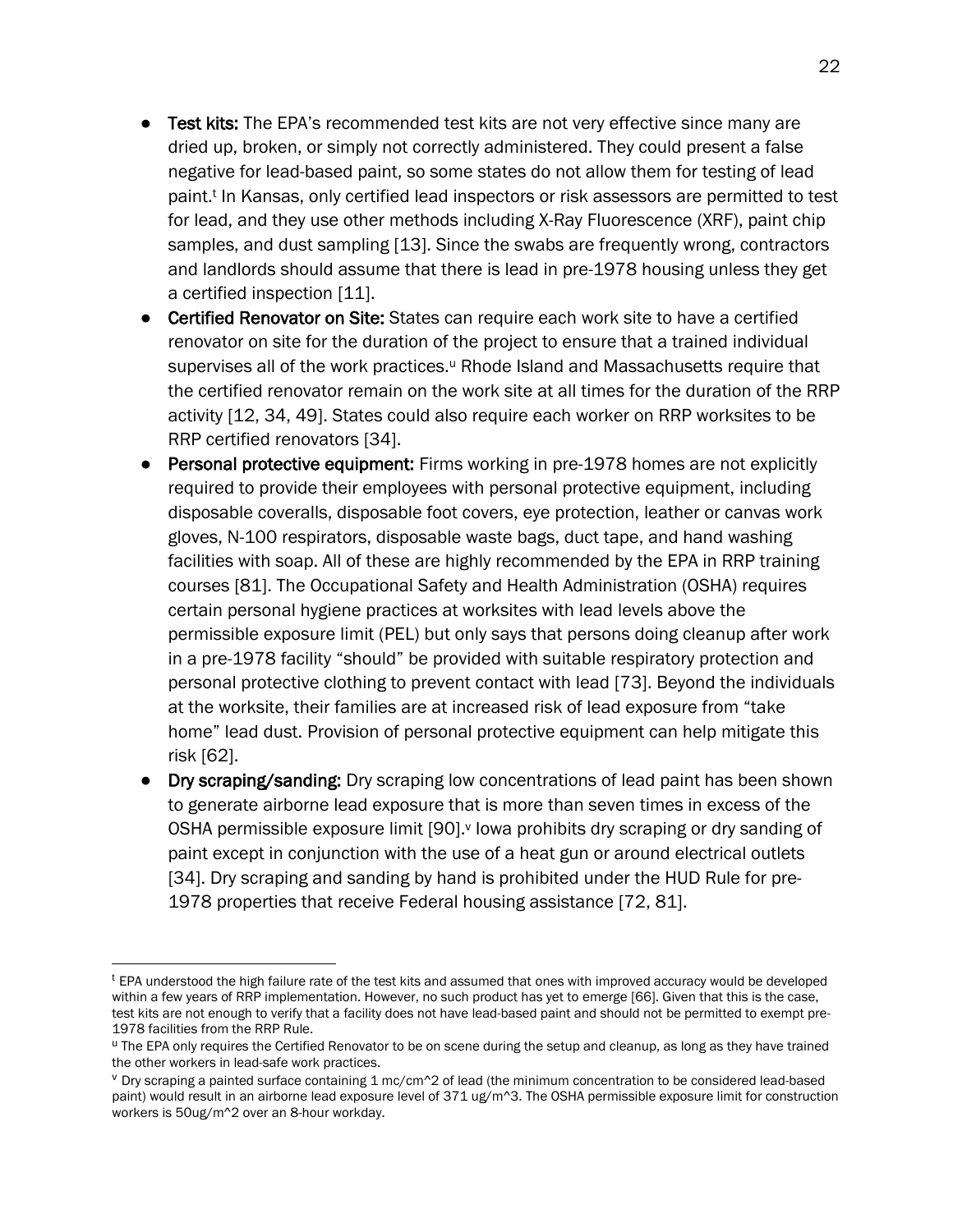- **Heat guns:** Many heat guns owned by contractors do not have a temperature gauge, so it is difficult to know if/when they are exceeding the maximum permitted temperature of 1100 degrees. It may be safer to prohibit heat guns altogether, which is what Kansas does [13].
- Power washing & unconfined water blasting: Power washing and water blasting of lead paint contribute to lead pollution in soil and water, which can be just as dangerous as lead dust in homes. Wisconsin prohibits power washing, which their officials saw as an unintentional omission by the EPA [10]. Iowa also prohibits "unconfined water blasting" of paint [34]. The U.S. Department of Housing and Urban Development strongly advises against the use of uncontained hydroblasting because this method can spread debris, paint chips, and dust beyond the work area. Proper containment measures can be effective at preventing spread of lead-tainted water or dust [72]
- Paint stripping: The Department of Housing and Urban Development (HUD) prohibits paint stripping "in a poorly ventilated space using a volatile paint stripper" in federally-assisted housing. However, this work practice is not specifically prohibited by the EPA. HUD notes that methylene chloride is a particularly dangerous paint stripper but that all paint strippers need to be used cautiously [34, 72]. Research is beginning to emerge that implicates chemical paint strippers, especially methylene chloride, in dozens of fatalities, so New York should match HUD's guidelines for paint stripping or perhaps ban chemical paint strippers altogether [69].
- Dust clearance testing: The current EPA definition of a lead dust hazard for lead dust on a floor  $-10 \mu g / ft^2$ represents a vanishingly small amount that can nonetheless be toxic to children. Neither a visual inspection nor the EPA-approved method of a Cleaning Verification (CV) is scientifically validated for determining if a residence is safe for occupancy since human eyesight cannot detect such minute quantities of lead particles. HUD has researched proper administration of dust clearance testing and requires it for all federallyassisted housing, but it is not currently required for EPA's

## SHOULD NEW YORK TAKE ON ABATEMENT AS WELL?

All states who currently manage their own RRP program also manage their own lead-based paint activities (abatement) programs. New York could seek authorization for either abatement or RRP or both.

Many stakeholders suggest that if New York state is going to go to the trouble of setting up a lead program, it should take on all of the lead regulations currently laid out by TSCA. This would also make compliance with regulation easier for those who regularly work with lead, since certification and enforcement for *all* leadbased paint activities (including RRP) would come from the same place.

However, research on the effectiveness of abatement is disputed. Moreover, abatement is usually conducted in *response* to lead exposure, whereas RRP is used proactively to prevent lead poisoning. Therefore, RRP should be prioritized if there is a trade-off between becoming authorized for abatement and RRP.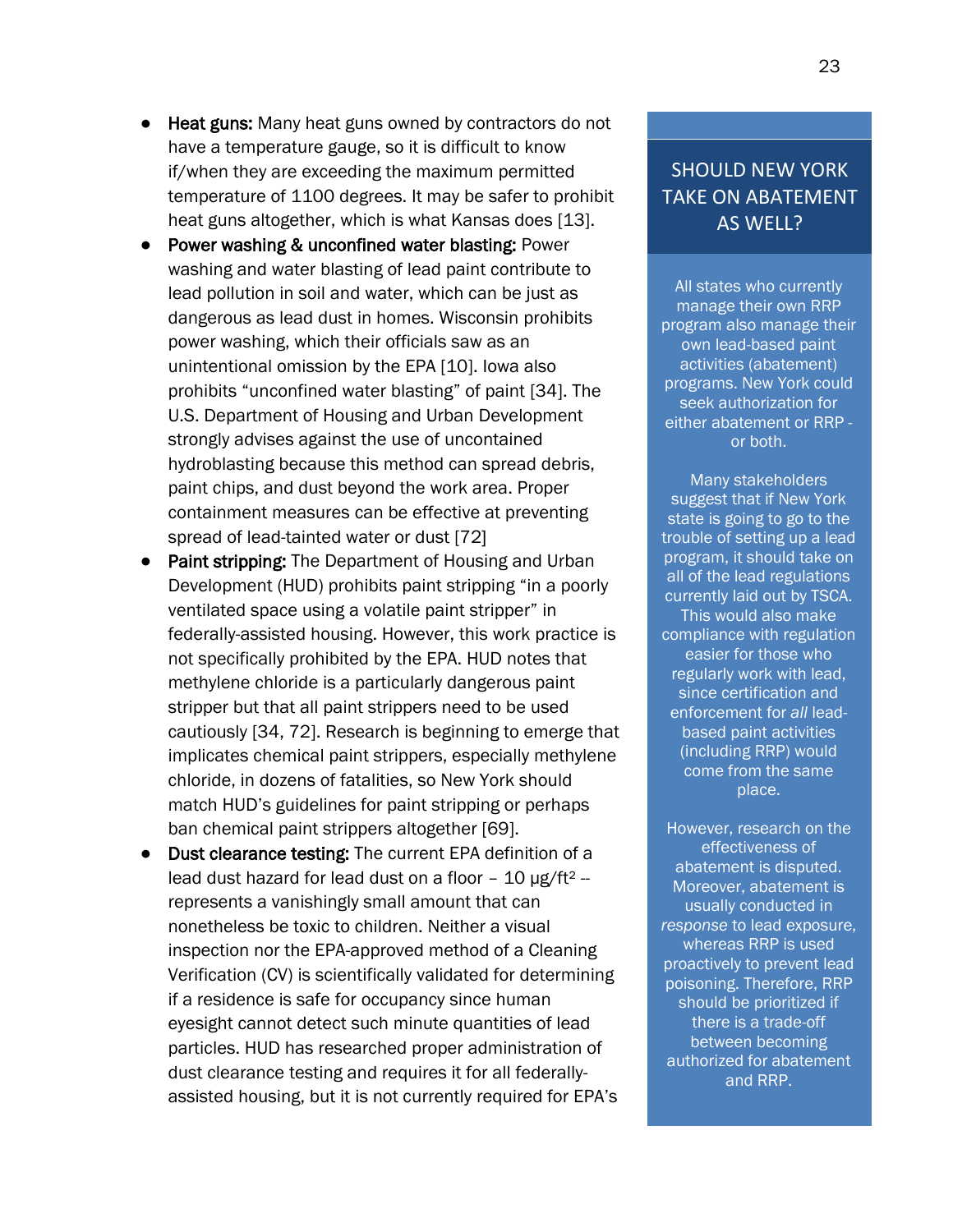target housing and child-occupied facilities under the RRP Rule [34, 44, 72]. Dust clearance testing after work ensures that cleaning has been adequate by determining the amount of lead particulate left on surfaces and comparing it to a threshold [44, 72]. Full dust testing following a renovation event to clear the area as safe is strongly recommended by experts, including Dr. David Jacobs, Director of the National Center for Healthy Housing [18]. Rhode Island requires a Certified Lead Inspector or Technician to conduct a clearance inspection following completion of RRP work, and New York City's local laws require third party clearance testing for similar work in any residential rental dwelling occupied by a family with children under age six [67]. Clearance inspections include dust wipe samples analyzed by an approved laboratory and are estimated to cost about \$190 per event [12, 18]. Moreover, because laboratory test results of clearance tests qualify as records that must be disclosed as part of residential property leases or sale under federal law, requiring such clearance tests acts to enhance the knowledge of prospective tenants or homeowners as to the potential risks of their home [68].

- **Demolition:** The EPA's RRP laws exempt full demolition projects, but demolition projects continue to harm citizens. Demolition activities of buildings with lead-based paint generate dust that contains lead, which has been found to travel more than 400 feet from the initial site [59].<sup>w</sup> So, demolition activity can contribute to interior residential dust, and nearby exposure to multiple demolitions has been shown to be a statistically significant predictor of higher blood lead levels in children younger than six [64]. In 2017, Oregon state legislators passed S.B. 871, which allows cities to develop demolition programs to reduce lead dust dispersal through RRP-like work practices, and since then Portland (which is where most of the older homes are in Oregon) has established a demolition program through a city ordinance [9, 32, 59]. The City of Baltimore has also developed responsible demolition protocols, which include suppression, partial deconstruction, physical barriers, and more to limit exposure to lead via demolition [28]. New York's lead poisoning prevention efforts must include lead-safe demolition requirements.
- System for Monitoring & Filing Complaints: An organized way of collecting and acting on complaints is essential for a viable program. All agencies currently enforcing RRP rely heavily on a system of tips and complaints for managing inspections and enforcement actions. Citizens need to have a place to report violations and need to know that their concerns will be followed up on in a timely manner.

<sup>w</sup> The state of Oregon has established a review of best practices for demolition activities involving facilities with lead-based paint that may be useful for reference and can be accessed at

https://www.oregon.gov/oha/PH/HEALTHYENVIRONMENTS/HEALTHYNEIGHBORHOODS/LEADPOISONING/Documents/Be st-Practices-Demolition-of-Residences.pdf [59].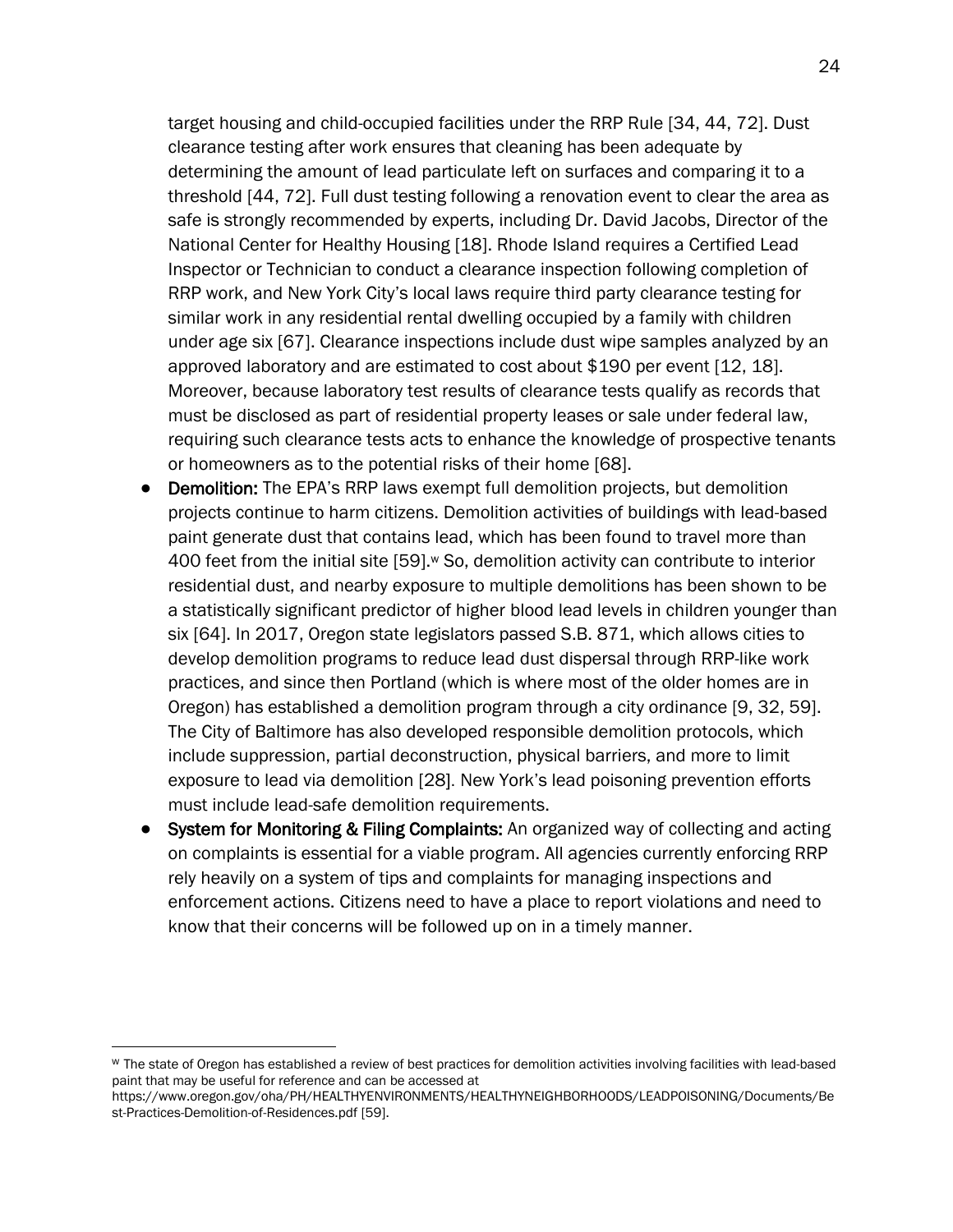## <span id="page-24-0"></span>Funding and Revenue

 EPA provides grant funding to all states who administer one or more portions of the Toxic Substances Control Act's lead rules. It is important to note that most states administer a lead-based paint activities (abatement) program, which is the first lead-based paint rule developed to comply with TSCA.<sup>x</sup> New York is not one of these states. Since development of lead-based paint activities (abatement) standards, EPA has developed the Lead Disclosure Rule and the RRP Rule.<sup>y</sup> All the states that manage and enforce their own RRP program added it to an existing lead-based paint activities (abatement)

"We want states to get authorized and we want to help them" – EPA official

program, so many of their lead program budgets are combined to fund all of the lead-based paint regulations the state enforces.<sup>z</sup>

Many states' lead programs are revenue neutral or revenue positive. Besides EPA grants, most states generate the remainder of their funding for the lead/RRP program through accreditation and certification fees and fines and do not rely on funding from the state budget. States can set their own rates and certification cycles. The EPA accredits training providers on a 4-year cycle for a fee of \$560 and firms on a 5-year cycle for \$300 [31]. New York's proposed lead program could be supported by fees and fines set so that it has sufficient regular funding to manage a high-quality program.

#### Table 5.

| State & Number of pre-           | <b>Funding &amp; Revenue</b>                                                                                                                                |  |  |
|----------------------------------|-------------------------------------------------------------------------------------------------------------------------------------------------------------|--|--|
| 1980 Housing Units <sup>aa</sup> |                                                                                                                                                             |  |  |
| Delaware [6]                     | EPA covers all funding<br>$\bullet$                                                                                                                         |  |  |
|                                  | No funding from the state budget<br>$\bullet$                                                                                                               |  |  |
| 191,538 units                    | Generates about \$38,000 in revenue each year from certification fees,<br>$\bullet$<br>which contribute to the Delaware general fund                        |  |  |
| lowa [5]                         | Funded about 50/50 by EPA grants and certification fees<br>$\bullet$                                                                                        |  |  |
|                                  | Does not receive any funding from the state of lowa budget<br>$\bullet$                                                                                     |  |  |
| 917.430                          | Fines from violations contribute to the state general fund, generating around<br>$\bullet$<br>\$2,000 each, with around 10 significant violations each year |  |  |

#### Lead Program Funding and Revenue in RRP States

<sup>x</sup> There are 39 states, two territories (Washington, D.C. and Puerto Rico), and four tribes with authorized lead-based paint activities (abatement) programs.

<sup>&</sup>lt;sup>y</sup> If a state takes on RRP, it does not necessarily have to be administered with abatement - though it has yet to be done. RRP and 406(b) (Lead Disclosure) tend to be authorized together unless a state (like Michigan and Colorado have done) becomes authorized to administer just 406(b) Lead Disclosure (but vice versa is not an option).

<sup>&</sup>lt;sup>z</sup> This disclaimer is included because most of the states interviewed for this report had one budget for lead and were not able to give a budget breakdown for the RRP rule specifically. These states are used simply as examples for lead/RRP programs to show what might be possible if New York decided to take on the RRP Rule (and possibly all of the lead programs in TSCA, including abatement and Lead Disclosure).

aa The cutoff year is 1980 because the Census Bureau keeps track of housing by the decade in which it was built.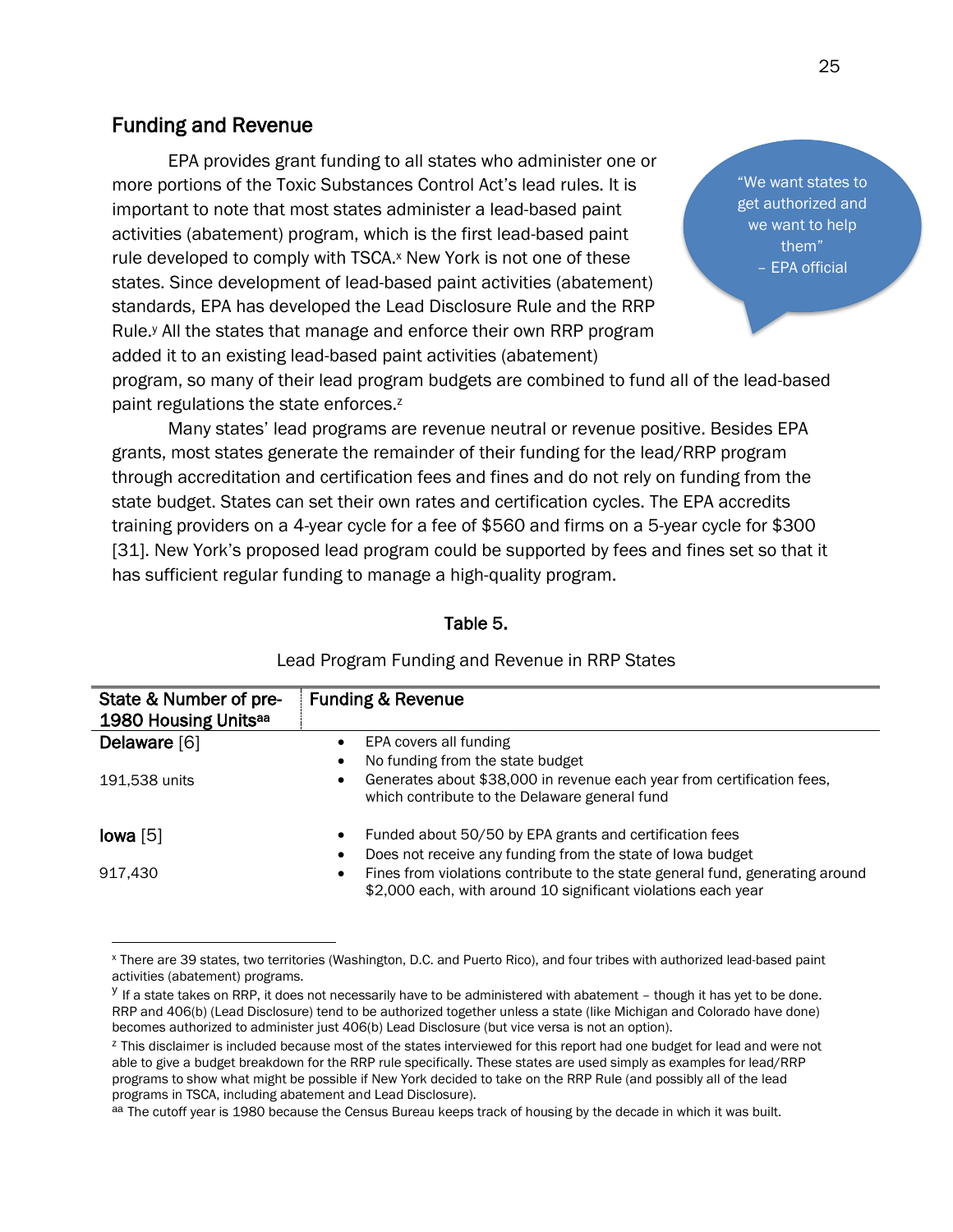| Kansas $[13]$<br>770,181       | Funded by two EPA grants, for Programs and Enforcement<br>Grants require an 80%/20% funding split between grants (80%) and other<br>funding sources (20%)<br>The program generates revenue from fees and civil penalties, which make up<br>20% of the program's budget (however, the program could potentially receive<br>funding from the state budget if revenue was not enough to proportionally<br>match the grant; thus far, the program has been self-sufficient and has not<br>received state budget funding)                                                                                                                                                 |
|--------------------------------|----------------------------------------------------------------------------------------------------------------------------------------------------------------------------------------------------------------------------------------------------------------------------------------------------------------------------------------------------------------------------------------------------------------------------------------------------------------------------------------------------------------------------------------------------------------------------------------------------------------------------------------------------------------------|
| Massachusetts [4]<br>2,068,459 | Receives two lead grants from the EPA, each covering a two-year period<br>$\bullet$<br>Program grant for \$550,000 covers administrative support and some<br>$\bullet$<br>enforcement actions<br>Enforcement grant amounts to \$220,000<br>$\bullet$<br>Licensing fees and fines from enforcement actions contribute to the state<br>$\bullet$<br>general fund, so the lead program receives regular funding appropriations by<br>the legislature<br>Program revenue is positive, so the program could be self-sustaining                                                                                                                                            |
| Oklahoma [11]<br>933,659       | Completely funded by EPA grants and certification fees<br>$\bullet$<br>Does not receive any funding from the state budget<br>$\bullet$<br>Two grants from EPA, including a general lead-based paint grant and the<br>$\bullet$<br>TSCA enforcement grant<br>Certification fees contribute to the program, but the revenue amount varies<br>$\bullet$<br>considerably each year<br>Charges \$300 for a 5-year firm certification - the number of firms certifying<br>$\bullet$<br>each year ranges from 40-309                                                                                                                                                        |
| Oregon [9, 51]<br>938,438      | Oregon Health Authority's lead program budget is about 82% funded by EPA<br>grants and 18% funded by income from fees and civil penalties<br>Construction Contractors Board's lead activities are funded entirely by fees<br>$\bullet$<br>and penalties generated from contractor licensing<br>Neither department receives funding from the state of Oregon budget<br>$\bullet$<br>Civil penalties from violations contribute to a special Public Health Account<br>for which the money can only contribute towards lead poisoning prevention<br>efforts, including "consumer and industry outreach, public education, blood<br>lead screening and other activities" |
| Rhode Island [12]<br>345,887   | EPA grants cover most of the RRP program<br>Some state funding and Medicaid funding are also used to cover salary,<br>fringe, and operating costs<br>In 2010, Rhode Island received \$75,000 in EPA grants to implement the<br>RRP rule and has had renewal of close to that amount each year since<br>In 2018, all lead licenses generated \$49,095 in revenue, which contributes<br>to the state general fund<br>Fines and penalties contribute to the state general fund                                                                                                                                                                                          |
| Wisconsin [10]<br>1,626,988    | Dually funded (about 50/50) by EPA grants and program fees<br>Does not receive any funding from the state of Wisconsin budget<br>Revenue from fees varies considerably depending on the number of<br>certifications issued that year<br>Program has gained an additional \$150,000-550,000+ in revenue each year<br>since adopting RRP                                                                                                                                                                                                                                                                                                                               |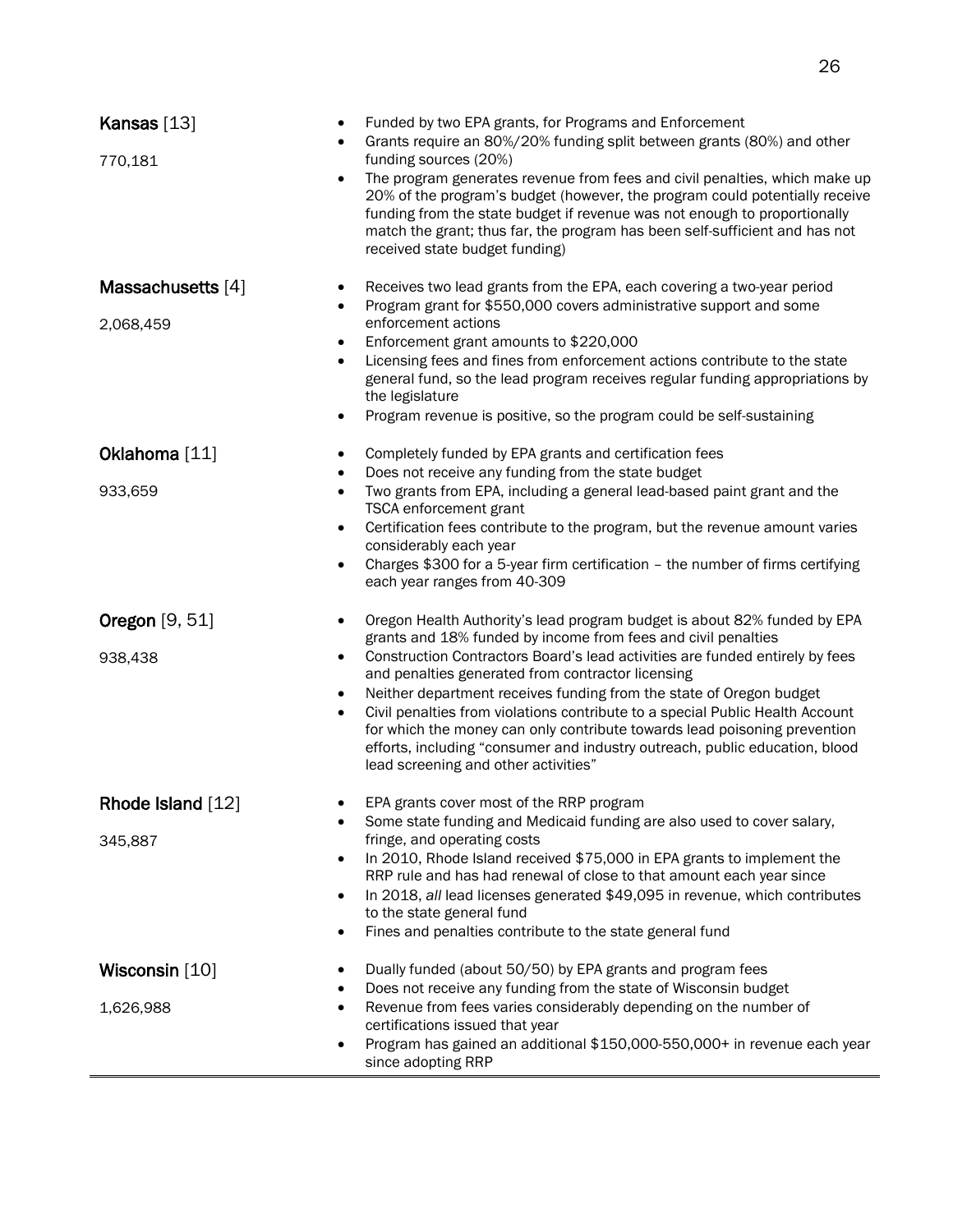• Civil penalties contribute to a fund that supports school libraries in order to prevent any conflict of interest by the regulating agency

## <span id="page-26-0"></span>Analysis and Recommendations

New York State should seek authorization for the RRP Rule and implement robust enforcement measures through inspections and complementary checkpoints. This would protect thousands of individuals from lead exposure, granting them improved health and economic opportunity.

#### <span id="page-26-1"></span>Benefits and Costs of State Enforcement of RRP

Rigorous enforcement of and improved compliance with the RRP rule is predicted to protect about 139,370 children under age six from lead exposure each year in New York State [18]. Each one of these children will experience better physical and mental health and be less likely to have behavior problems, difficulty with school, and contact with the criminal justice system.

The program can be implemented to effectively enforce the rule while maintaining revenue neutral status, as many states have revenue neutral or revenue positive lead/RRP programs. The EPA administers two grants to help with state management and enforcement of the RRP Rule, and New York would be eligible for funding if it sought authorization for one or more lead programs [3]. States that submit a proposal to become authorized for part of TSCA (including the RRP Rule) and are making sufficient progress toward authorization may receive a \$50,000 program implementation grant. Once they become authorized for RRP, states receive a base funding allotment of \$75,000 each year. The primary lead grant, administered through the Office of Chemical Safety and Pollution Prevention (OCSP), is a formula grant that can be used for development, implementation, and enforcement of RRP programs. A formula accounts for the number of lead programs administered by the state (since the grant covers RRP as well as lead-based paint activities/abatement and prerenovation education), the magnitude and severity of a state's lead problem, the estimated workload of the state, and the state's workplan outputs. The average award to states and tribes under this grant is \$200,000 [3, 80, 87]. The other grant is a project grant administered by the Office of Enforcement and Compliance Assurance (OECA) and is specifically set aside for inspection and compliance monitoring activities. States are eligible for \$15,000-23,000 per authorized lead-based paint program in FY19. For FY20, this project grant is predicted to award \$3,276,000 to states implementing lead, PCB, and asbestos programs [87]. New York has very high numbers of pre-1978 housing units, children under age five, and low-income housing units with lead-based paint, so these would be accounted for in the formula [80]. Many of the other states who manage lead-based paint activities and RRP programs are funded almost entirely by the EPA, and all states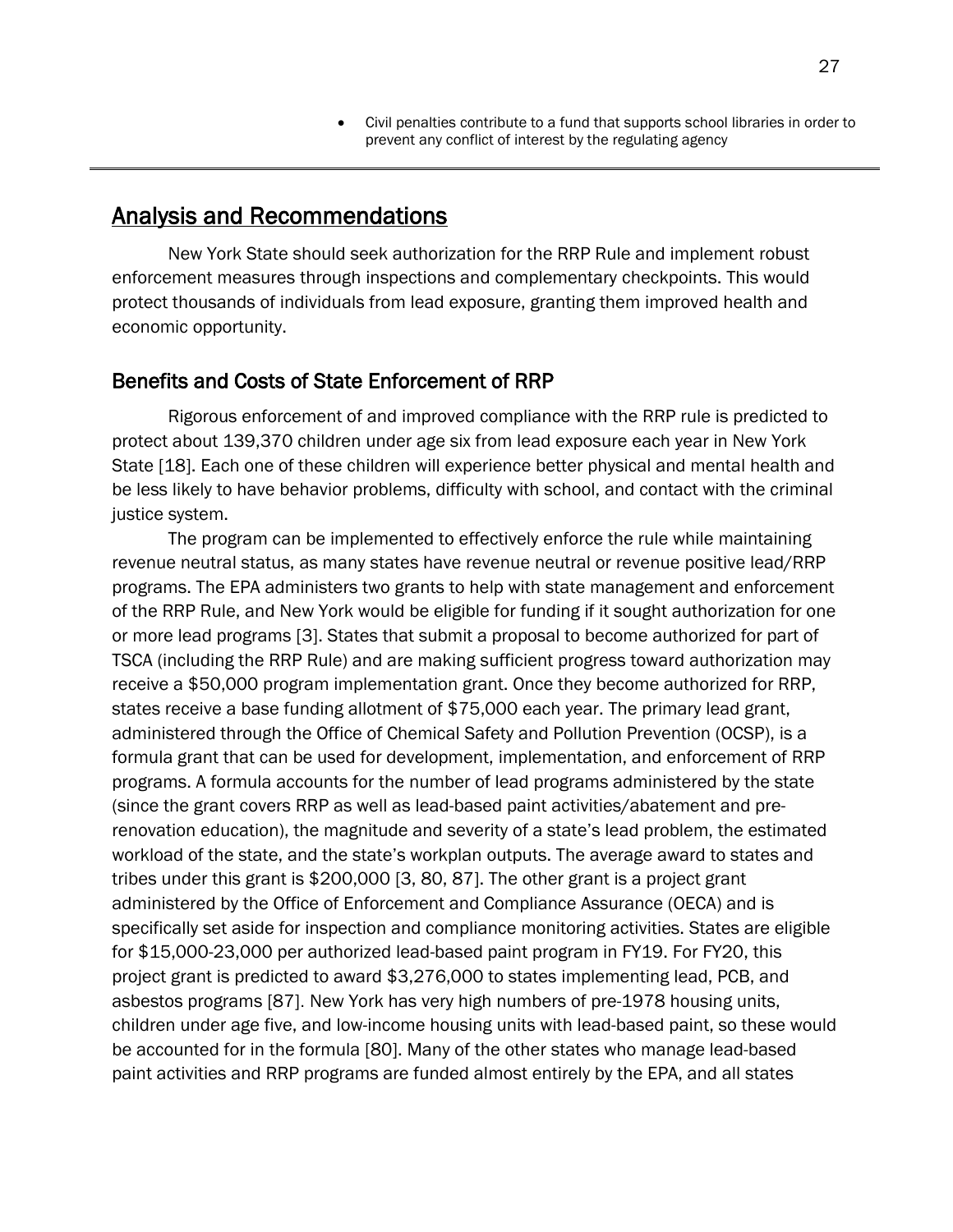generate revenue that can be allocated towards the lead program or state funds more generally through certification fees and fines.

The EPA currently charges \$300 every 5 years for a firm to become RRP certified [85]. According to the list of currently certified firms on the EPA's website, New York has 7,726 RRP certified firms to date.<sup>bb</sup> Depending on the amount charged for certification and the timing of the certification cycle, this could translate into many different revenue amounts. If New York kept the certification cycle and rate the same as EPA's, the \$463,560 EPA is annually generating from New York firms would stay in the state. Then, once enforcement is strengthened and compliance improves, the number of certifications is likely to rise. States with rigorous enforcement infrastructure, like Oregon, have seen the number of certifications rising. States also collect fees when accrediting training providers (for example, the EPA charges \$560 for a 4-year training accreditation) and may collect fines for violations [37]. For some states, the revenue generated from fines is allocated towards specific lead or non-lead purposes (such as lead outreach in Oregon and school libraries in Wisconsin), and in other states fines contribute to the state general fund. Some states charge individual renovators for certification in addition to or in place of firm certification fees [50].

|               |                | \$50      | \$100     | \$150       | \$200       | \$250       | \$300       | \$350       | \$400       |
|---------------|----------------|-----------|-----------|-------------|-------------|-------------|-------------|-------------|-------------|
| certification | $\mathbf 1$    | \$386,300 | \$772,600 | \$1,158,900 | \$1,545,200 | \$1,931,500 | \$2,317,800 | \$2,704,100 | \$3,090,400 |
| 3.            | $\overline{2}$ | \$193,150 | \$386,300 | \$579,450   | \$772,600   | \$965,750   | \$1,158,900 | \$1,352,050 | \$1,545,200 |
| years         | 3              | \$128,767 | \$257,533 | \$386,300   | \$515,067   | \$643,833   | \$772,600   | \$901,367   | \$1,030,133 |
| ð             | 4              | \$96,575  | \$193.150 | \$289.725   | \$386,300   | \$482,875   | \$579.450   | \$676,025   | \$772,600   |
| Number        | 5              | \$77,260  | \$154,520 | \$231,780   | \$309,040   | \$386,300   | \$463,560   | \$540,820   | \$618,080   |
|               |                |           |           |             |             |             |             |             |             |

Table 6.

*Certification Fee*

#### Hypothetical Revenue Generated from Firm Certifications in New York

\*This estimate assumes that New York has 7,726 Certified Firms (January 2020). Other states with RRP programs charge between \$25 for 5 years (Washington) and \$350 each year (Mississippi) for a firm certification.

The costs of the RRP Rule borne by non-governmental individuals and entities include training costs and work practice compliance costs. Initial training to become an RRP Certified Renovator in New York State usually costs between \$110 and \$300. The refresher course usually costs between \$100 and \$225 [16]. Firms and workers also bear the

bb As of January 2020.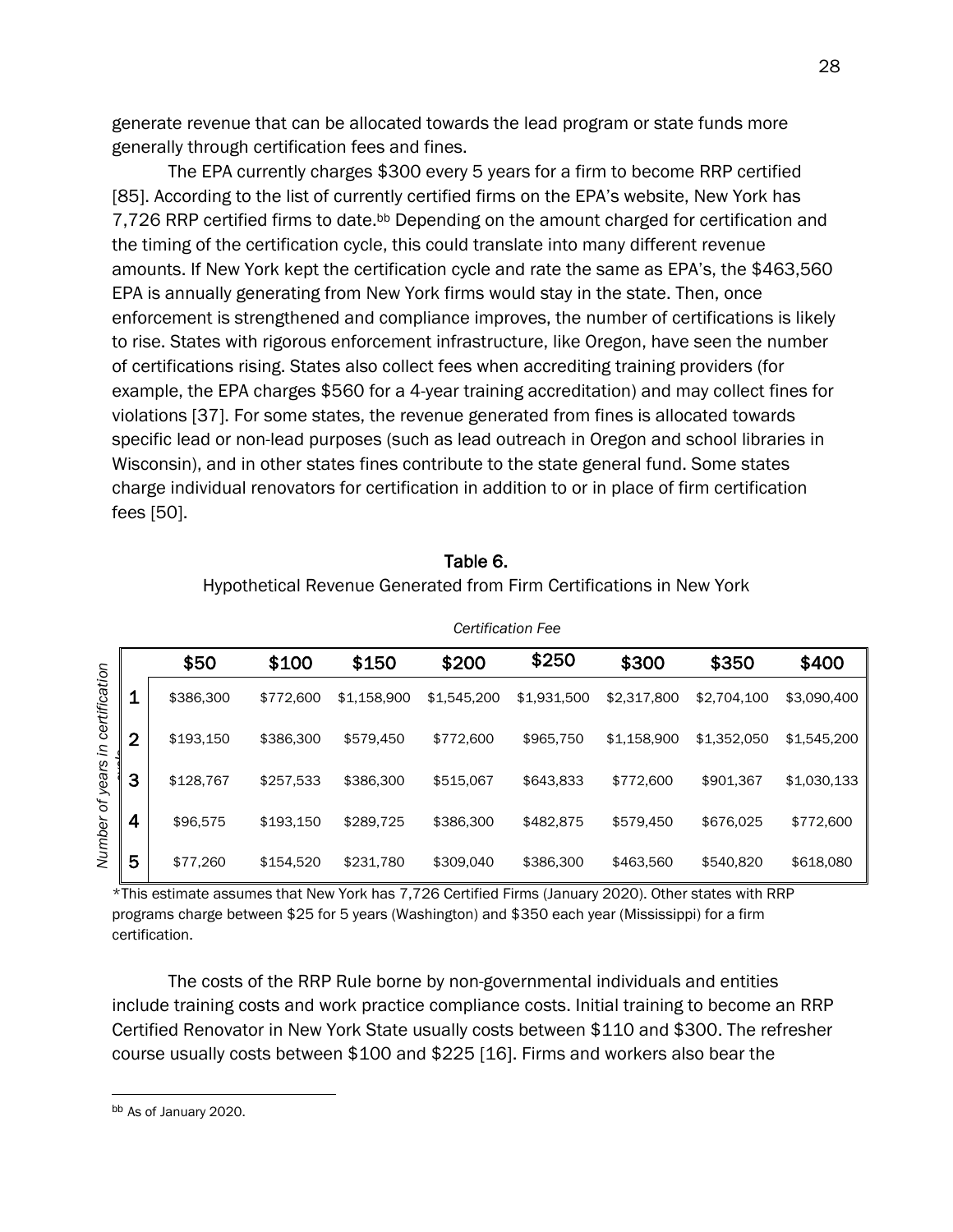opportunity cost of time spent in the course that would otherwise have been spent working and earning money. Compliance with lead-safe work practices in New York state is estimated to cost \$348 per event based on the cost of materials and the labor hours used to carry out lead-safe work practices. This estimate includes \$190 for dust clearance testing, which is highly recommended by experts [18]. New York has 6,489,000 pre-1978 housing units and just under 500,000 of them are expected to undergo renovations, repairs, and painting activities applicable under the RRP Rule each year. So, in total, the nongovernmental costs of compliance with the RRP Rule each year in New York State are approximately \$181.1 million [27, 80].

However, the benefits of a strong RRP program are substantial. Compliance with lead-safe work practices prevents lead dust exposure for workers and residents, which results in fewer adverse health effects. Minimized exposure to lead dust allows individuals to develop higher levels of intelligence (as measured by the intelligence quotient, IQ) and better economic outcomes through further education, better career prospects, and improved lifetime health.

Individuals with a lifetime blood lead level of 1-10 micrograms per deciliter are predicted to see an IQ reduction of 0.88 points for each additional microgram per deciliter of lead in their blood. At higher concentrations of lead, the IQ reductions are even steeper. The vast majority of children exposed to lead during renovation activities are expected to have blood lead levels of less than 10 µg/dL, but prevented exposure at low levels is predicted to generate huge gains across the population as a whole [74]. Each RRP event with lead-safe work practices is expected to prevent a 1 µg/dL increase in child blood lead levels on average, which results in higher average IQ of the cohort and the economic benefits that accompany this improvement. For the 2019 birth cohort alone, these economic benefits would total about \$585.4 million over their lifetimes. Compared to the costs of testing and compliance with lead-safe work practices, the net benefits are more than \$404 million [18, 27].

Ultimately, all stakeholders cited in this report believe that states are better equipped to manage effective RRP programs. Many stakeholders, especially those in other state governments, cited additional advantages of state-run RRP programs. Some believe that having the regulating body (which in this case would be New York State) closer to home is beneficial and contributes to better relationships between the regulator and the regulated community. Others recognized that state-run programs retain all of the revenue generated from fees and fines, so states have more control over allocating their funding. RRP states are also able to capitalize on available federal funding to manage state-specific programs.

#### <span id="page-28-0"></span>Program Management Considerations

The RRP Program in New York State could be managed by the Department of Labor or Health or both. The other states with RRP authorization house their programs in a variety of departments, proving that the program can be effective through multiple types of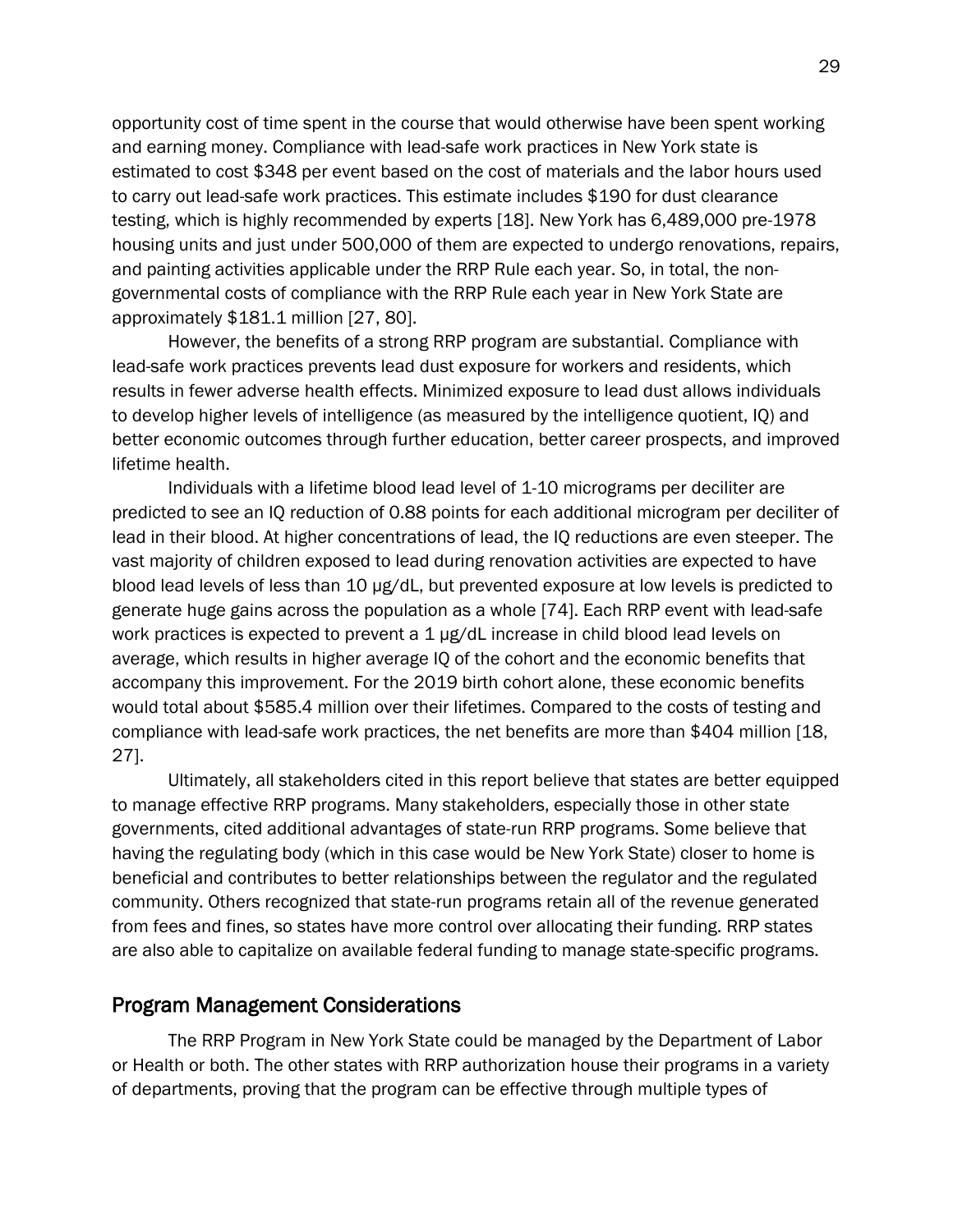agencies (see Table 4). The Department of Labor is a compelling choice, since labor-oriented programs build strong relationships with contractors and achieve better compliance. The lead program would also logically function well alongside the Asbestos Control Bureau in the Department of Labor's Division of Safety and Health. The Asbestos Control Bureau oversees asbestos abatement, including the licensing of contractors and certification of asbestos workers, and the New York State Department of Health oversees all asbestos-related accreditation and training [15, 54]. The Asbestos Control Bureau also includes four district offices (in Albany, Buffalo, New York City, and Syracuse) to manage inspections and enforcement across the state. New York's lead/RRP program would have similar requirements to asbestos (training, certification, inspections, etc.) and the Asbestos Control Bureau's inspectors (with additional staffing and funding, of course) could be trained to implement and enforce lead regulations as well. Local housing and public health officials already work closely with Department of Labor officials on asbestos issues and the partnerships could be extended to combat lead issues as well [15, 17]. Additionally, RRP programs in labor-oriented departments send a clear message: lead-safe work practices first and foremost benefit the workers who are exposed to lead through their occupation.

|                                                                                | <b>Department of Health</b>                           | <b>Department of Labor</b>                                           |                                                                               |  |  |  |
|--------------------------------------------------------------------------------|-------------------------------------------------------|----------------------------------------------------------------------|-------------------------------------------------------------------------------|--|--|--|
| <b>Pros</b>                                                                    | Cons                                                  | <b>Pros</b><br>Cons                                                  |                                                                               |  |  |  |
| Works closely with local<br>health departments                                 | Less connected to<br>contractors                      | Houses the Asbestos<br>Control Bureau and<br>manages certifications, | Does not currently do<br>lead work                                            |  |  |  |
| Local health departments<br>are already conducting<br>thousands of inspections | Potentially burdensome to<br>local health departments | inspections, and<br>enforcement for asbestos                         | Although the rule protects<br>workers, it is primarily<br>designed to protect |  |  |  |
| each year                                                                      |                                                       | Manages the Mold Program                                             | children because they are<br>more vulnerable and                              |  |  |  |
| Manages accreditation of<br>asbestos training providers                        |                                                       | Has nine district offices<br>around the state                        | cannot consent to lead<br>exposure                                            |  |  |  |
| Primary prevention is a<br>public health necessity                             |                                                       | Closer relationship with<br>contractors                              |                                                                               |  |  |  |

Table 7. Program Management Considerations for RRP in New York

New York could set up its RRP program to closely resemble the EPA's, or it could develop more stringent rules. Nearly all RRP states have set up their own accreditation and training cycle, and most of them are shorter than EPA's in order to have a more stable source of revenue from certification fees. Washington State charges as low as \$25 for a 5 year firm certification, and Mississippi charges as much as \$350 for an annual firm certification. Based on qualitative research, the Health Justice Advocacy Clinic at Columbia Law School and other RRP states also recommend some additional requirements to maximize effectiveness of the RRP rule, including expanding prohibited practices to include dry scraping/sanding, heat guns at any temperature, ineffective test kits, power washing,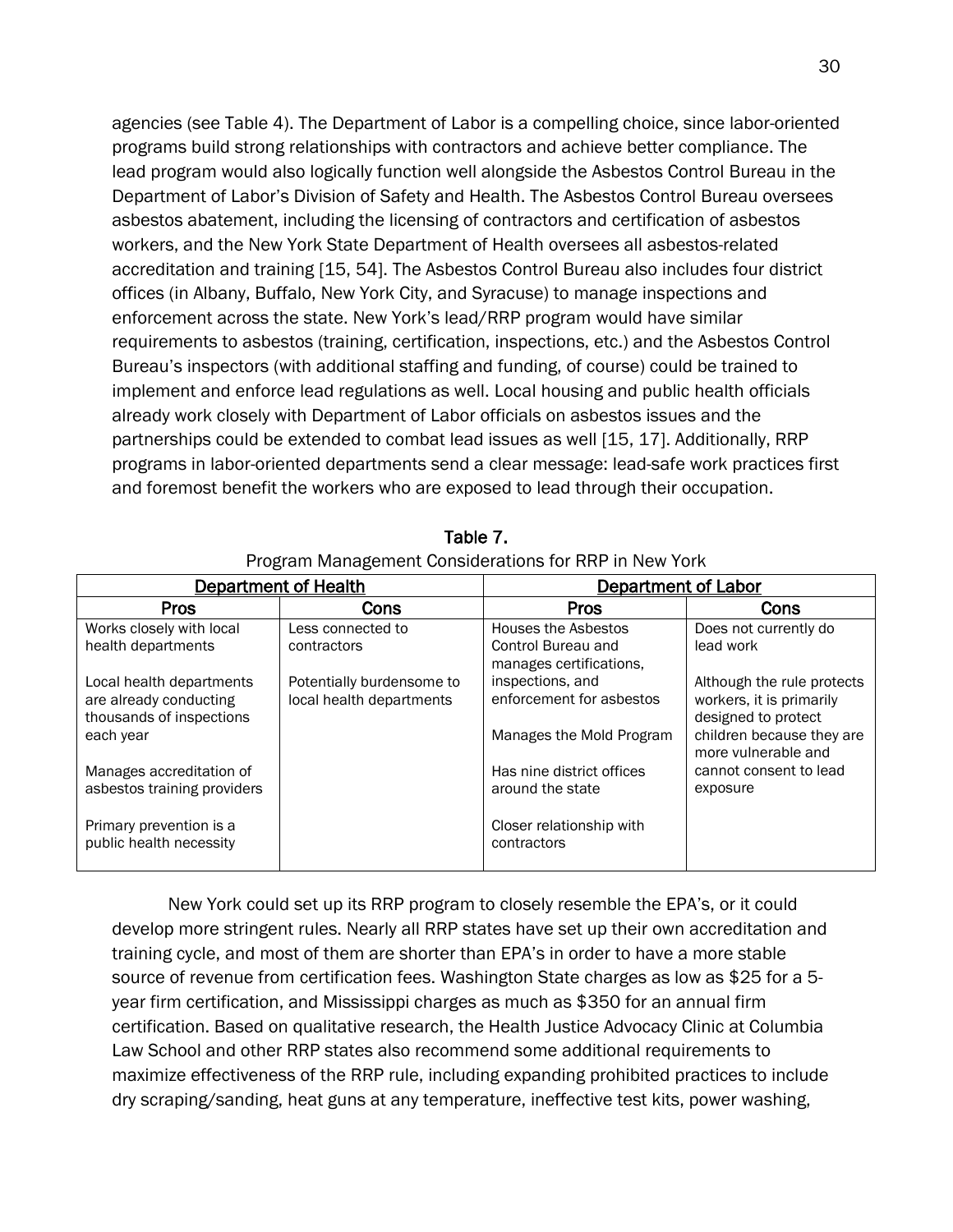and unconfined water blasting. New York should also consider adopting dust clearance testing requirements, a Start Work Notification requirement, and demolition standards, as recommended by experts and other states [18, 34].

Rigorous enforcement of the RRP Rule is essential. Besides paperwork audits and inspections when possible, the EPA Region 9 office penalizes any firm that bids to do work on a pre-1978 facility and is not RRP certified and has found this enforcement mechanism to be highly effective [27]. This is one aspect of the RRP Rule that is rarely enforced, but firms cannot perform, "offer" or "claim to perform" work on pre-1978 housing and childoccupied facilities without RRP certification [86].

#### <span id="page-30-0"></span>Complementary Lead Rules

In order to have a successful lead poisoning prevention program, New York State would need to implement a rigorous enforcement process with multiple checkpoints. The most effective way to do this is with regular inspections. If there are any inspections that are already occurring, adding a check for RRP compliance can be very effective. Importantly, inspections alone will not make homes safer. In fact, inspections may increase rates of renovation and remediation, which could cause further harm if not conducted in a lead-safe manner. Additional means of enforcement will also be necessary. Many states with existing RRP programs (whether they have the complementary requirements or not) recommend a requirement for RRP certification in the building code and for all building permits; many also recommend RRP certification as a requirement for all licensed contractors. States also cited awareness and outreach as a challenge, so vigorous efforts to inform the public and do-ityourselfers of the RRP Rule and lead-safe work practices will be essential.

#### <span id="page-30-1"></span>*Local Checkpoints*

New York State does not issue contractor licenses at the state level. However, several counties and municipalities issue contractor licenses and the state should incentivize them to require RRP certification with those licenses by tying funding to this requirement  $[41]$ .<sup>cc</sup> This is especially important for municipalities with very old housing stock, where most of the contractors will be working in pre-1978 homes regularly.

The building permitting process can also be used as a checkpoint for RRP certification by adding RRP compliance to the Uniform Building Code. The cities of Buffalo and Rochester require proof of RRP certification to apply for a building permit but New York State's Uniform Building Code only has a statement affirming the EPA's lead-based paint RRP regulations and does not give municipalities specific ability to enforce the rule [17, 19].<sup>dd</sup> The state should grant code enforcement officials the ability to deny building permits

cc Home improvement contractors must have a license to work in New York City, Buffalo, Suffolk County, Nassau County, Westchester County, Putnam County, and Rockland County. City of Buffalo now requires all licensed contractors to obtain RRP Certification [17].

dd It reads: "In addition to requirements of this code, 40 CFR 745 (titled "Lead-based Paint Poisoning Prevention in Certain Residential Structures"), a regulation issued and enforced by the Federal Environmental Protection Agency, applies to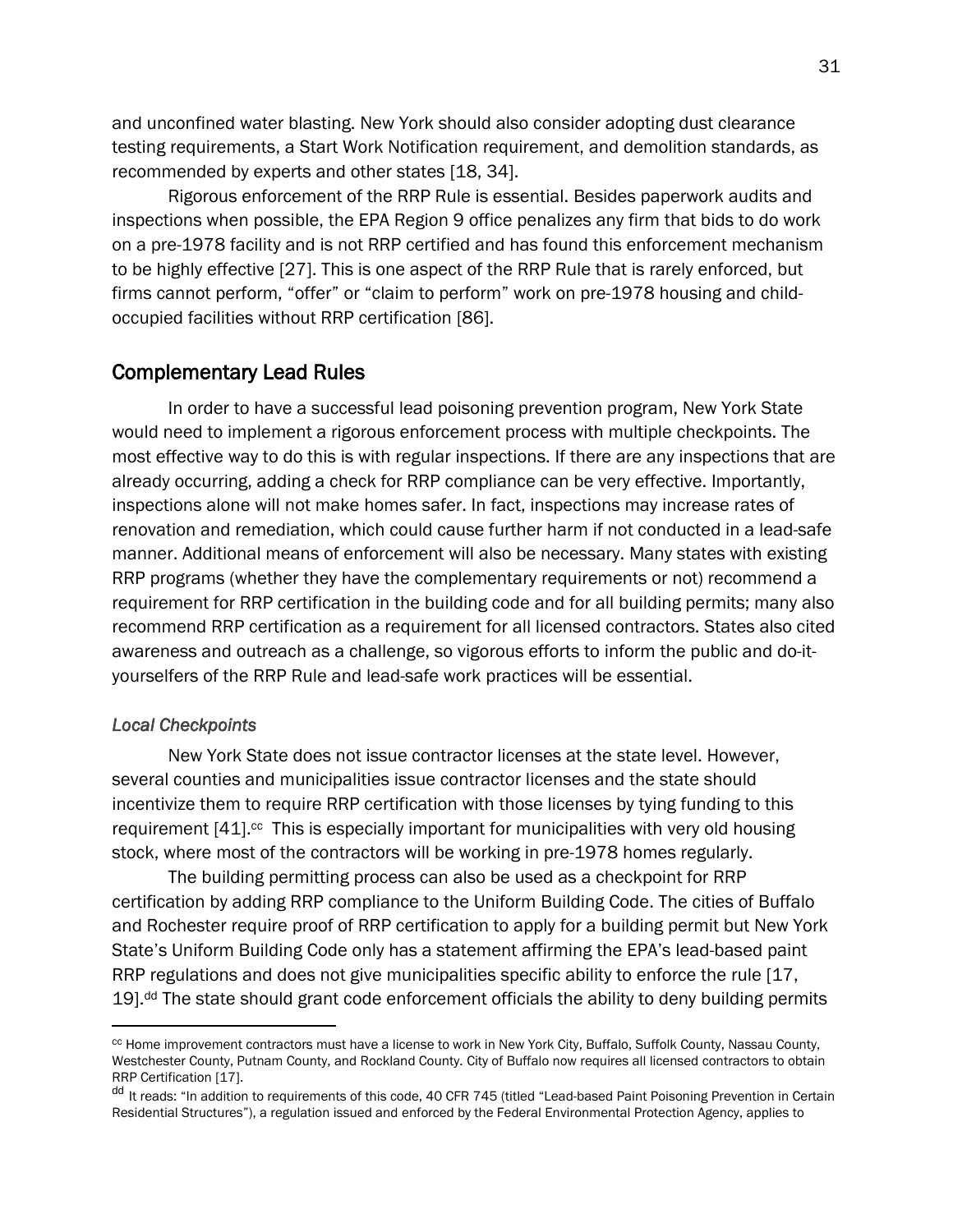if proof of RRP certifications for the firm and renovator(s) are not provided for pre-1978 properties [41]. Minnesota and Wisconsin have taken this action to help ensure RRP compliance. Minnesota's rule specifically mandates that municipalities issuing permits to renovators verify RRP certification.<sup>ee</sup>

If renovators do not comply with RRP, they are engaging in actions that are a public health hazard. Some counties, including Erie County, have the authority in their Sanitary Code to issue "stop work orders" to prevent additional environmental damage from happening when officials witness a blatant violation of lead-safe work practices. New York State should codify this mandate in the State Sanitary Code so that all county health departments can immediately stop egregious violations of the RRP Rule [16, 17]. ff However, stop work orders only pause one instance of RRP violations and carry no penalty that would discourage future transgressions.

#### <span id="page-31-0"></span>*Outreach and Educating the Public*

A study on RRP work related to elevated blood lead levels in children in New York during 2006-2007 found that 66% of the harmful renovation work was done by owneroccupants or tenants – to whom the RRP Rule does not apply [39]. However, New York State should make it a public health priority to offer educational materials about the importance of lead-safe work practices and what the requirements and recommendations are. Erie County Department of Health offers free lead-safe work practices classes for homeowners, and initiatives like this should be expanded across all counties in New York [16]. The state should also pursue an ambitious public information campaign to spread awareness of renovation-induced lead poisoning. Landlords and homeowners should be informed about the RRP Rule so that they understand the importance of using lead-safe work practices, hiring RRP certified firms, and recognizing unsafe work practices.

## <span id="page-31-1"></span>Recommendation

Ultimately, New York State should adopt the RRP Rule in order to have more robust enforcement and better compliance with this important lead poisoning prevention program. To that end, advocates, legislators, public servants, the governor, and the Attorney General need to come together to develop an implementation plan and seek authorization. However

certain activities in buildings that may contain lead-based paint, including renovations performed for compensation in "target housing" and "child-occupied facilities," "abatement" of lead-based paint hazards and other "lead-based paint activities" (as those terms are defined in 40 CFR Part 745)." [55].

ee Minnesota's regulation reads: "When issuing permits in compliance with the State Building Code to a residential building contractor, residential remodeler, manufactured home installer, or residential roofer licensed under section 326B.805, municipalities must verify lead certification qualifications of the licensee required under subdivision 14 for renovations performed on residential property constructed prior to 1978. Municipalities may charge a surcharge for verification of this certification under section 326B.815, subdivision 2. The state or any political subdivision must not impose a fee for the same or similar certification as required under Code of Federal Regulations, title 40, section 745.89." [36].

ff The revised Erie County Department of Health Sanitary Code gives County Department of Health officials the ability to stop all work done without proper lead-safe work protocol. From April to October 2019, 53 stop work orders were issued [29].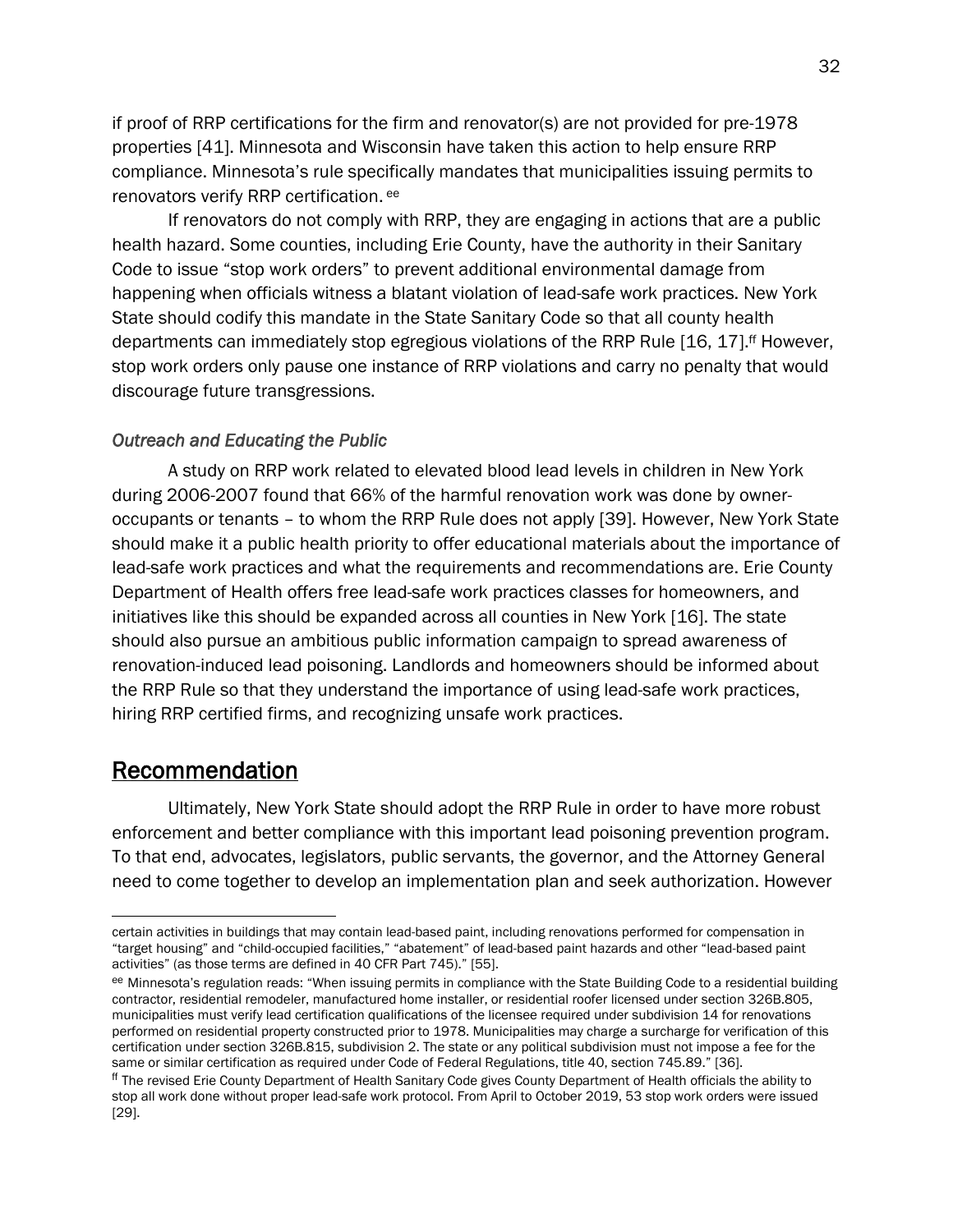New York decides to run its program, the most important step is getting enforcement authority so that lead poisoning due to renovation activities can be prevented. Importantly, an effective strategy for New York State would include clear goals of the program (with benchmarks and tracking mechanisms), internal controls for accountability, strategic coordination between parties, and innovative ways of improving compliance. These are the key lacking areas for which the EPA has been criticized by the Inspector General [77].

Lack of RRP enforcement in New York State presents a tremendous opportunity to further prevent lead poisoning and achieve a future where New Yorkers are healthier, more capable, and safe in their own homes.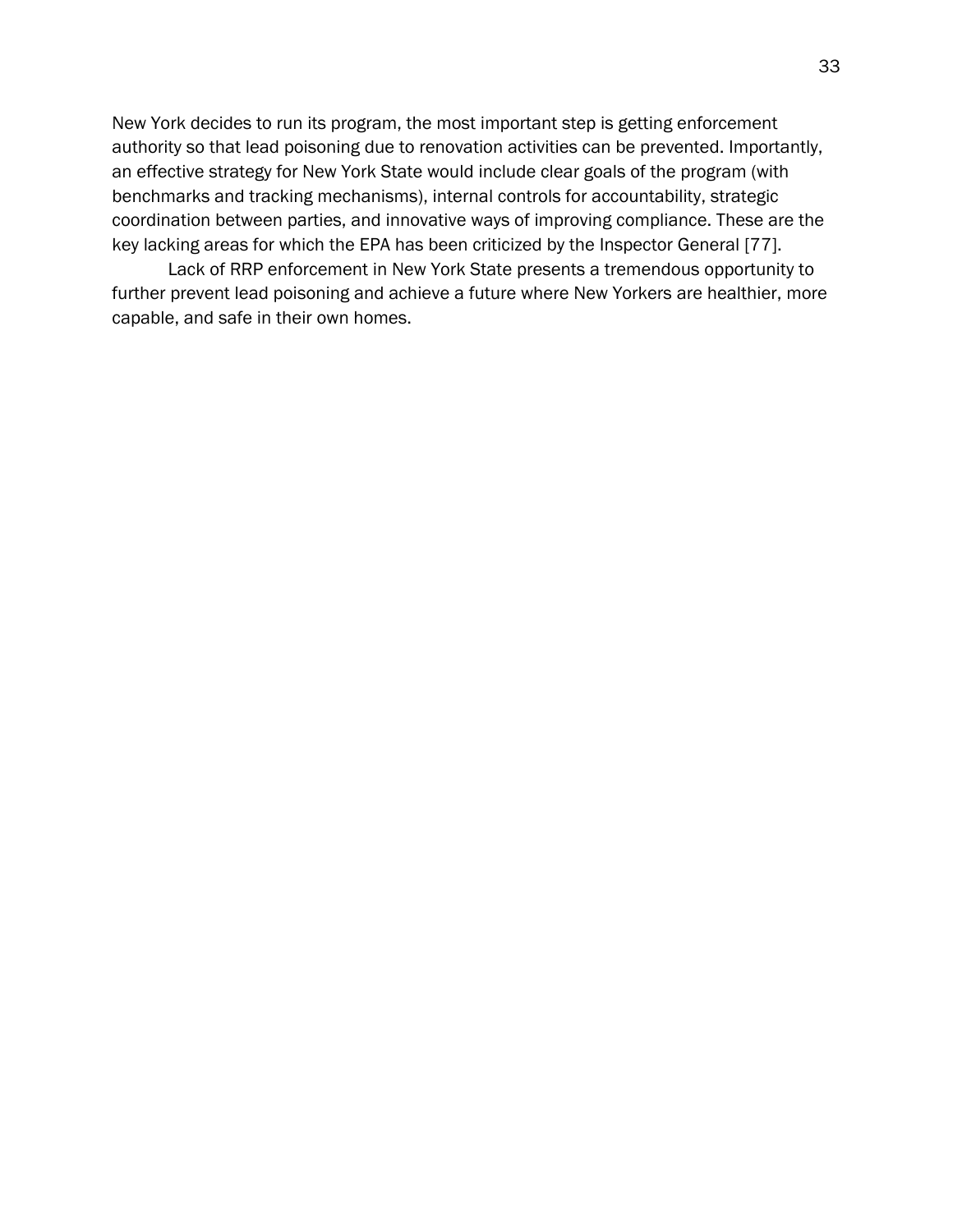## <span id="page-33-0"></span>**Interviews**

<span id="page-33-1"></span>[1] Interview with official from the Office of Pollution Prevention and Toxics at the Environmental Protection Agency headquarters. June 24, 2019.

[2] Interview with official from the Lead Paint and Pesticides Compliance Section at the Environmental Protection Agency Region 2 Office. July 1, 2019.

[3] Personal correspondence via phone call with official from the Grants Management Branch at the Environmental Protection Agency Region 2 Office. July 17, 2019.

[4] Interview and personal correspondence via email with official from the Massachusetts Department of Labor Standards. June 13, 2019.

[5] Interviews with two officials from the Iowa Department of Public Health. June 13, 2019 and June 19, 2019.

[6] Interviews with two officials from the Delaware Department of Health and Social Services, Division of Public Health. June 17, 2019 and June 26, 2019.

[7] Interview with official from Oregon Health Authority's Public Health Division. June 18, 2019.

[8] Interview with official from Oregon Construction Contractors Board. June 24, 2019.

[9] Interview and personal correspondence via email with official from Oregon's Childhood Lead Poisoning Prevention Program. June 26, 2019.

[10] Interview with official from the Wisconsin Department of Health Services, Division of Public Health. July 1, 2019.

[11] Interview with official from the Oklahoma Department of Environmental Quality. June 27, 2019.

[12] Personal correspondence via email with an official from the Rhode Island Department of Health. [13] Interview and personal correspondence via email and phone call with two officials from the

Kansas Department of Health and the Environment. July 3, 2019.

[14] Interview with official from the Minnesota Department of Public Health. July 3, 2019.

[15] Personal correspondence via phone call with official from the New York State Department of Labor's Buffalo office. July 10, 2019.

[16] Interview and personal correspondence via email with four officials from the Erie County Department of Health. July 2, 2019.

[17] Interview with official from the Buffalo Department of Permits and Inspection. July 17, 2019.

[18] Interview and personal correspondence with senior analyst at Altarum. July 11, 2019 and January 16, 2020.

[19] Personal correspondence via phone call with Associate Professor at the University of Rochester Medical Center.

[20] Personal correspondence via phone call and email with official from the Division of Safety and Health in the New York State Department of Labor.

[22] Personal correspondence via phone call with member of the New York State Advisory Council on Lead Poisoning Prevention and lead poisoning prevention advocate.

[23] Interview with official from the Mississippi Department of Environmental Quality. January 8, 2020.

[24] Personal correspondence via phone call with EPA Region 2 Lead Program Manager. January 17, 2020.

[25] Personal correspondence via phone call with individual who teaches RRP training courses, serves as a consultant on RRP and lead issues, and advocates for RRP and lead poisoning prevention.

Thank you to everyone I spoke with in the course of writing this report. Your insights were invaluable and your dedication to lead poisoning prevention is making a difference every day.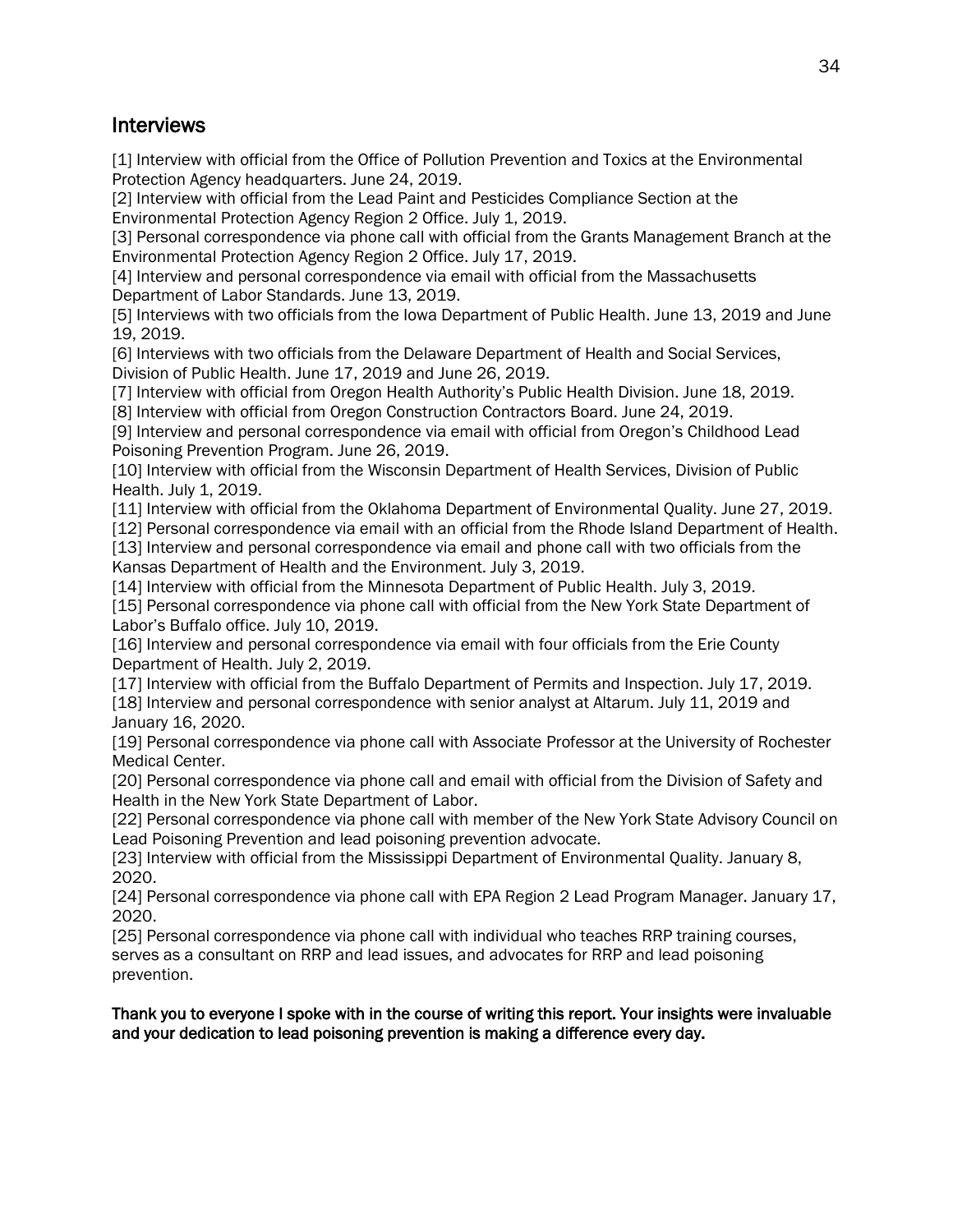## References

[26] Alarcon, W. A., MD. (2015). Elevated Blood Lead Levels Among Employed Adults - United States, 1994-2012. *Morbidity and Mortality Weekly Report,62*(54), 52-75. Retrieved from https://www.cdc.gov/mmwr/preview/mmwrhtml/mm6254a4.htm?mm6254a4\_w [27] Altarum. (2019). Value of lead prevention: New York. Retrieved from http://valueofleadprevention.org/calculations.php?state=New York [28] Annie E. Casey Foundation. (2016, November 1). Responsible Demolition: A Baltimore Case Study with National Implications. Retrieved from https://www.aecf.org/resources/responsibledemolition-a-baltimore-case-study-with-national-implications/ [29] Buffalo and Erie County Lead Safe Task Force. (2019 October 21). 2019 Progress Update: Childhood Lead Poisoning and the Healthy Housing Imperative. Retrieved from https://www.cfgb.org/wp-content/uploads/2018/07/Lead-Update-10-21-19cm-job.pdf [30] Centers for Disease Control and Prevention. (2018, June 29). National surveillance data (2012- 2016). Retrieved from https://www.cdc.gov/nceh/lead/data/national.htm [31] Centers for Disease Control and Prevention. (2019, February 4). Lead. Retrieved from https://www.cdc.gov/nceh/lead/default.htm [32] City of Portland Bureau of Development Services. (n.d.). SB 871 Ordinance Implementation. Retrieved from https://www.portlandoregon.gov/bds/article/669148 [33] City-data.com. (2019). Top 100 cities with old houses but young residents. Retrieved from http://www.city-data.com/top90.html [34] Columbia Law School Health Justice Advocacy Clinic. (October 2019). Eliminating Lead Poisoning in New York: A National Survey of Strategies to Protect Children. Retrieved from https://www.law.columbia.edu/sites/default/files/microsites/clinics/healthadvocacy/final\_lead\_poisoning\_prevention\_best\_practices\_report\_october\_2019\_final.pdf [35] Delaware Department of Natural Resources and Environmental Control. Sandblasting Water Tanks. Retrieved from https://dnrec.alpha.delaware.gov/air/permitting/sandblasting/ [36] Farquhar, D. (October 2014). Building permit polices requiring EPA RRP certification. National Conference of State Legislatures. [37] Farquhar, D. (2010). Lead Renovation, Repair and Painting: A Guide for States on the Federal Renovation, Repair and Painting Rule(Publication). Washington, D.C.: National Conference of State Legislatures. [38] Franko, E. M., MS, Stasiuk, W. N., PhD, & Svenson, R. W., MPA. (1997). Children with Elevated Blood Lead Levels Attributed to Home Renovation and Remodeling Activities -- New York, 1993-1994. *Morbidity and Mortality Weekly Report,45*(51&52), 1120-1123. Retrieved from https://www.cdc.gov/mmwr/preview/mmwrhtml/00045033.htm. [39] Franko, E. M., DrPH, Palome, J. M., Brown, M. J., ScD, Kennedy, C. M., DrPH, & Moore, L. V., PhD. (2009). Children with Elevated Blood Lead Levels Related to Home Renovation, Repair, and Painting Activities --- New York State, 2006--2007. *Morbidity and Mortality Weekly Report,58*(3), 55-58. Retrieved from https://www.cdc.gov/mmwr/preview/mmwrhtml/mm5803a3.htm. [40] General Contractors License Guide. (2019). How to become a general contractor in NY. Retrieved from https://generalcontractorlicenseguide.com/general-contractor-license-ny/ [41] Green & Healthy Homes Initiative. (2019). RRP Rule requirement for building permits. Retrieved

from https://www.greenandhealthyhomes.org/toolkit\_resource/rrp-rule-requirement-for-buildingpermits/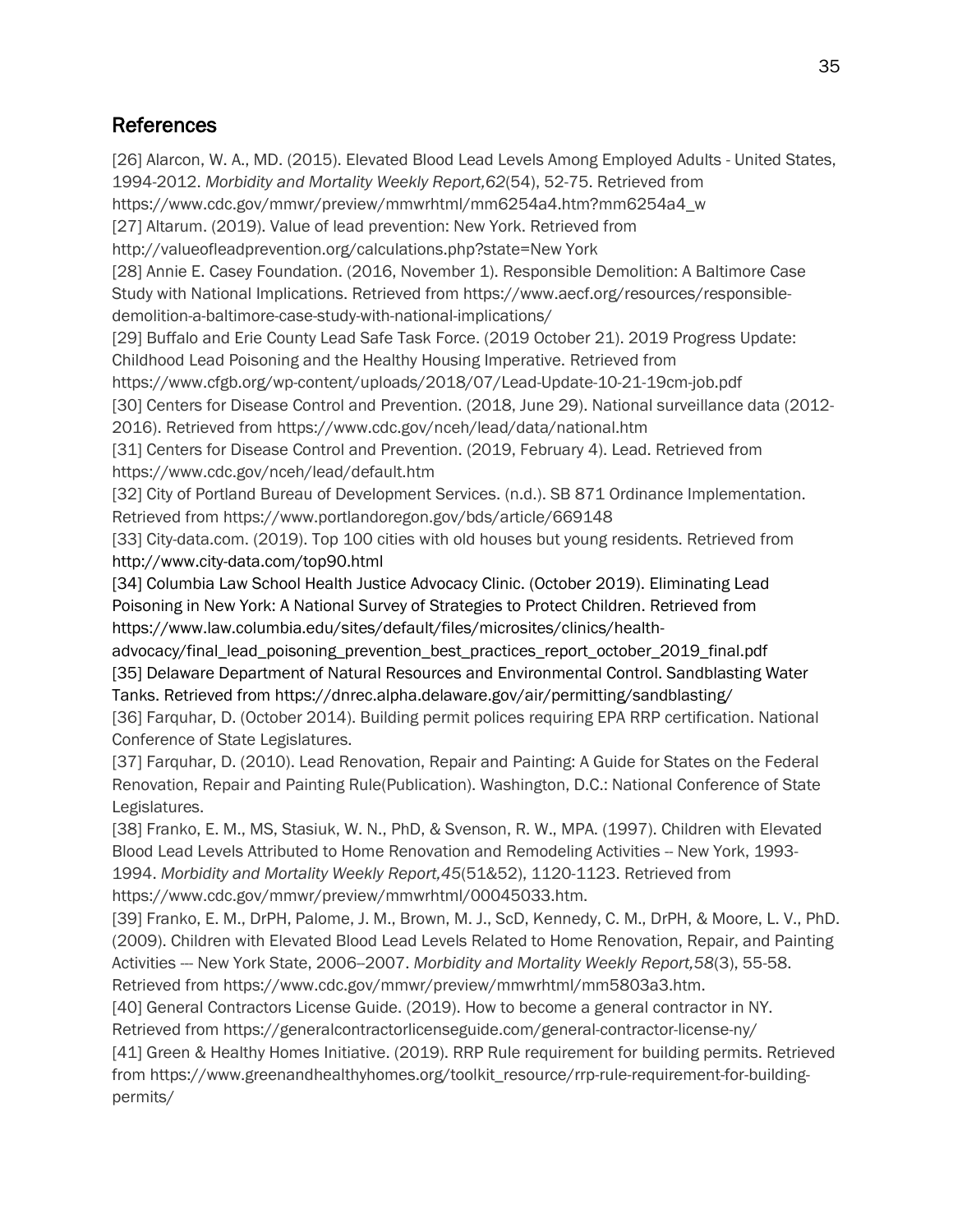[42] Health Impact Project, Pew Charitable Trusts, & Robert Wood Johnson Foundation. (2017, August). 10 Policies to Prevent and Respond to Childhood Lead Exposure (Rep.). Retrieved from https://www.pewtrusts.org/-/media/assets/2017/08/hip\_childhood\_lead\_poisoning\_report.pdf [43] Iowa Department of Public Health. (2020). Lead Professional Certification: Rules and Regulations*.* Retrieved from https://idph.iowa.gov/Environmental-Health-Services/Lead-Professional-Certification/Rules-Regulations

[44] Jacobs, D. E., Ph.D., CIH. (2007, October 18). Written statement before the United States Senate Environment and Public Works Committee. Retrieved from

https://www.epw.senate.gov/public/\_cache/files/5/c/5c0cd912-f042-47db-b39e-

6e48f0b55670/01AFD79733D77F24A71FEF9DAFCCB056.senatetestimonyjacobs2007-final.pdf [45] Lead-based Paint Program Amendments to Jurisdictions and Renovator Refresher Training Requirements, Regulations.gov (2016).

[44--46] "Lead; Amendment to the Opt-Out and Recordkeeping Provisions in the Renovation, Repair and Painting Program," 75 Federal Register 87 (6 May 2010), pp. 24802-24819.

[47] "Lead; Fees for Accreditation of Training Programs and Certification of Lead-based Paint Activities and Renovation Contractors," 74 Federal Register [53] (20 March 2009), pp. 11863- 11870.

[48] Levin, R. (2016). The Attributable Annual Health Costs of U.S. Occupational Lead Poisoning. *International Journal of Occupational and Environmental Health,22*(2), 107-120. doi:10.1080/10773525.2016.1173945

[49] Massachusetts Department of Labor Standards. (2017, October 17). Comparison of EPA and DLS LSR Rule Requirements. Retrieved from

https://www.mass.gov/files/documents/2017/10/17/Comparison%20of%20EPA%20and%20DLS% 20lead-

safe%20removal%20rule%20requirements.pdf?\_ga=2.95180254.377108481.1578604491- 578143322.1578604491

[50] National Center for Healthy Housing. (2019). States authorized by EPA to manage the RRP Rule. Retrieved from https://nchh.org/information-and-evidence/healthy-housing-

policy/national/keystone-federal-policy/rrp/authorized-states/

[51] National Institute of Environmental Health Sciences. (2018, October 12). Lead. Retrieved from https://www.niehs.nih.gov/health/topics/agents/lead/index.cfm

[52] National Institute for Occupational Safety and Health (NISOH). (2011, April 26). *Abrasive Blasting.* Retrieved from https://www.cdc.gov/niosh/topics/blasting/default.html

[53] New York City Coalition to End Lead Poisoning v. Vallone, 100 N.Y.2d 337 (2003)

[54] New York State Department of Health. (n.d.). Asbestos Information for Contractors & Workers.

Retrieved from https://www.health.ny.gov/environmental/indoors/asbestos/contractors.htm [55] New York State Department of State. (2017). Uniform Code Supplement. Retrieved from

https://www.dos.ny.gov/dcea/pdf/2017%20Uniform%20Code%20Supplement-10-2017.pdf [56] New York State Department of Health. (2019, April). New York State Community Health Indicator Reports (CHIRS). Retrieved from

https://webbi1.health.ny.gov/SASStoredProcess/guest?\_program=/EBI/PHIG/apps/chir\_dashboard /chir\_dashboard&p=it&ind\_id=Cg28

[57] New York State Office of the Attorney General. (n.d.). Lead paint in rental homes. Retrieved from https://ag.ny.gov/environmental/lead/lead-paint-rental-homes

[58] "Occupational Safety and Health Standards," Title 29 Code of Federal Regulations, Pt. 1910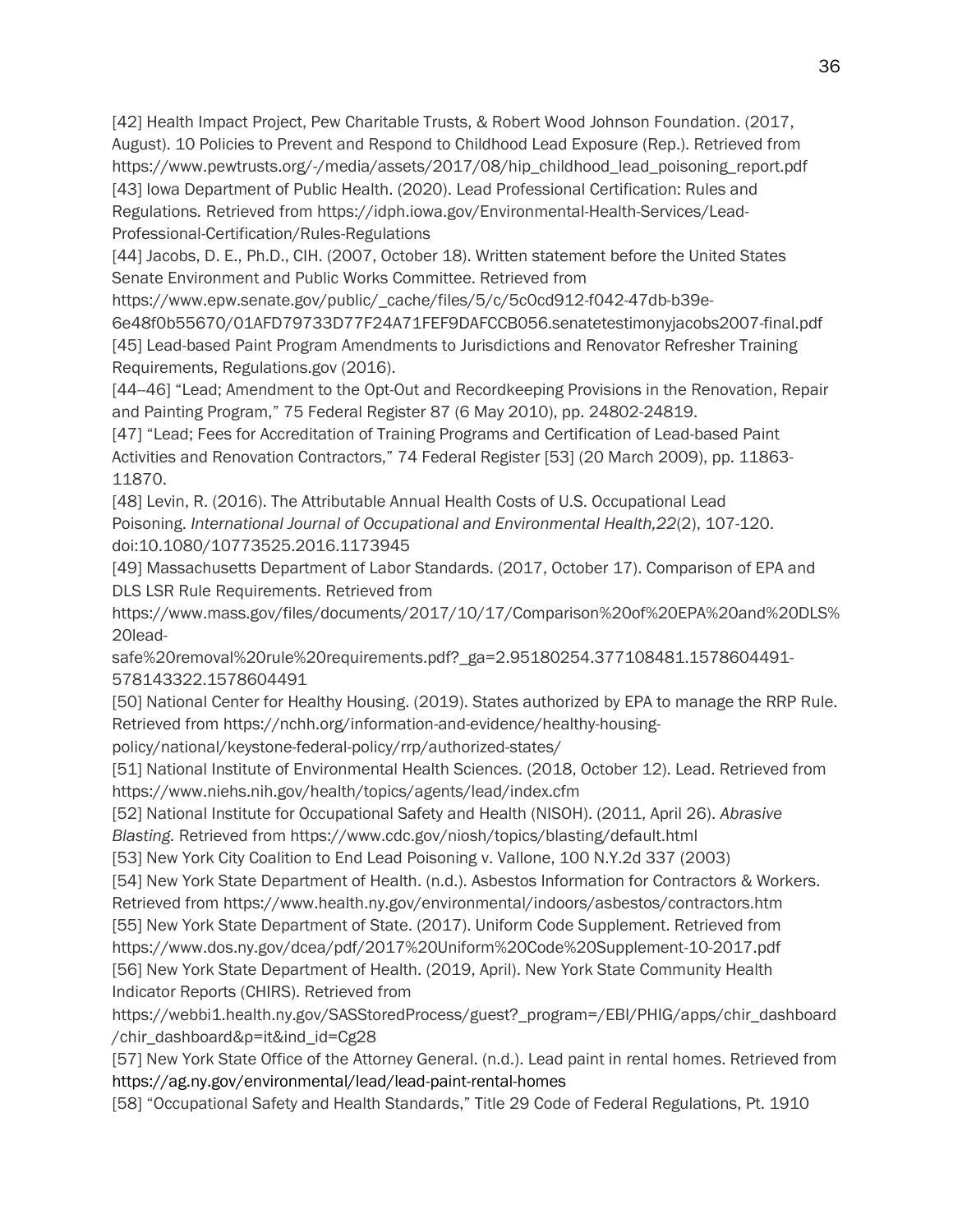[59] Oregon Health Authority, Public Health Division. (2018). Best practices for the demolition of residences with lead-based paint. Retrieved from

https://www.oregon.gov/oha/PH/HEALTHYENVIRONMENTS/HEALTHYNEIGHBORHOODS/LEADPOISO NING/Documents/Best-Practices-Demolition-of-Residences.pdf

[60] Oregon Senate. 79th Oregon Legislative Assembly, 2017 Regular Session. S.B.871 Relating to demolitions.

[61] Oregon State Legislature. (2018). Chapter 431A ---- Public Health Programs and Activities. Retrieved from https://www.oregonlegislature.gov/bills\_laws/ors/ors431a.html

[62] Piacitelli, G.M., Whelan, E. A., Sieber, W. K. & Gerwel, N. (1997) Elevated lead contamination in homes of construction workers. *American Industrial Hygiene Association Journal*, 58:6, 447-454, DOI: 10.1080/15428119791012694

[63] Rabinowitz, M., PhD, Leviton, A., MD, & Bellinger, D., PhD. (1985). Home Refinishing, Lead Paint, and Infant Blood Lead Levels. *American Journal of Public Health,74*(4), 403-404. Retrieved from https://www.ncbi.nlm.nih.gov/pmc/articles/PMC1646251/pdf/amjph00280-0093.pdf [64] Rabito, F. A., Iqbal, S., Shorter, C. F., Osman, P., Philips, P. E., Langlois, E., & White, L. E. (2007). The Association Between Demolition Activity and Children's Blood Lead Levels. *Environmental Research,130*, 345-351. Retrieved from

https://pdfs.semanticscholar.org/c8b3/8fd3193c84fe6351fd87f15e0f4a943333fd.pdf [65] Spanier, A. J., Wilson, S., Ho, M., Hornung, R., & Lanphear, B. P. (2013). The Contribution of Housing Renovation to Children's Blood Lead Levels: A Cohort Study. *Environmental Health,12*. doi:10.1186/1476-069X-12-72

[66] State of Rhode Island Department of Health. (2019). Lead safe renovation, repair, and painting. Retrieved from http://health.ri.gov/healthrisks/poisoning/lead/about/renovationrepairandpainting/ [67] "Section 27-2056.11. Work Practices," New York City Administrative Code.

[68] "Section 4852d.Disclosure of information concerning lead upon transfer of residential property," U.S. Code.

[69] Singla, V., Harrison, R., Hoang, A., Shusterman, D. & Fagan, K. (2019, November). *A comprehensive review of consumer and occupational methylene chloride fatalities in the US from 1980-2018 and policy implications.* American Public Health Association Annual Meeting and Expo. [70] Thomas, G. S. (2019, March 29). This is the city that has the oldest housing stock in America. Retrieved from https://www.bizjournals.com/buffalo/news/2019/03/27/this-is-the-city-that-hasthe-oldest-housing-stock.html

[71] U.S. Census Bureau. (2010, October 05). American FactFinder: American Community Survey 2017. Retrieved from

https://factfinder.census.gov/faces/tableservices/jsf/pages/productview.xhtml?src=CF

[72] U.S. Department of Housing and Urban Development. (2012). Guidelines for the evaluation and control of lead-based paint hazards in housing. Retrieved from

https://www.hud.gov/program\_offices/healthy\_homes/lbp/hudguidelines

[73] U.S. Department of Labor, Occupational Safety and Health Administration. OSHA Technical

Manual. Retrieved from https://www.osha.gov/dts/osta/otm/otm\_v/otm\_v\_3.html

[74] U.S. Environmental Protection Agency, Economics, Exposure and Technology Division, Office of Pollution Prevention and Toxics. (2008). Economic Analysis for the TSCA Lead Renovation, Repair, and Painting Program Final Rule for Target Housing and Child-Occupied Facilities.

[75] U.S. Environmental Protection Agency, Economics, Exposure and Technology Division, Office of Pollution Prevention and Toxics. (2009). Economic Analysis for the TSCA Lead Renovation, Repair,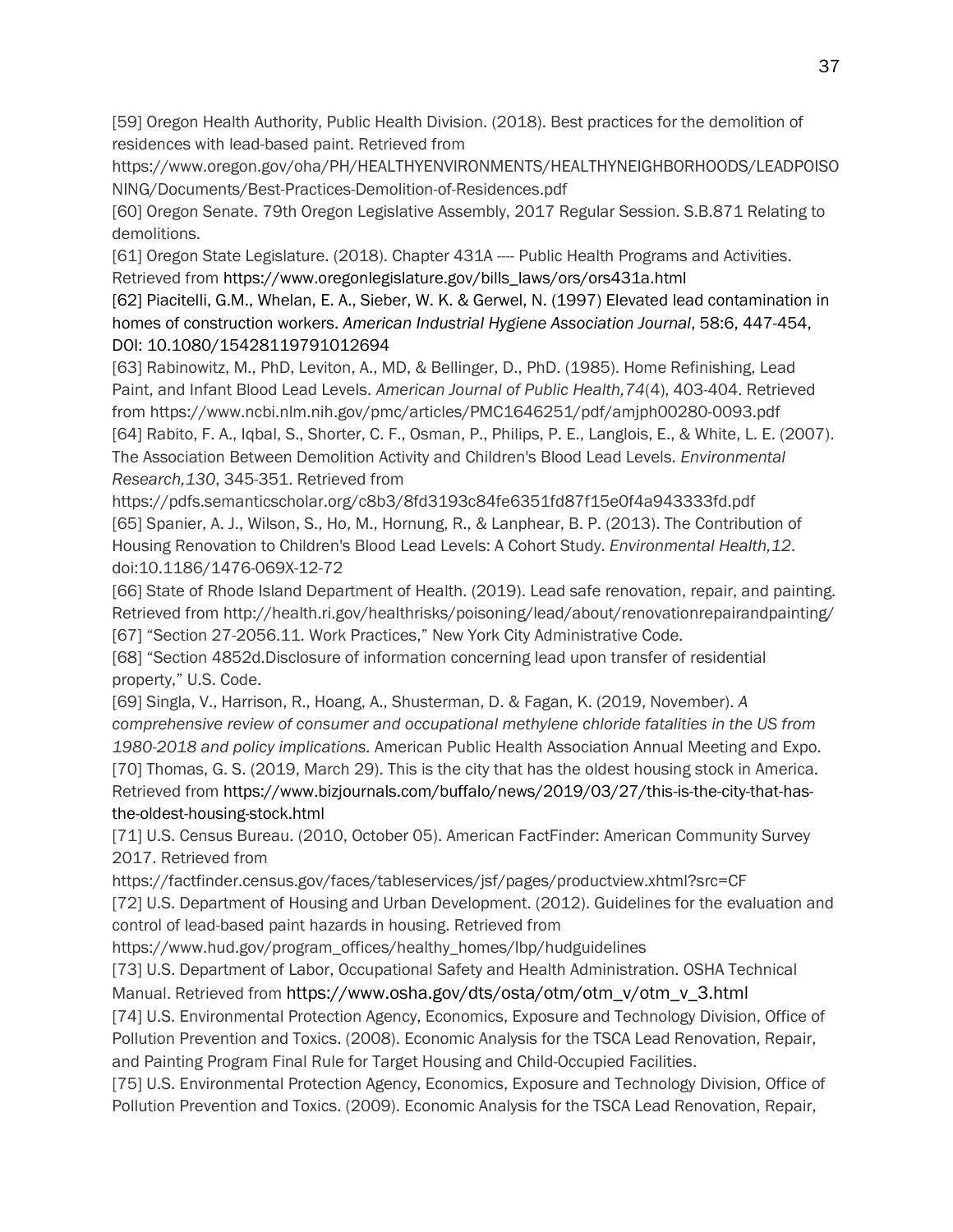and Painting Program Opt-out and Recordkeeping Proposed Rule for Target Housing and Child-Occupied Facilities.

[76] U.S. Environmental Protection Agency, Office of Enforcement and Compliance Assurance. (2018, October 25). EPA Enforcement Actions Help Protect Vulnerable Communities from Lead-Based Paint Hazards [Press release]. Retrieved from https://www.epa.gov/newsreleases/epaenforcement-actions-help-protect-vulnerable-communities-lead-based-paint-health-0

[77] U.S. Environmental Protection Agency, Office of the Inspector General. (2019, September 9). EPA Not Effectively Implementing the Lead-Based Paint Renovation, Repair and Painting Rule. Retrieved from https://www.epa.gov/sites/production/files/2019-

09/documents/\_epaoig\_20190909-19-p-0302.pdf

[78] U.S. Environmental Protection Agency. (2011). Steps to lead safe renovation, repair and painting [Brochure]. Retrieved from

https://www.epa.gov/sites/production/files/documents/steps.pdf

[79] U.S. Environmental Protection Agency. (2008). TSCA Section 402/404 Lead-Based Paint Renovation Program: 40 CFR Part 745 Subpart E: Residential Property Renovation State, Territorial and Tribal Program Authorization Application Guidance.

[80] U.S. Environmental Protection Agency. (2017, October). TSCA Section 404(g) Lead-Based Paint Programs: State, Territory, District of Columbia, Tribal and Federal Grant Guidance for FY18.

Retrieved from https://www.epa.gov/sites/production/files/2016-12/documents/2017tscagrantstag.pdf

[81] U.S. Environmental Protection Agency. (2011). Lead safety for renovation, repair, and painting. [82] U.S. Environmental Protection Agency. (2018, September 19). Summary of the Toxic

Substances Control Act. Retrieved from https://www.epa.gov/laws-regulations/summary-toxicsubstances-control-act

[83] U.S. Environmental Protection Agency. (2018). EPA's Lead-based paint enforcement helps protect children and vulnerable communities - 2018. Retrieved from

https://www.epa.gov/enforcement/epas-lead-based-paint-enforcement-helps-protect-children-andvulnerable-communities-2018

[84] U.S. Environmental Protection Agency. (2018). Enforcement: Toxic Substances Control Act (TSCA) and Federal Facilities. Retrieved from https://www.epa.gov/enforcement/toxic-substancescontrol-act-tsca-and-federal-facilities#State Enforcement

[85] U.S. Environmental Protection Agency. (2019, July 9). Lead. Retrieved from https://www.epa.gov/lead

[86] U.S. Environmental Protection Agency. (2018, March 22). EPA Lead-based paint program frequent questions. Retrieved from https://www.epa.gov/sites/production/files/2018- 03/documents/full\_rrp\_fqs\_march\_22\_2018.pdf

[87] U.S. General Services Administration. TSCA Title IV State Lead Grants Certification of Lead-Based Paint Professionals*.* Retrieved from

https://beta.sam.gov/fal/195b42257e6a42e5835992b0015e06b9/view?index=cfda&sort= relevance&page=1&keywords=lead&cfda\_published\_date\_filter\_model=%7B%22dateRange%22:% 7B%22startDate%22:%22%22,%22endDate%22:%22%22%7D%7D&cfda\_modified\_date\_filter\_mod el=%7B%22dateRange%22:%7B%22startDate%22:%22%22,%22endDate%22:%22%22%7D%7D&d ate\_filter\_index=0&inactive\_filter\_values=false

[88] Whelan, E. A., PhD, Piacitelli, G. M., MS, CIH, Gerwel, B., MD, Schnorr, T. M., PhD, Mueller, C. A., MS, Gittleman, J., PhD, & Matte, T. D., MD, MPH. (1997). Elevated Blood Lead Levels in Children of